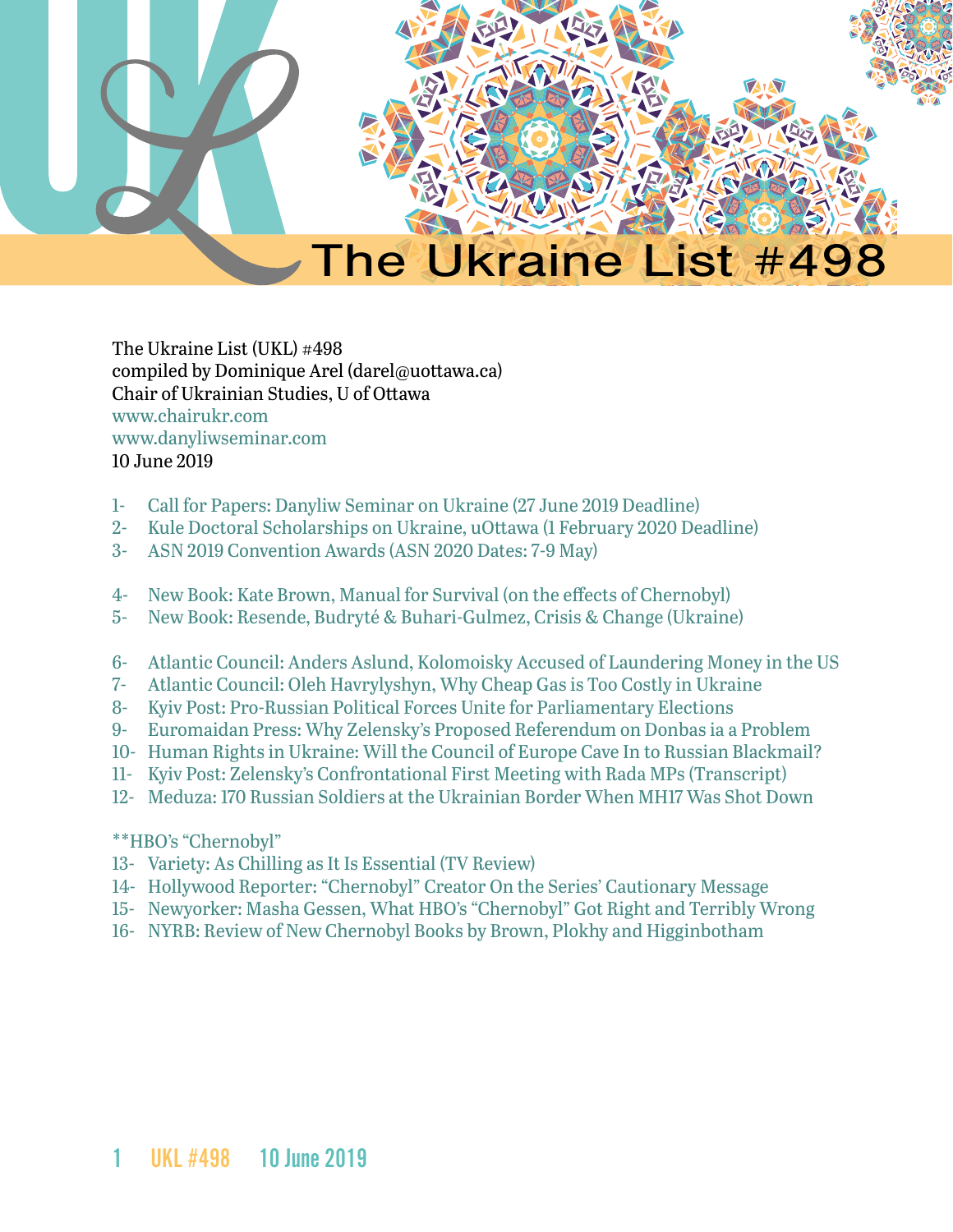## <span id="page-1-0"></span>#1 15th Annual Danyliw Research Seminar on Contemporary Ukraine

Chair of Ukrainian Studies, University of Ottawa, 7-9 November 2019 <http://www.danyliwseminar.com>

#### CALL FOR PAPER PROPOSALS

The Chair of Ukrainian Studies, with the support of the Wolodymyr George Danyliw Foundation, will be holding its 15th Annual Danyliw Research Seminar on Contemporary Ukraine at the University of Ottawa on 7-9 November 2019. Since 2005, the Danyliw Seminar has provided an annual platform for the presentation of some of the most influential academic research on Ukraine.

The Seminar invites proposals from scholars and doctoral students —in political science, anthropology, sociology, history, law, economics and related disciplines in the social sciences and humanities— on a broad variety of topics falling under thematic clusters, such as those suggested below:

#### *Conflict*

•war/violence (combatants, civilians in wartime, DNR/LNR, Maidan) •security (conflict resolution, Minsk Accords, OSCE, NATO, Crimea) •nationalism (Ukrainian, Russian, Soviet, historical, far right)

#### *Reform*

•economic change (energy, corruption, oligarchies, EU free trade, foreign aid) •governance (rule of law, elections, regionalism, decentralization) •media (TV/digital, social media, information warfare, fake news)

### *Identity*

•history/memory (World War II, Holodomor, Soviet period, interwar, imperial) •language, ethnicity, religion, nation (policies and practices) •culture and politics (cinema, literature, music, performing arts, popular culture)

#### *Society*

•migration (IDPs, refugees, migrant workers, diasporas)

•social problems (reintegration of combatants, protests, welfare, gender, education) •state/society (citizenship, civil society, collective action/protests, human rights)

The Seminar will also be featuring panels devoted to recent/new books touching on Ukraine, as well as the screening of new documentaries followed by a discussion with filmmakers. Information on past book panels and films can easily be accessed from the top menu of the web site. The 2019 Seminar is welcoming book panel proposals, as well as documentary proposals.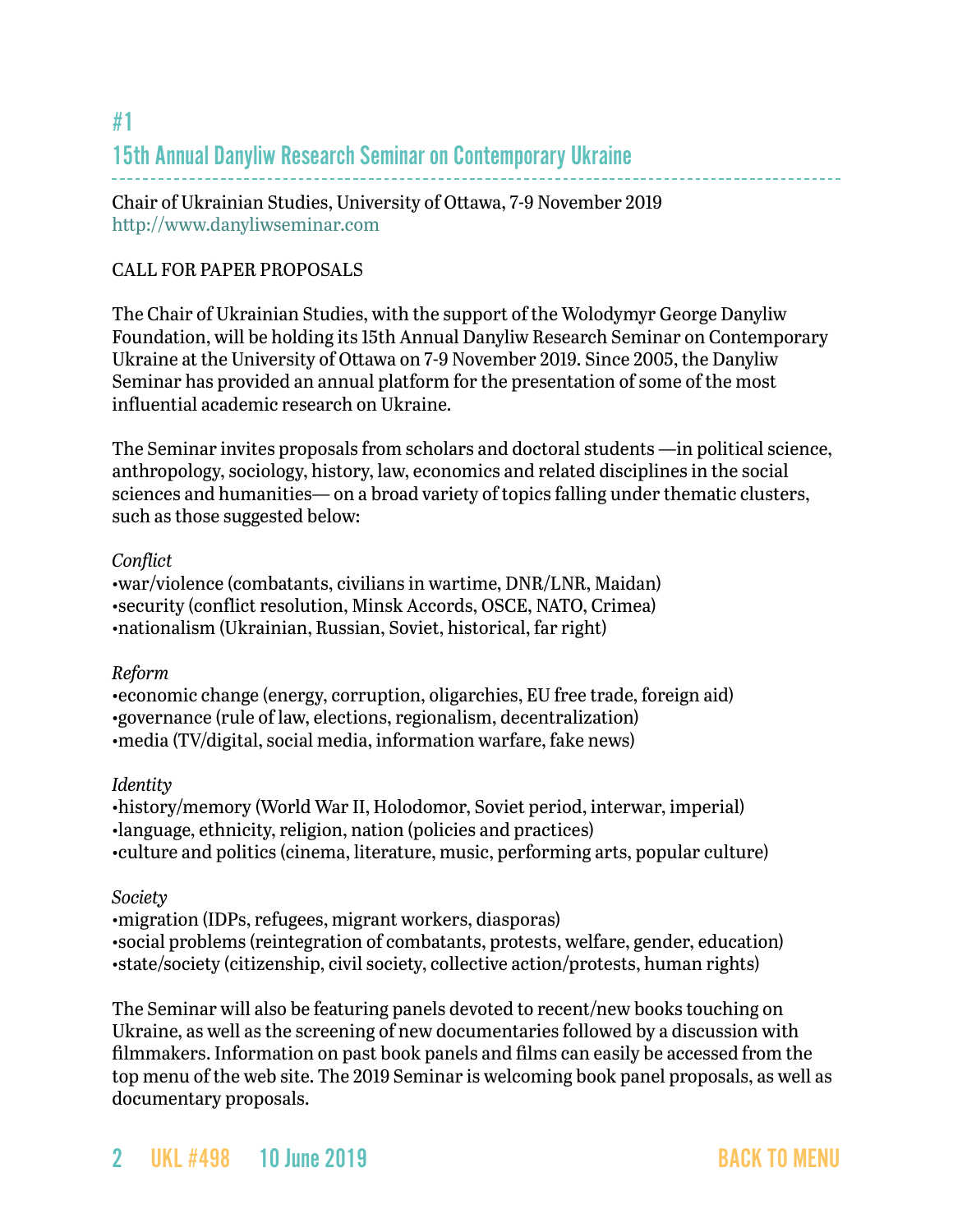Presentations at the Seminar will be based on research papers (6,000-8,000 words) and will be made available in written and video format on the Seminar website and on social media. The Seminar favors intensive discussion, with relatively short presentations (12 minutes), comments by the moderator and an extensive Q&A with Seminar participants and the larger public.

People interested in presenting at the 2019 Danyliw Seminar are invited to submit a 500 word paper proposal and a 150 word biographical statement, by email attachment, to Dominique Arel, Chair of Ukrainian Studies, at [darel@uottawa.ca](mailto:darel@uottawa.ca) AND [chairukr@gmail.](mailto:chairukr@gmail.com) [com](mailto:chairukr@gmail.com). Please also include your full coordinates (institutional affiliation, preferred postal address, email, phone, and Twitter account [if you have one]). If applicable, indicate your latest publication or, in the case of doctoral or post-doctoral applicants, the year when you entered a doctoral program, the title of your dissertation and year of (expected) completion. Note that a biographical statement is not a CV, but a written paragraph.

Books published between 2018 and 2020 (as long as near-final proofs are available prior to the Seminar) are eligible for consideration as a book panel proposal. The proposal must include a 500 word abstract of the book, as well as the 150 word bio and full coordinates.

Films produced between 2017 and 2019are eligible for consideration as a documentary proposal. The proposal must include a 500 word abstract of the film, as well as the 150 word bio, full coordinates, and a secure web link to the film.

In addition to scholars and doctoral students, policy analysts, practitioners from nongovernmental and international organizations, journalists, and artists are also welcome to send a proposal.

**The proposal deadline is 27 June 2019.** The Chair will cover the travel and accommodation expenses of applicants whose proposal is accepted by the Seminar. The proposals will be reviewed by an international selection committee and applicants will be notified in the course of the summer.

The Danyliw Seminar website [\(http://danyliwseminar.com\)](http://danyliwseminar.com)) contains the programs, papers, videos of presentations and photographs of the last five years (2014-2018). To access the abstracts, papers and videos of the 2018 presenters, click on "Participants" in the menu and then click on the individual names of participants. The 2018 Program can be accessed at [https://www.danyliwseminar.com/program-2018.](https://www.danyliwseminar.com/program-2018) Presentations from previous years can be accessed under menu "Archives."

Check the "Danyliw Seminar" Facebook page at<http://bit.ly/2rssSHk>. For information on the Chair of Ukrainian Studies, go to <https://www.chairukr.com>. (The site is being re-developed).

The Seminar is made possible by the generous commitment of the Wolodymyr George Danyliw Foundation to the pursuit of excellence in the study of contemporary Ukraine.

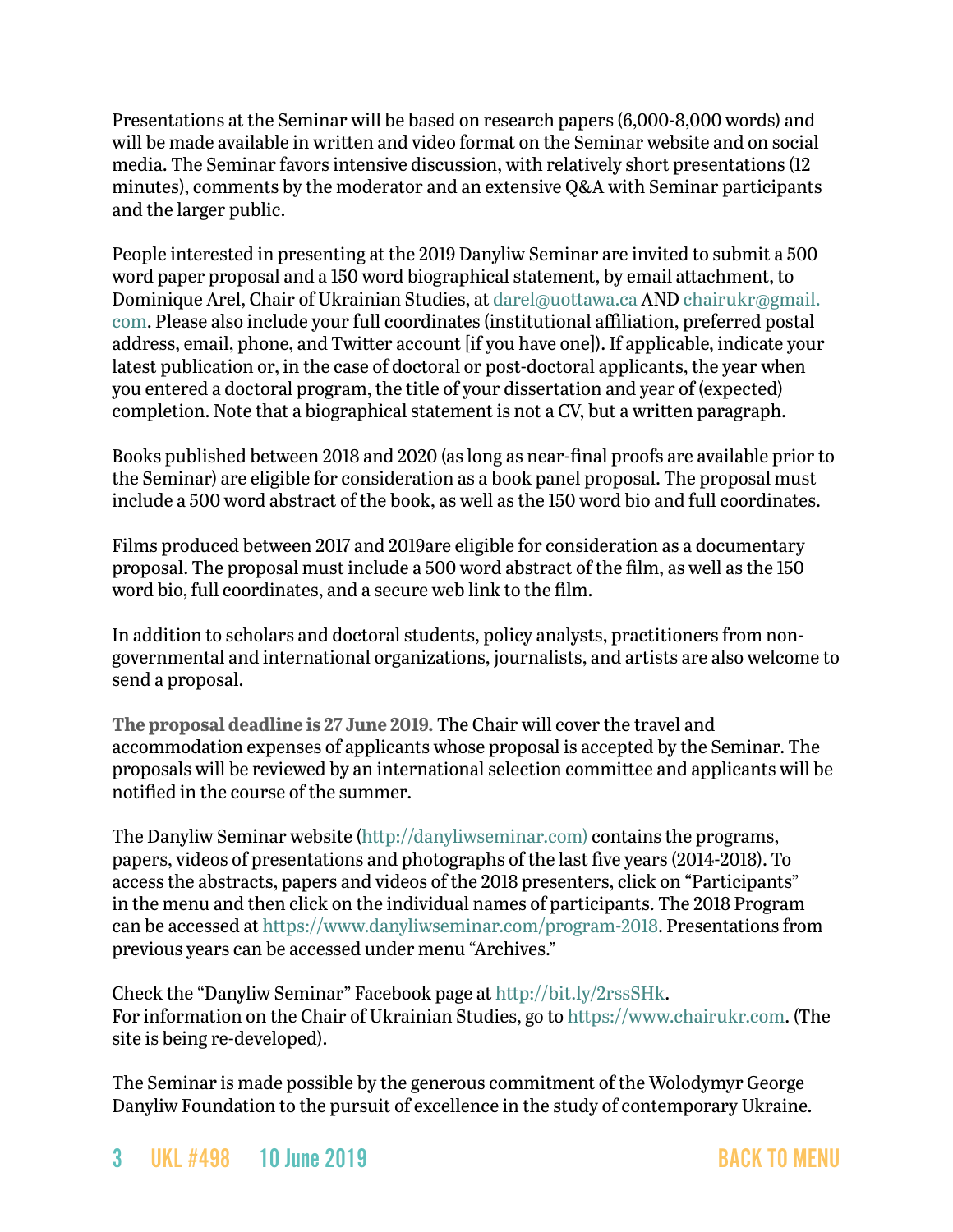# <span id="page-3-0"></span>#2 Kule Doctoral Scholarships on Ukraine Chair of Ukrainian Studies, University of Ottawa

Application Deadline: 1 February 2020 (International & Canadian Students) <https://www.chairukr.com/kule-doctoral-scholarships>

The Chair of Ukrainian Studies at the University of Ottawa, the only research unit outside of Ukraine predominantly devoted to the study of contemporary Ukraine, is announcing a new competition of the Drs. Peter and Doris Kule Doctoral Scholarships on Contemporary Ukraine. The Scholarships will consist of an annual award of \$25,000, with all tuition waived, for four years (with the possibility of adding a fifth year).

The Scholarships were made possible by a generous donation of \$500,000 by the Kule family, matched by the University of Ottawa. Drs. Peter and Doris Kule, from Edmonton, have endowed several chairs and research centres in Canada, and their exceptional contributions to education, predominantly in Ukrainian Studies, has recently been celebrated in the book Champions of Philanthrophy: Peter and Doris Kule and their Endowments.

Students with a primary interest in contemporary Ukraine applying to, or enrolled in, a doctoral program at the University of Ottawa in political science, sociology and anthropology, or in fields related with the research interests of the Chair of Ukrainian Studies, can apply for a Scholarship. The competition is open to international and Canadian students.

The application for the Kule Scholarship must include a 1000 word research proposal, two letters of recommendation (sent separately by the referees), and a CV and be mailed to Dominique Arel, School of Political Studies, Faculty of Social Sciences Building, Room, 7067, University of Ottawa, 120 University St., Ottawa ON K1N 6N5, Canada. Applications will be considered only after the applicant has completed an application to the relevant doctoral program at the University of Ottawa. Consideration of applications will begin on **1 February 2020** and will continue until the award is announced. The University of Ottawa is a bilingual university and applicants must have a certain oral and reading command of French. Specific requirements vary across departments.

Students interested in applying for the Scholarships beginning in the academic year 2020 2021 are invited to contact Dominique Arel ([darel@uottawa.ca\)](mailto:darel@uottawa.ca), Chairholder, Chair of Ukrainian Studies, and visit our web site [www.chairukr.com](http://www.chairukr.com).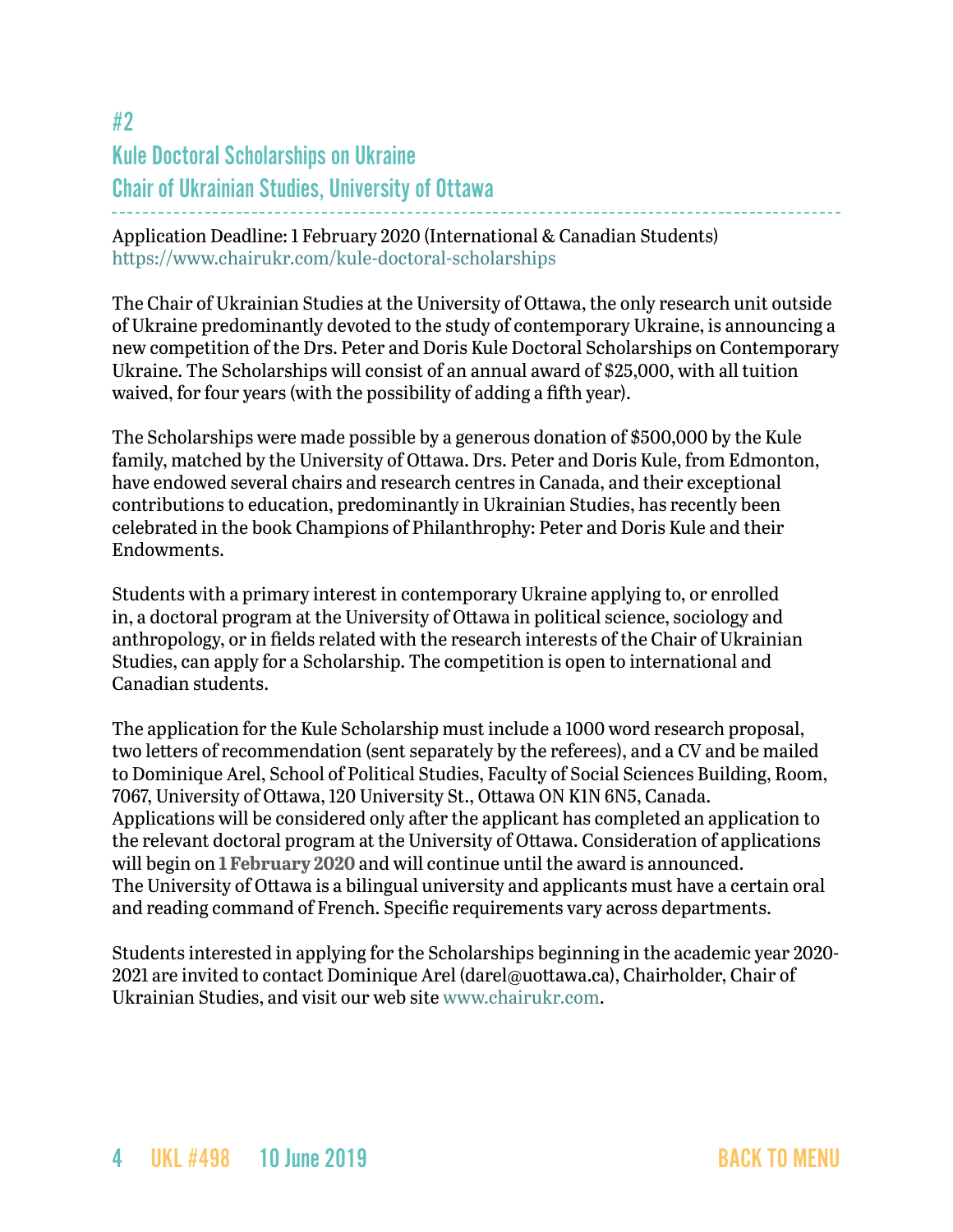## <span id="page-4-0"></span>#3 ASN 2019 Convention Awards

### <https://bit.ly/2I6j0dF>

The ASN 2019 World Convention Awards Ceremony was held on Saturday May 4.

The Harriman ASN Book Prize was awarded to Sarah Cameron for *The Hungry Steppe: Famine, Violence and the Making of Soviet Kazakhstan* (Cornell 2018). Special mentions were given to Jennie Schulze for *Strategic Frames: Europe, Russia, and Minority Inclusion in Estonia and Latvia* (Pittsburgh, 2018) and Andreas Wimmer for *Nation Building: Why Some Countries Come Together While Others Fall Apart* (Princeton, 2018).

The Doctoral Papers Awards were given to

- Jelena Golubovic (Simon Fraser U, Canada, Balkans Section), "To Me You Are Not a Serb": Ethnicity, Ambiguity, and Anxiety in Post-War Sarajevo"
- Daniel Solomon (Georgetown U, US, Central Europe Section), "*Explaining Subnational Variations in Pogrom Violence: The Case of Kristallnacht*"
- Colleen Wood (Columbia U, US, Eurasia/Caucasus Combined Sections), *Who Belongs in "Our Common Home": Public Education and National v. Ethnic Identification in Kyrgyzstan*"
- Alexander Kustov (Princeton U, US, Migration/Nationalism Combined Sections), *'Bloom Where You Are Planted': What Can We Learn About Immigration Politics from Public Opposition to Emigration?*
- Ekaterina Klimenko (Institute of Philosophy and Sociology, Poland, Russia Section), *Church, State and Memory:Remembering the Revolution and Building the Nation in Contemporary Russia*
- Ronay Bakan (Yale U, US, Turkey Section), *Socio-Spatial* Dynamics of Contentious *Politics: A Case of Urban Warfare in the Kurdish Region of Turkey*
- Irina Soboleva (Columbia U, US, Ukraine Section), *Exaggerating the Gap: Heterogeneous Effects of Civil Engagement Campaigns in Polarized Societies*

The Huttenbach Prize for Best Articles Published in *Nationalities Papers* went to Kimitaka Matsuzato for "Donbas War and Politics in Cities on the Front: Mariupol and Kramatorsk" (vol. 46, no. 6, 2018). Special mention was given to Ota Konrád for "Two Post-War Paths: Popular Violence in the Bohemian Lands Austria in the Aftermath of World War I."

The Award for Best Documentary went to *The Trial of Ratko Mladic* (UK, 2018). Special mentions were given to *Novaya* (Russia, 2019) and *The Waldheim Waltz* (Austria, 2018).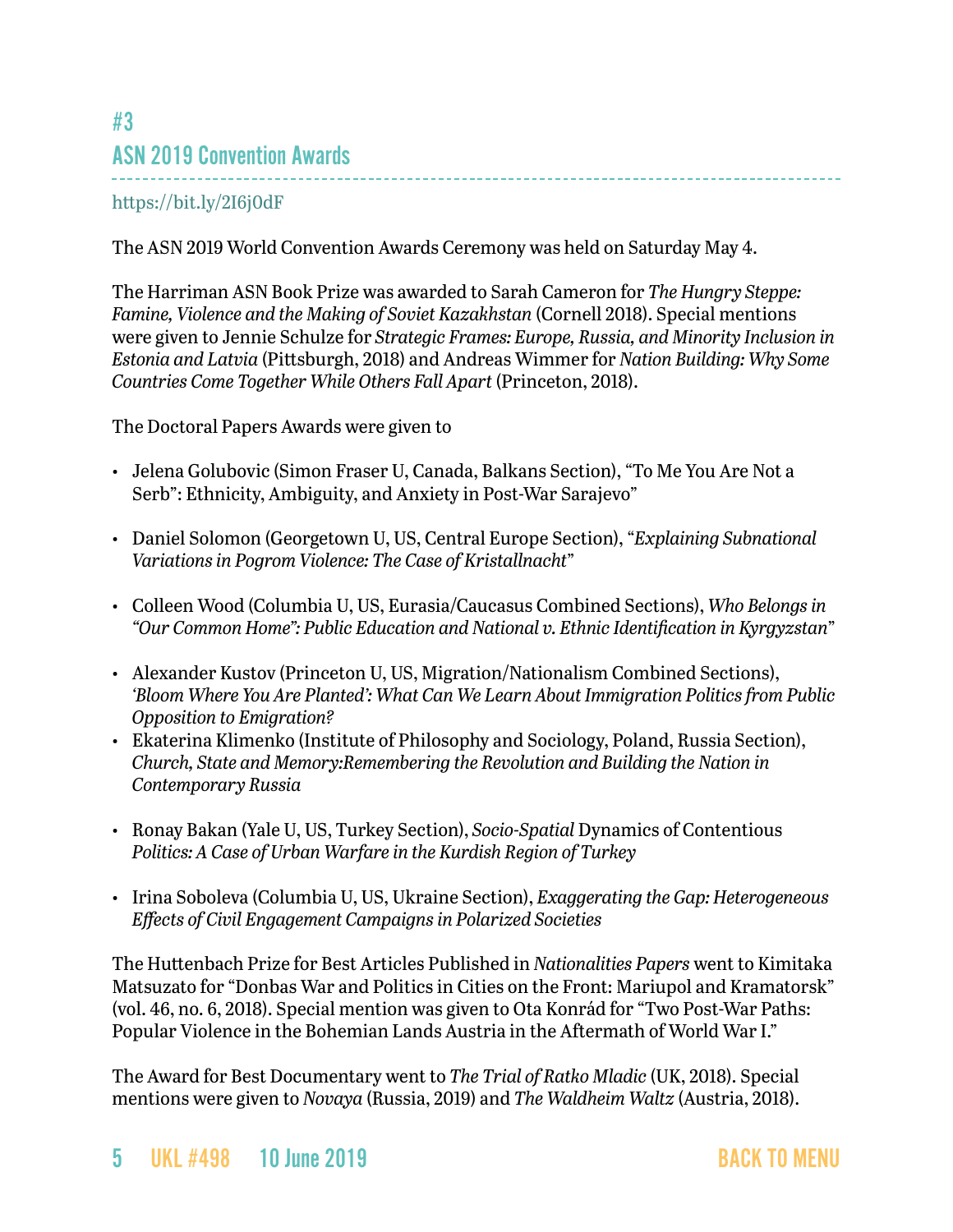The winners of the First Annual Nationalities Papers Photo Contest were Damon Lynch (U of Minnesota, US), Hélène Thibault (Nazarbayev U, Kazakhstan), Koen Slootmaeckers (U of London, UK), Florian Bieber (U of Graz, Austria), Mariya Rohava (U of Oslo, Norway), Kriistina Silvan (U of Helsinki, Finland) and Annelle Sheline (Rice U, US). The pictures were taken during field work and will grace the covers of the printed version of Nationalities Papers throughout 2019.

The next ASN World Convention will take place on 7-9 May 2020 at the Harriman Institute, Columbia University. The Call for Papers will be announced in early September 2019.

Congratulations to all!

### <span id="page-5-0"></span>#4

New Book:

Kate Brown Manual for Survival A Chernobyl Guide to the Future W. W. Norton & Company, 2019 <https://bit.ly/2IvBTW7>

A chilling exposé of the international effort to minimize the health and environmental consequences of nuclear radiation in the wake of Chernobyl.

Dear Comrades! Since the accident at the Chernobyl power plant, there has been a detailed analysis of the radioactivity of the food and territory of your population point. The results show that living and working in your village will cause no harm to adults or children.

So began a pamphlet issued by the Ukrainian Ministry of Health—which, despite its optimistic beginnings, went on to warn its readers against consuming local milk, berries, or mushrooms, or going into the surrounding forest. This was only one of many misleading bureaucratic manuals that, with apparent good intentions, seriously underestimated the far-reaching consequences of the Chernobyl nuclear catastrophe.

After 1991, international organizations from the Red Cross to Greenpeace sought to help the victims, yet found themselves stymied by post-Soviet political circumstances they did not understand. International diplomats and scientists allied to the nuclear industry evaded or denied the fact of a wide-scale public health disaster caused by radiation exposure. Efforts to spin the story about Chernobyl were largely successful; the official death toll ranges between thirty-one and fifty-four people. In reality, radiation exposure from the disaster caused between 35,000 and 150,000 deaths in Ukraine alone.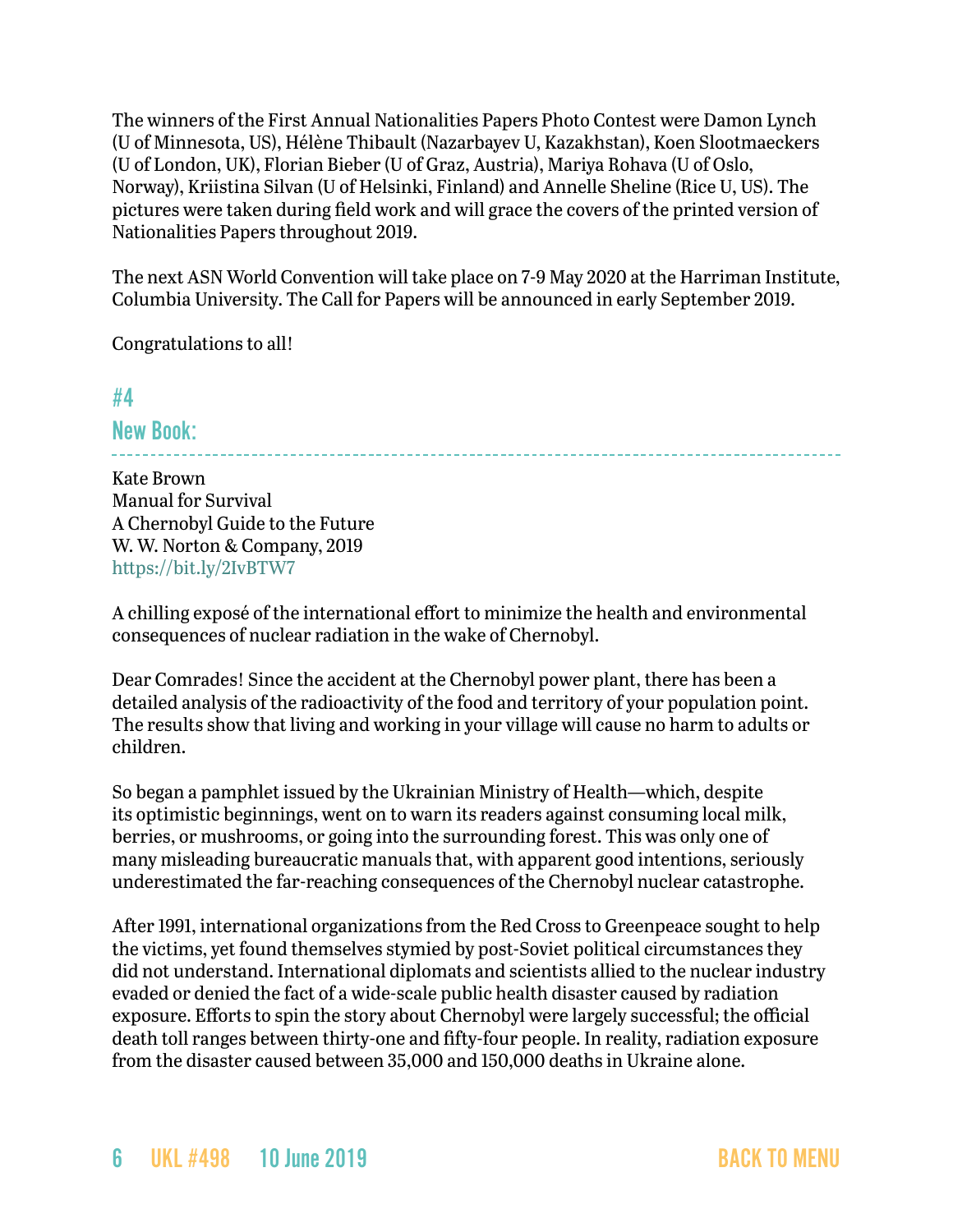No major international study tallied the damage, leaving Japanese leaders to repeat many of the same mistakes after the Fukushima nuclear disaster in 2011. Drawing on a decade of archival research and on-the-ground interviews in Ukraine, Russia, and Belarus, Kate Brown unveils the full breadth of the devastation and the whitewash that followed. Her findings make clear the irreversible impact of man-made radioactivity on every living thing; and hauntingly, they force us to confront the untold legacy of decades of weaponstesting and other nuclear incidents, and the fact that we are emerging into a future for which the survival manual has yet to be written.

### <span id="page-6-0"></span>#5

### New Book:

Erica Resende, Dovilé Budryté and Didem Buhari-Gulmez Crisis and Change in Post-Cold War Global Politics Ukraine in a Comparative Perspective Palgrave Macmillan, 2018 <https://bit.ly/2QZOlBk>

This volume analyzes crises in International Relations (IR) in an innovative way. Rather than conceptualizing a crisis as something unexpected that has to be managed, the contributors argue that a crisis needs to be analyzed within a wider context of change: when new discourses are formed, communities are (re)built, and new identities emerge. Focusing on Ukraine, the book explore various questions related to crisis and change, including: How are crises culturally and socially constructed? How do issues of agency and structure come into play in Ukraine? Which subjectivities were brought into existence by Ukraine crisis discourses? Chapters explore the participation of women in Euromaidan, identity shifts in the Crimean Tatar community and diaspora politics, discourses related to corruption, anti-Soviet partisan warfare, and the annexation of Crimea, as well as long distance impacts of the crisis.

### <span id="page-6-1"></span>#6

Cheap Gas is Too Costly

by Oleh Havrylyshyn Atlantic Council, 4 June 2019 <https://bit.ly/2XAP9PK>

*Oleh Havrylyshyn is an adjunct research professor in the Institute of European, Russian, and Eurasian Studies at Carleton University in Canada.*

On May 20, Volodymyr Zelenskiy was inaugurated Ukraine's seventh president. In his inaugural address, he demonstrated a resoluteness that should put an end to the annoying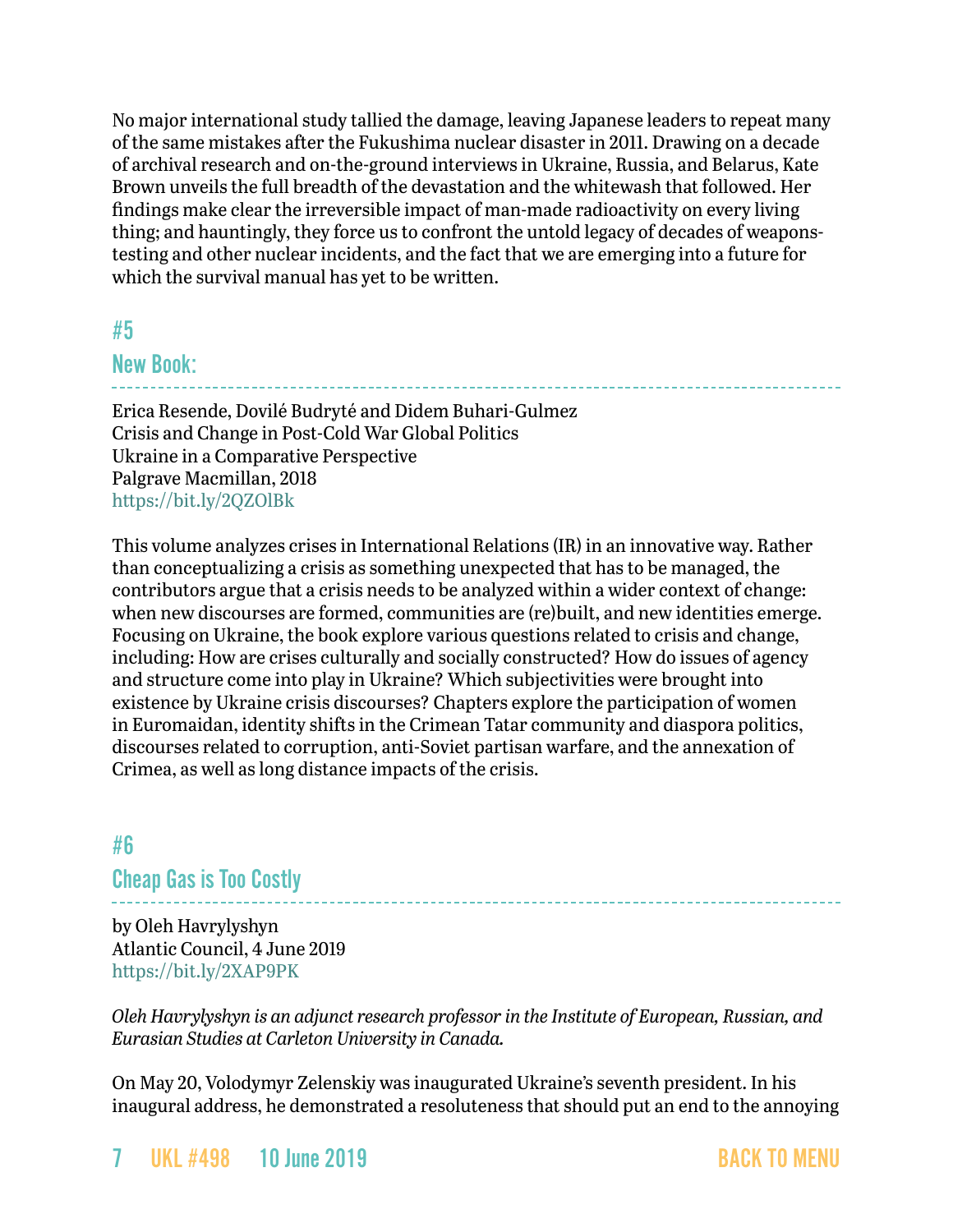journalistic cliché of a "comedian-president." Taking such firm actions as dissolving parliament and requesting the resignations of key officials within minutes of taking office in front of the very same people, he demonstrated a full understanding of Theodore Roosevelt's favorite weapon, the bully pulpit.

Transferring his communication skills to governance is surely a good thing in general, but may be particularly important on the issue of gas prices. Many voters probably hope that Zelenskiy is such a good guy that he will reward them by going back to the old days of cheap gas. Here is an opportunity to move early and explain to people why seemingly cheap gas is in fact much too costly for the country and its citizens.

The new president should start with a simple story of the enormous damage cheap gas purchased from Russia, of course—did in the past. The alleged benefits of cheap gas for twenty-five years since independence were entirely illusory, as they had many negative consequences. Direct impacts included long periods of unpredictable cut-offs by Russia; cold apartments resulting in casualties and health problems for residents, especially the elderly; and an uncertainty of energy supplies for factories and other industry that caused production losses.

Even greater were the many indirect costs. When private intermediary companies were allowed by the government to make deals to buy gas from Gazprom in the future and then sell it to Ukrainian energy distributors for a profit, Russia insisted on loan guarantees by the Ukrainian government. When somehow these intermediaries went bankrupt and could not pay, the budget did, which automatically meant less funds for schools, hospitals, road repairs, and many other necessary services—that is, for many government programs that might have benefitted the same people getting "cheap" gas.

And that's not the end of it. Russia often insisted that the sale of gas to Ukraine incidentally at prices far below those that Poland and other Central European countries were paying from the start of their freedom from Moscow—involve not only government guarantees but also lower payments by Gazprom for transit through Ukraine's Druzhba pipeline to Europe, as well as frequent "kind" offers to accept debt payment in the form of ownership of refineries and other energy facilities.

The biggest cost was not easy to measure but is well understood: the most important method for embryonic oligarchs of the nineties to accumulate huge sums of money was to play the game of energy intermediation: profits went to them, while debts were paid by the budget—that is, by the people. Experts have estimated the total amount of these gasrelated debts to be in the tens of billions.

That was then; have things changed? Aren't we free of Russia's blackmail? Yes, but only because Ukraine pays Gazprom more or less the same price as all of Europe—an accomplishment for which the previous government deserves credit. Technically, the government could legislate a lower price for households by providing a subsidy from the budget, but this only brings back the problem of reducing available funds from other social uses. It is far less costly to continue with high prices and direct income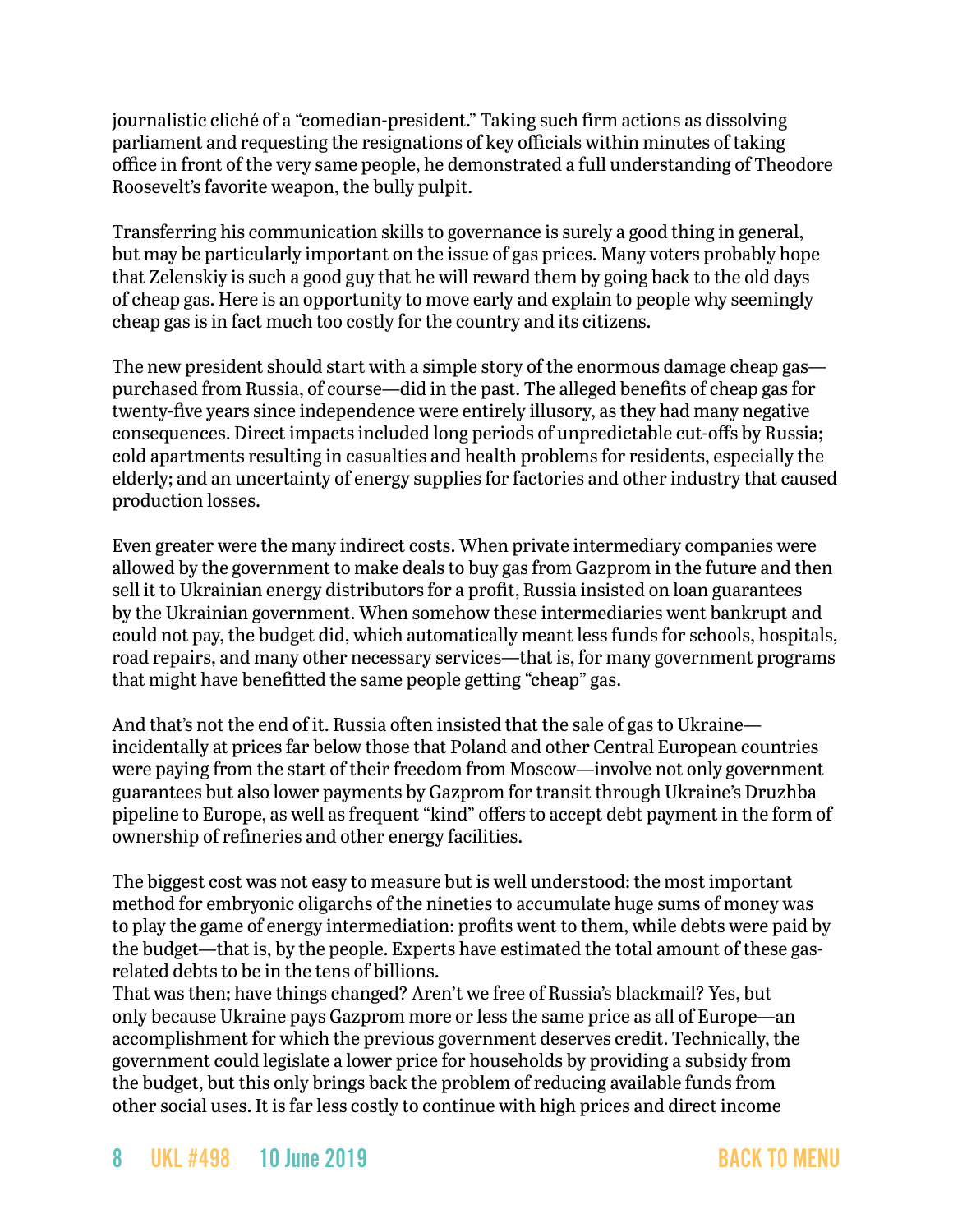supplements to low-income households, with the added advantage that those with higher incomes are not given the free ride of cheap gas. Theoretically one might even negotiate a lower supply price with Gazprom, but this stretches credulity—and merely brings back the earlier costs of what Russia would demand for this.

No doubt many citizens, and certainly populist demagogue politicians, will say, "First, do something to increase our incomes to Central European levels, and then raise gas prices." After all, most Ukrainians are still feeling the reality of the country's poor economic performance since independence compared to Poland and others.

But in Central Europe, high-priced gas came immediately after 1989, many years before incomes to afford this were achieved. Economic growth and improved standards came about thanks to all sorts of early reforms, including accepting the immediate reality that gas costs what it has to cost. While Ukraine's early governments delayed needed reforms allegedly to avoid imposing on people the great shocks of high prices, but perhaps in reality to buy themselves time to become new capitalists—Poland among others moved fast; people endured a shock for a few years, but soon came therapy and today prosperity. In contrast, Ukrainians endured shock and more shock for years and years, with little or no therapy, and today citizens have a standard of living ranked as one of the lowest in all of Europe.

As Taras Shevchenko wrote long ago: "Learn from the foreign, whilst shunning not thine own." Like Poland and other countries, Ukraine must finally learn that the pain of high prices is often best not avoided.

### <span id="page-8-0"></span>#7

How Kolomoisky Does Business in the United States

by Anders Aslund Atlantic Council, 4 June 2019 <https://bit.ly/2MAh0hL>

*Anders Åslund is a senior fellow at the Atlantic Council and author of the new book "Russia's Crony Capitalism: The Path from Market Economy to Kleptocracy." Follow him on Twitter @ anders\_aslund*

On May 21, the nationalized Ukrainian PrivatBank filed a remarkable civil caseagainst its prior owners Ihor Kolomoisky and Gennady Bogolyubov in the state court of Delaware. The three co-defendants are US citizens in Miami and nineteen anonymous companies.

The defendants are accused "for hundreds of millions of dollars of damages arising in connection with claims for…unjust enrichment, for fraudulent transfer under state laws (including Delaware and Ohio), for violations of Ohio's [Racketeer Influenced and Corrupt Organizations] statute, and for civil conspiracy" (p. 2).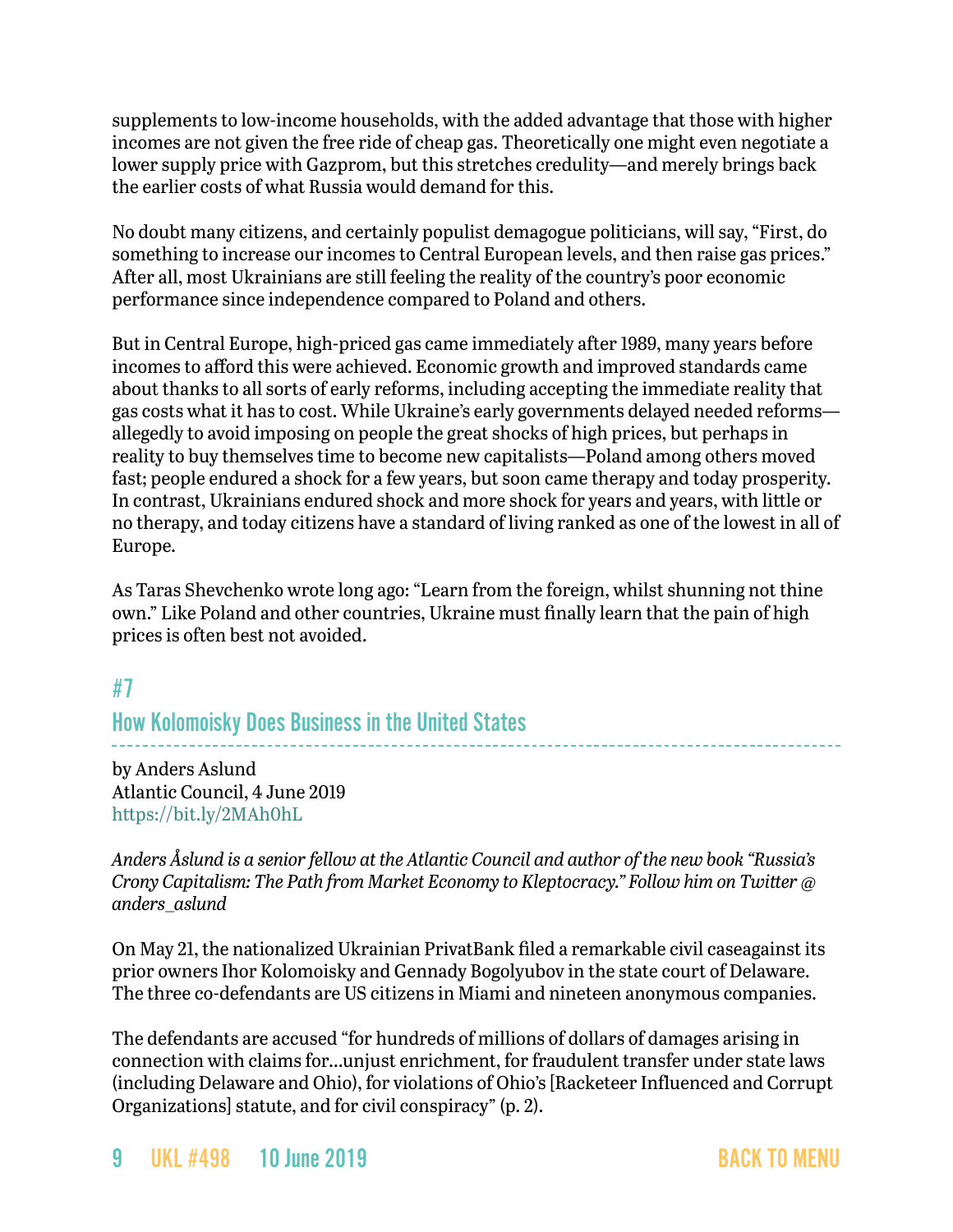The most striking statement is "From 2006 through December 2016, the total movement of funds (credits) into the [ultimate beneficiary owners'] laundering at PrivatBank Cyprus was \$470 billion, which amounts to approximately double the Gross Domestic Product of Cyprus during the same period" (p. 77). If this is true, this is the biggest case of money laundering in history, and it has been perpetrated by one single group.

This is a civil suit, so PrivatBank's investigators have provided all the materials. All the accusations, however, are of a criminal nature. PrivatBank investigators have done extraordinary detective work, and this is probably the most detailed study of large-scale money laundering into the United States that runs 104 pages, though it has not been proven in court yet. This case shows how money laundering from Ukraine to the United States allegedly takes place.

Ihor Kolomoisky and Gennady Bogolyubov, both from Dnipro in eastern Ukraine, have been business partners since 1992. They established PrivatBank that accounted for one-fifth of Ukraine's banking assets, but in December 2016 it was nationalized by the Ukrainian government, which alleged that the two co-owners had given 97 percent of its loans to themselves through various offshore companies, usually in Cyprus. The Ukrainian government took over the bank and recapitalized it with \$5.5 billion. Kolomoisky and Bogolyubov run a vast conglomerate, commonly called Privat Group, though legally no such group exists. It is a multitude of anonymous offshore companies, mainly based in Cyprus. Kolomoisky and Bogolyubov do all kinds of business. They are big in airlines, oil, gas, metallurgy, and real estate. Kolomoisky is an abrasive public figure, while Bogolyubov rarely appears in public. In recent years, Kolomoisky has lived in Geneva, but for the last half year in Israel and Bogolyubov in London. Reportedly, both are Ukrainian, Cypriot, and Israeli citizens.

The suit lays out how they operate. The ultimate beneficiary owners "used PrivatBank as their own personal piggy bank—ultimately stealing billions of dollars from PrivatBank and using United States entities to launder hundreds of millions of dollars' worth or PrivatBank's misappropriated loan proceeds into the United States to enrich themselves and their co-conspirators." (p. 3).

The money trail is surprisingly simple. To begin with, the ultimate beneficiary owners collect retail deposits in Ukraine by offering good conditions and service. The money then flows to their subsidiary, PrivatBank Cyprus. In Cyprus, they benefit from the services of two local law firms.

Untypically, the ultimate beneficiary owners did not take the precaution to establish multiple layers of shell companies in Cyprus, the British Virgin Islands, and Cayman Islands, as is common among Russians with seriously dirty money. Instead, they operated with three US individuals in Miami, who helped them to set up a large number of anonymous LLCs in the United States, mainly in Delaware, but also in Florida, New Jersey, and Oregon.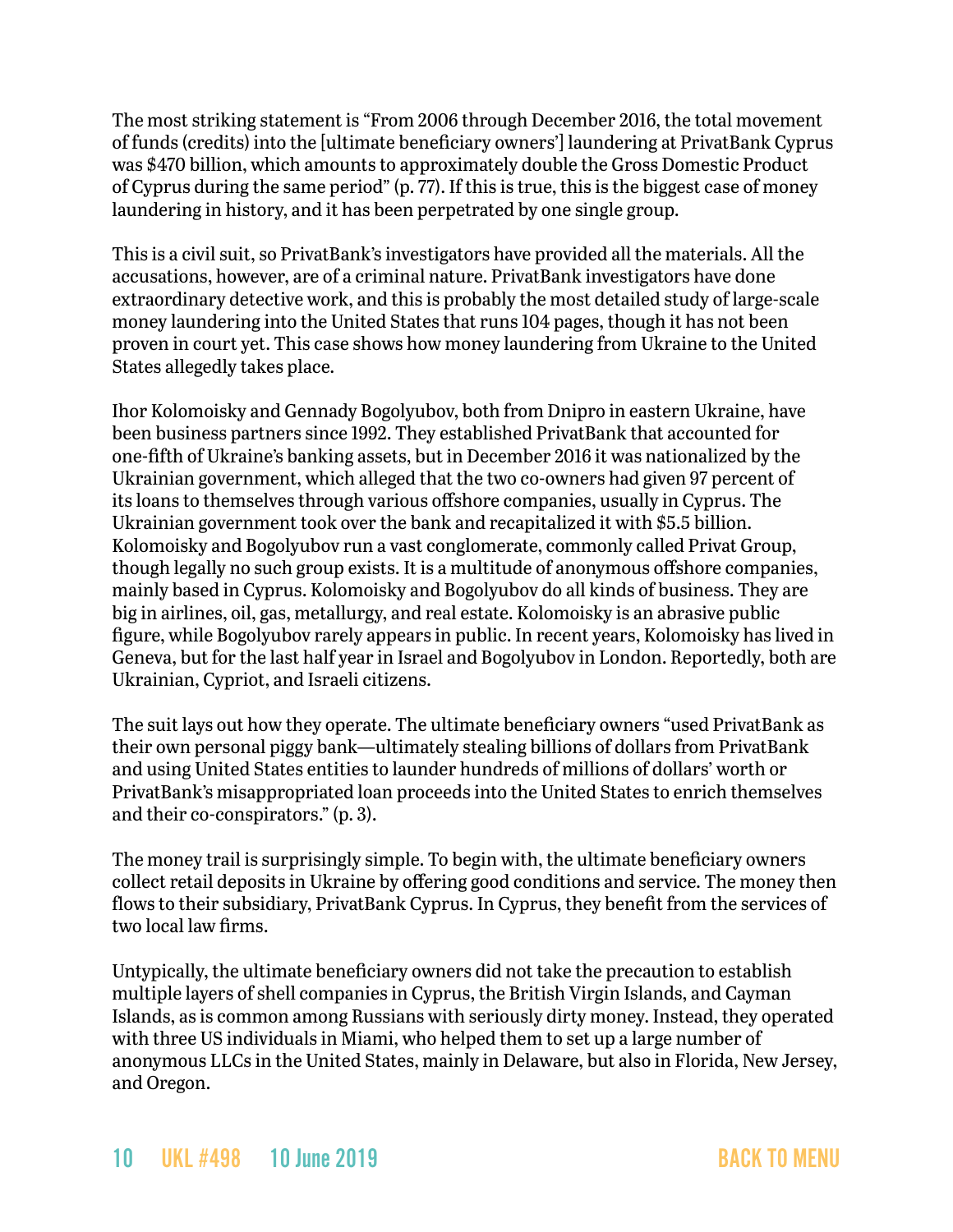The typical objects of post-Soviet money launderers are real estate in New York and southern Florida, but the investment profile of this group is different. They invested in real estate in Cleveland, Ohio; Harvard, Illinois; and Dallas, Texas, and in ferroalloy companies. According to the suit, the defendants purchased commercial real estate for millions of dollars in Cleveland and became the biggest owner of real estate there. It has been reported that the FBI investigated Kolomoisky's business in Ohio for money laundering.

More remarkable is that Kolomoisky and Bogolyubov, according to the suit, purchased several ferroalloy companies in the United States, Felman Production Inc., in West Virginia; Felman Trading Inc. and Georgian Manganese, LLC; Warren Steel Holdings in Warren, Ohio; Steel Rolling Holdings Inc., Gibraltar, Michigan; CC Metals and Alloys, LLC, in Kentucky; Michigan Seamless Tubes, Michigan. These appear to be medium-sized companies in small places. Real people worked in these enterprises. Why didn't anybody raise questions about the dubious owners?

This suit offers a lot of interesting suggestions. It appears amazingly easy to launder vast amounts of money into the United States even for amateurs. The PrivatBank scheme was as simple as it gets. Alas, US law enforcement cannot penetrate the hundreds of thousands of anonymous companies in the United States, so one has a good chance to get away with it, unless one encounters a serious opponent with deep pockets.

The ultimate problem is that the United States allows the formation of hundreds of thousands of anonymous companies that have permeated this country with laundered money. The PrivatBank case shows that dirty money is not necessarily concentrated in the big cities and in real estate but can penetrate the real economy. The PrivatBank case provides a graphic illustration of the need to prohibit anonymous companies in the United States once and for all.

### <span id="page-10-0"></span>#8 Pro-Russian Political Forces Unite for Parliamentary Elections

by Illia Ponomarenko Kyiv Post, 7 June 2019 <https://bit.ly/2WUaLcR>

Several Russian-friendly political parties have signed an incorporation memorandum to run as a joint political force in the July 21 parliamentary elections.

The new bloc was formally created on June 7 during a signing ceremony on the pedestrian bridge over the Dnipro River in Kyiv. It includes five parties.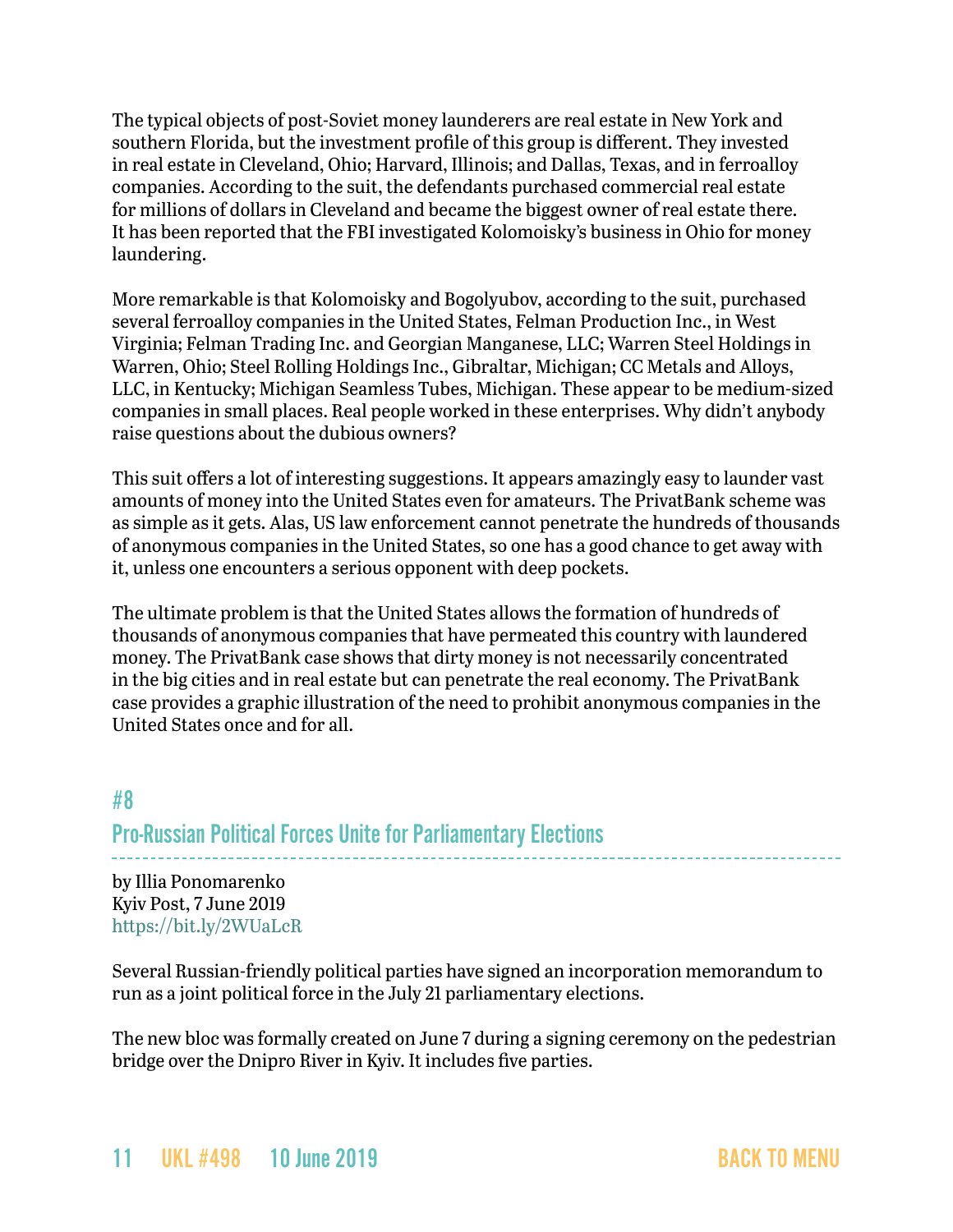The the two largest members of the new political force are the Opposition Bloc, an offshoot of ousted former President Viktor Yanukovych's Party of Regions that has 38 seats in the Verkhovna Rada, and the Vidrodzhennia (Revival) party, which has 25 seats in the Rada.

They are joined by the Nashi (Ours) party, led by politician and media owner Yevgeniy Murayev, and the recently-formed Doveryai Delam (Trust In Deeds) party, run by two controversial city mayors, Gennady Kernes of Kharkiv and Gennady Trukhanov of Odesa.

The new bloc also includes the Party of Peace and Development, an offshoot of the Opposition Bloc that is chaired by pro-Russian politicians Borys Kolesnikov and Vadym Novynsky.

"We're running in the elections to restore peace, the economy, and to bring prosperity back to the people," Opposition Bloc leader and former presidential candidate Oleksandr Vilkul wrote on his Facebook page on June 7. "We will accomplish a true decentralization and abolish 'reforms' that are against the people. Only we can do this." The political parties decided to join forces due to the "closeness of their views," a spokesperson said during the ceremony.

They also announced the fundamental planks of their political platform: enshrining Ukraine's non-bloc status in the Constitution, peace negotiations with "fair concessions" over the Russian-occupied Donbas, increasing living standards in the country, ending the "language dictatorship" imposed by the government, halting the state's involvement in religious affairs, and the "normalization of relations with all of Ukraine's neighbors."

The new Russian-friendly political alliance has not yet selected a name. According to Vadym Novynsky, the bloc will declare its name and the principles guiding how it will form its list of candidates on June 9, at its first convention.

However, there is one person from the five constituent parties who won't be on the list: Vidrodzhennia leader Viktor Bondar.

As a result of the merger, he has resigned from his position and left the party.

"Today we saw the desire of certain lawmakers and members of the (Vidrodzhennia) party to unite with the Opposition Bloc. The absolute majority of the lawmakers supports my opinion and did not join this union. In essence, a unification of the capital of the south and east of the country has occurred," Bondar said in a statement. "This is not my path," he continued. "I want to unify and build the country with new and young faces."

Bondar also compared the new bloc to the Party of Regions.

Other pro-Russian forces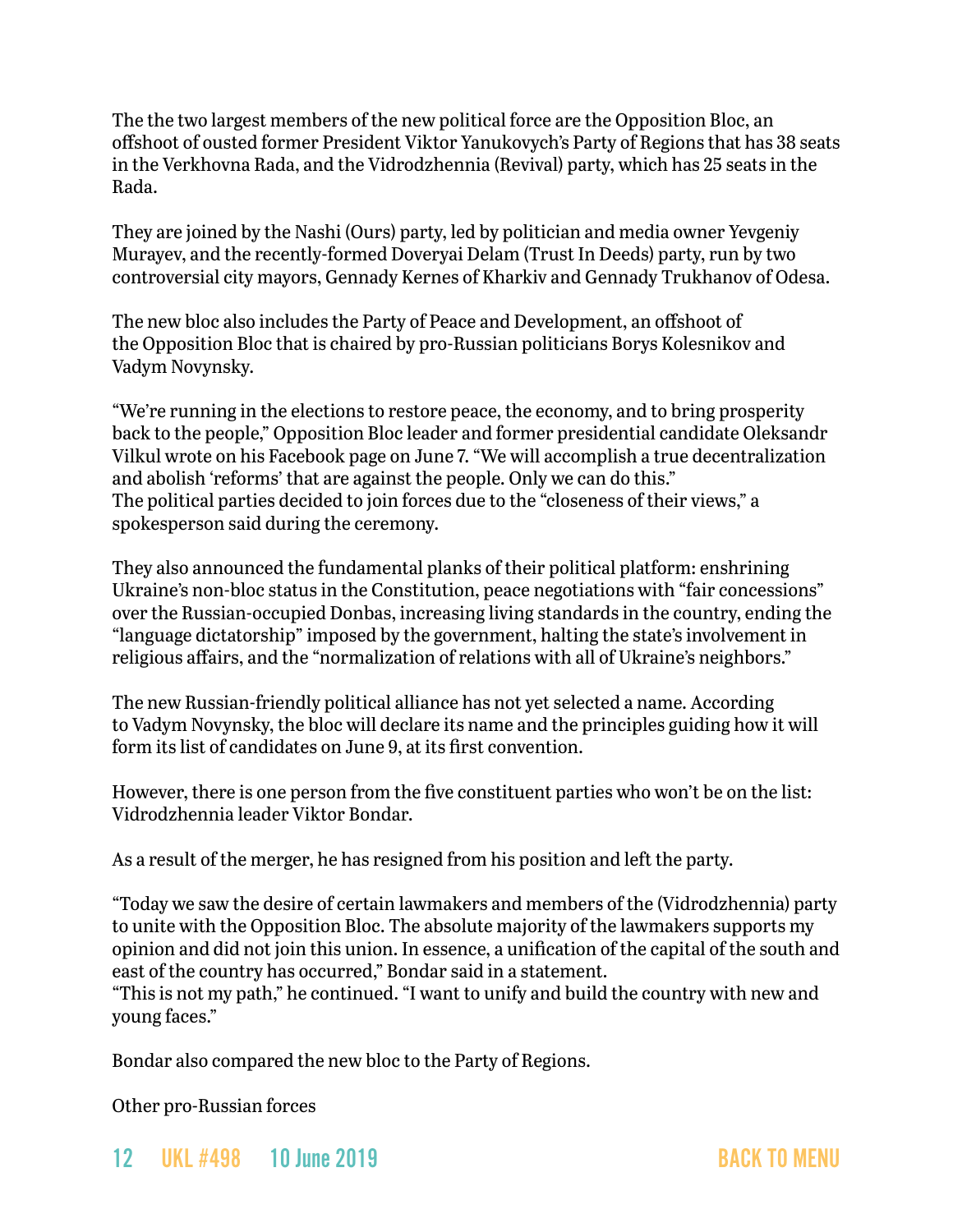The new political union is not the only alliance of pro-Russian forces preparing to run for parliament on July 21.

In late 2018, part of the Opposition Bloc led by former Energy Minister and Deputy Prime Minister Yuriy Boyko formed the Russia-friendly Opposition Platform – For Life political party. Besides Boyko, the party is led by Ukrainian oligarch Viktor Medvedchuk, a close associate of Russian President Vladimir Putin, and businessman and politician Vadym Rabinovych. It currently has 20 seats in the Verkhovna Rada.

A number of recent polls have shown Opposition Platform – For Life to be the second most popular party in the run-up to the parliamentary elections, with 10.7-percent support among decided voters, according to the Rating Group Ukraine pollster.

According to polls, the most popular party is Servant of the People, which is associated with President Volodymyr Zelenskiy.

### <span id="page-12-0"></span>#9

Zelenskyi Team Proposes Referendum on Peace Deal with Russia

Here's Why That's a Problem by Alya Shandra Euromaidan Press, 29 May 2019 <https://bit.ly/31fTxWu>

On 21 May, newly-appointed Ukrainian Presidential Administration head Andriy Bohdan stirred up controversy with Ukrainian political commentators when he announ ed the intentions of Ukraine's new authorities to conduct a referendum on a peace deal with Russia regarding Donbas, the region in eastern Ukraine broken off from government control with the help of Russian financial and military support.

"So it wouldn't be some politician making a decision breaking apart society, but so the people, society itself would make this decision, whether our deal suits them," Bohdan said, adding that the team of newly-elected President Volodymyr Zelenskyi is forced to search for a compromise with Russia.

"The only thing is, Volodymyr Zelenskyi said that we don't trade our territories and our people," Bohdan noted, referring to Zelenskyi's statement in one of his rare appearances at a political talk show.

Following Bohdan's statement, a protest erupted near the President's Administration. Portraits of Ukrainian soldiers who were killed in Donbas were set up at the stairs. Widows of soldiers stood in solitary pickets. One of them, Yulya Kirillova (pictured below) held a sign saying "On 11 August 2014, my husband was killed during an artillery strike on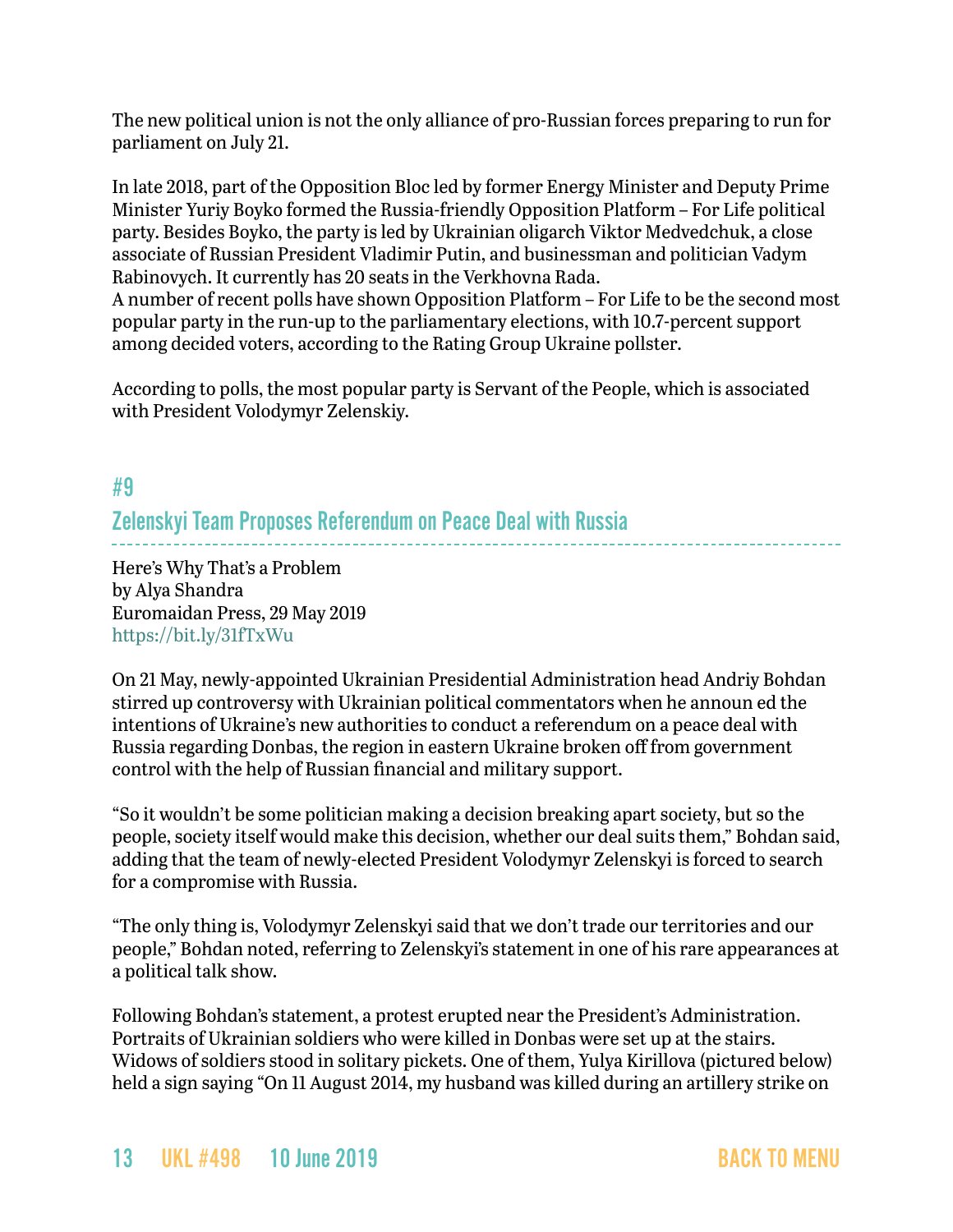Stepanivka village by the 17th and 18th separate motorized rifle brigades from Russian territory. Do you plan to negotiate with killers?"

Responding to the protest, Zelenskyi clarified that it won't be a legal referendum but an information one, to find out what people think, "a normal conversation with people" and stressed that he aims for openness in discussing issues important for the country.

It's unclear how this "information referendum" is different from a regular opinion poll, but it is extremely likely that Zelenskyi's team will indeed hold some kind of plebiscite on matters of national security during his term in power. "Direct democracy through a referendum" was a central position of Zelenskyi's campaign and adopting a law on referendums – "a major direction for our activities," according to Bohdan.

Although it's definitely a good idea for politicians to take into account the opinions of their citizens, the idea of a referendum for deciding how to solve the conflict in Donbas is fatally flawed.

#### *The importance of Donbas*

Russia's undeclared war against Ukraine has entered its sixth year. The Minsk agreements on a peaceful resolution of the de-facto war between Ukrainian government forces and Russian-led separatists are in a dead end. They have succeeded in extinguishing the most active warfare of 2014, but the quasi-states of the "Donetsk People's Republic" and "Luhansk People's Republic" have, with Russia's guidance and support, turned into a frozen conflict zone.

From Russia's behavior in the Minsk agreement stalemate, it is reasonable to assume that its ultimate goal is to return the "quasi-states" to Ukraine on its own conditions, creating enclaves semi-controlled by Kyiv while informally directing the processes within them by ensuring that people loyal to Russia have real power.

These enclaves would help Russia meet many goals: to ensure that the Ukrainian Constitution is changed to federalize Ukraine, which would give Russia leverage to permanently disrupt Ukraine's course towards the EU and NATO; to lessen the West's sanctions against Russia and decrease its expenditures for the war, for maintaining the enclaves, and restoring war-torn Donbas.

Russia's military power is daunting, which makes the scenario of Ukraine regaining the Donbas by force unattainable.

Western support for Ukraine and condemnation of Russian aggression gets bleaker with every passing day, as the urge to "get back to business as usual" makes each prolongation of EU sanctions against Russia a formidable ordeal.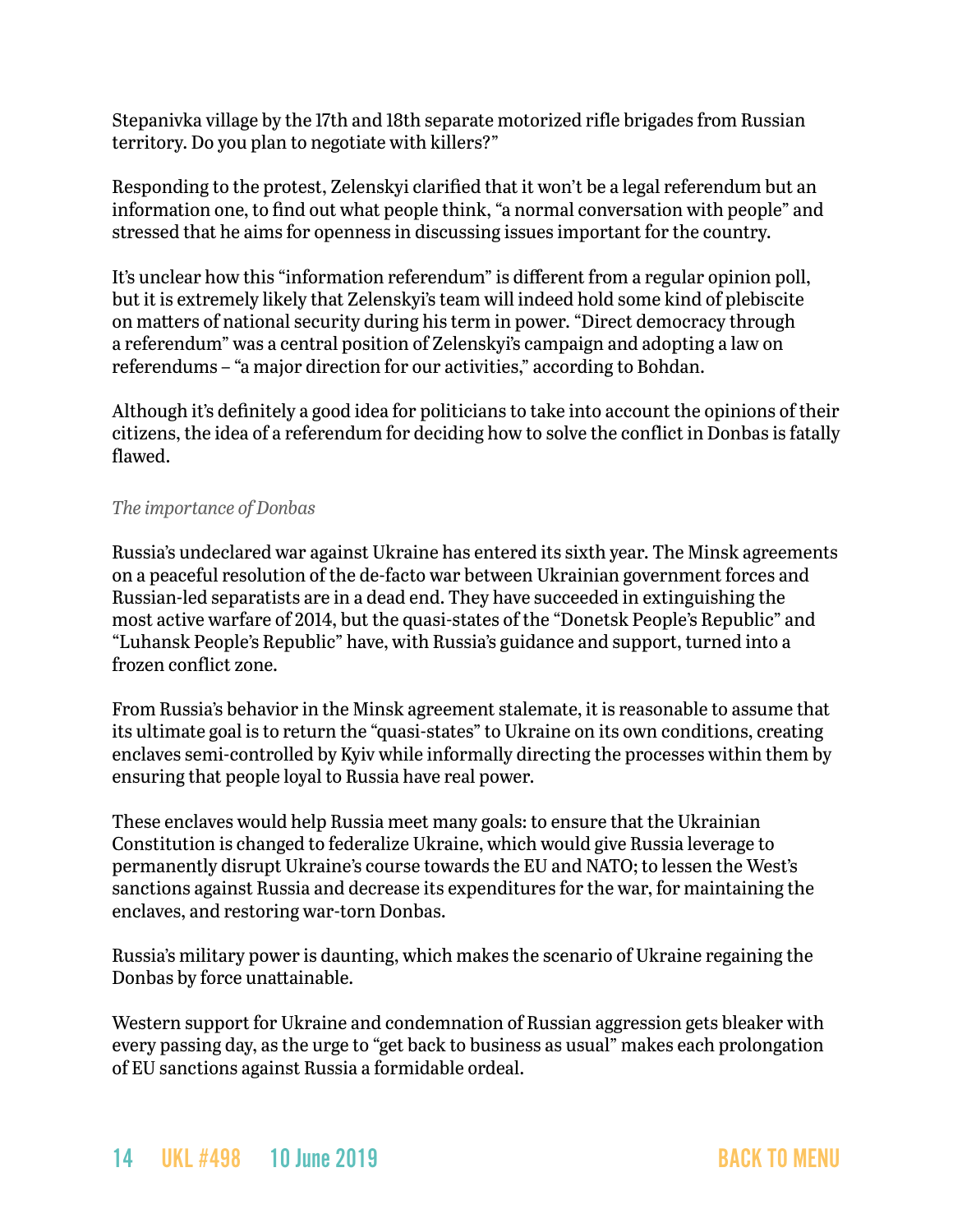Meanwhile, the de-facto war drags on, taking nearly one life of a Ukrainian soldier each day. The more time passes, the harder it is to recall that Russia occupied Crimea and started the war in Donbas because of Ukraine's desire to sign the Association Agreement with the EU, thereby exiting Russia's sphere of influence and dealing a blow for the nuclear power's plans to resurrect the Soviet Union. And the harder it becomes for Ukraine to fight for this dream of independence. An independence which, as it seems, is inconvenient for the West, which would rather see its problems disappear while Ukraine is sucked back in by its violent resurgent imperialist neighbor.

The only thing preventing that scenario is Ukraine's will to fight while waiting out Russia's ability to continue the war in Donbas.

Under these circumstances, one must understand that in any negotiations of a peace deal, Russia will pursue all possible avenues to gain control over Ukraine under the mask of peace and protection of "Russian speakers" in the country – ornewly-minted Russian citizens of Donbas.

Zelenskyi had previously made statements suggesting he was ready to make significant concessions to Russia over the frozen conflict zone in eastern Ukraine.

In a rare interview about his political views with Dmytro Hordon, he said that he was ready "to deal even with the devil so that nobody dies. We need to make the first step – to stop the shooting and to develop our country." He said that it was necessary to negotiate on peace with Russia, so that "a group of people from Ukraine met with a group of people from the Kremlin." Both sides would state their demands, "and we would meet somewhere in the middle." Zelenskyi proposed to determine what exactly Ukraine could give away to Russia on a referendum, an online-poll, or TV.

However, it's unlikely that Russia will accept any concessions that don't involve Ukraine's territorial losses or massive economic dependence. Which makes the idea of negotiations a likely failure from the start – as the previous five years of attempts at negotiations have shown.

#### *Legal problems with a referendum*

According to the Ukrainian Constitution, a referendum can be appointed by the Parliament (on matters on changing the territory of Ukraine), or president of Ukraine (on matters of changing the Constitution, its general matters, or matters of elections). The president can also announce the conduct of a referendum if it initiated by Ukrainian citizens. For this to happen, there must be no less than three million signatures of Ukrainian citizens gathered in at least than 2/3 of the oblasts, with no less than 100,000 signatures in each Oblast.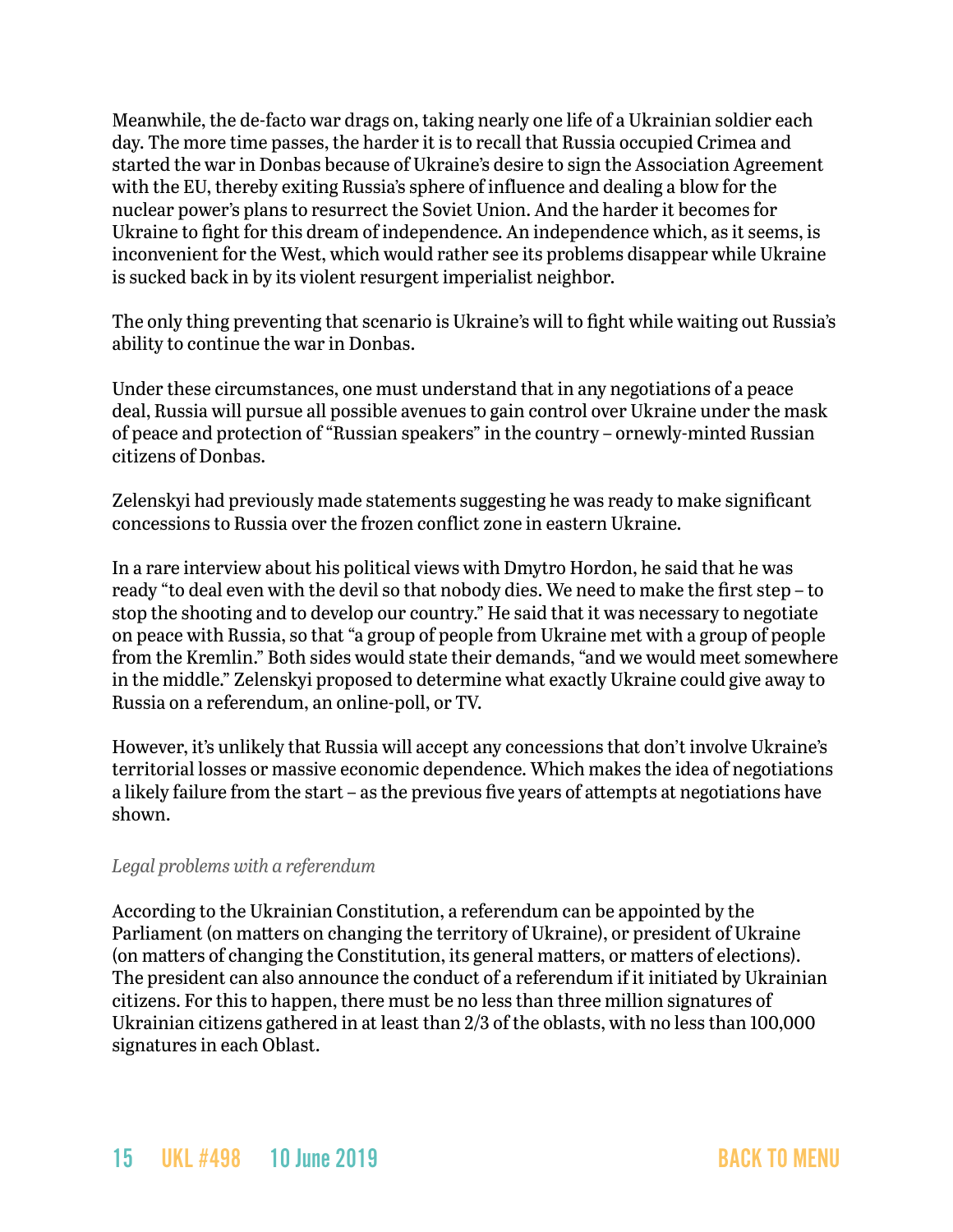Questions about changing the territory of Ukraine are decided exclusively through a referendum. Questions about taxes, the budget, or amnesty cannot be solved through a referendum.

Ukraine did have a law on an all-Ukrainian referendum which was adopted in the time of former President Viktor Yanukovych, who was deposed from power in the Euromaidan revolution. The law foresaw that a new version of the Constitution could be adopted at a referendum without the Parliament, and the decision did not require additional confirmation. But in 2018, the Constitutional Court recognized it as unconstitutional both in its content and form of adoption. As well, the law was criticized by the Venice Commission. The law was never used.

Developing such a law is one of the priorities of Zelenskyi's team. But until it is adopted, any announcements of a referendum are made in a legal vacuum. They are even more unclear given that, according to the Constitution, a referendum can be held to decide on changes to the territory of Ukraine. But, if Zelenskyi promised that Ukraine will not trade its territories, then why hold the referendum at all?

#### *Shifting the burden of responsibility and dangers of populism*

Many critics of the referendum idea stressed that decisions of national security could not be left for ordinary citizens to decide, as the choices are fraught with geopolitical consequences which the citizens are not able to foresee.

"Our world is complicated. In order to choose the scenario, one needs to clearly understand all possible consequences. Currently, UK citizens who voted to secede from the EU are proving this for themselves. It turns out that nobody explained the real consequences to the Brexit supporters. Like, the scale of economic losses for the British economy. Or the amount of the 'buyout.' Or the wave of violence in North Ireland. That very same violence which came to naught, including through both parties to the conflict ending up within the EU, with the border between them basically disappearing. Maybe these things were explained to them, but that doesn't mean that they heard them. Or were ready to understand. After all, any idea can be placed in an attractive package and sold to the voter," writes RFE/RL journalist Pavlo Kazarin, stressing that people can make mistakes (the fact that people believe in a flat Earth does not mean this theory should be taught in schools) and that the aspiration to dissolve individual responsibility in the collective one does not have anything in similar with democracy.

Meanwhile, Mariya Haidar, former consultant of the President of Ukraine, said that a referendum makes sense if it's possible to implement the solution; however, asking them if they want something [like, to establish peace in the Donbas – Ed] when it's not up to Ukraine to implement it is senseless. Haidar believes that the idea of this referendum will be used by Russia to attack Ukraine.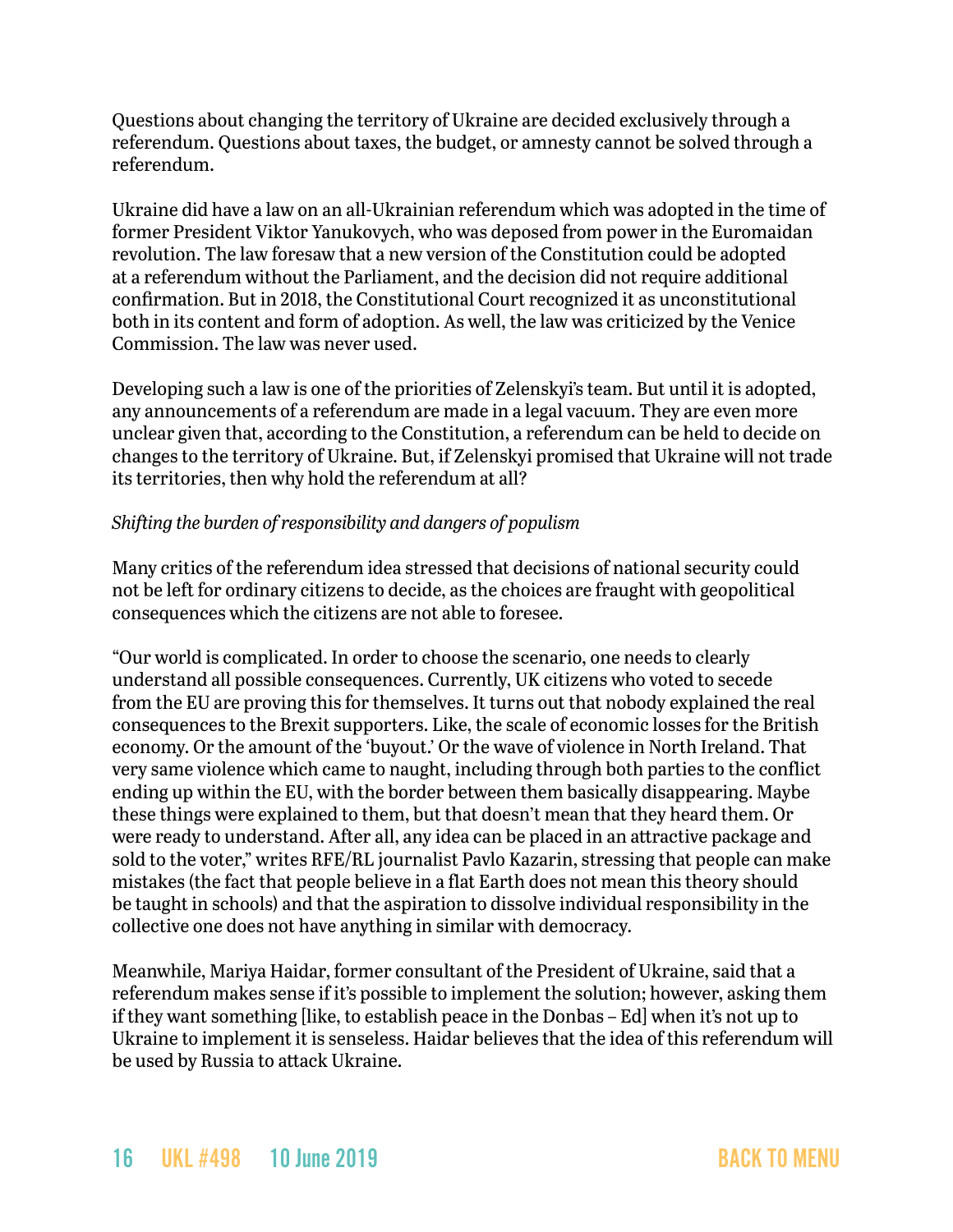Constitutional law expert Bohdan Bondarenko stressed that such referendums can be dangerous for democracy.

"Consultative referendums are a dangerous thing. Under conditions when a leader has great support, he can use consultative referendums as a decision of the people of sorts and make them mandatory by his decrees. The post-Soviet space remembers such cases. Reduce the number of MPs from 300 to 120. First, there was a vote, and then the deputies to be slashed were selected manually. We can remember 1933, 1936, 1938 in Germany. There are no national referendums in Germany now!

In order for a referendum not to become a way of usurping power, not to become a manipulative means for legitimizing any decision of any political groups, it must meet two very important criteria – there must be clear, understandable, and specific rules and procedures, and the country should have the practice of holding referenda. We have no criteria. A referendum can be both a threat and a panacea for a country in a transformational period."

Some, like rock musician Sviatoslav Vakarchuk, who just registered his political party "Holos," say that holding a referendum under the conditions of a kinetic and information war against Ukraine is irresponsible.

Vakarchuk calls to remember how the "referendums" in occupied Crimea and Donbas were conducted. In 2014, so-called "plebiscites" were held in territories uncontrolled by Ukraine, which appeared to show popular support for seceding from Ukraine. However, the referendums were held in breach of all standards, with no independent international observers present. In both Crimea and occupied Donbas, it is widely believed that the results were falsified in order to give plausible deniability to Russia's landgrabs.

Meanwhile, Heorhiy Tuka, Deputy Minister in issues of temporarily occupied territories, did not mince words when talking about Zelenskyi's idea of a referendum.

"My personal opinion about this idea: for instance, some kind of scarecrow breaks into my apartment, he's huge, unshaven, and smells like a bar. He beats up my kids, kills my son, climbs on my bed, and rapes my wife. And I, as a man, as the leader of the family, start to say: 'Dear family, let's consult on what we'll do with this rapist – maybe we'll offer him coffee and cake, or give him a pillow to sit on.' God fobid that Mr. Zelenskyi will have the desire to carry out this idea," the Deputy Minister said.

#### *Peace referendums in history*

History provides ambiguous examples of peace referendums reaching their goal, writesSerhiy Solodkyi from the New Europe center.

"Referendums as an instrument or stage of regulating a conflict are a rare phenomenon. One must realize that without the will of the leaders of the opposing sides, without a clear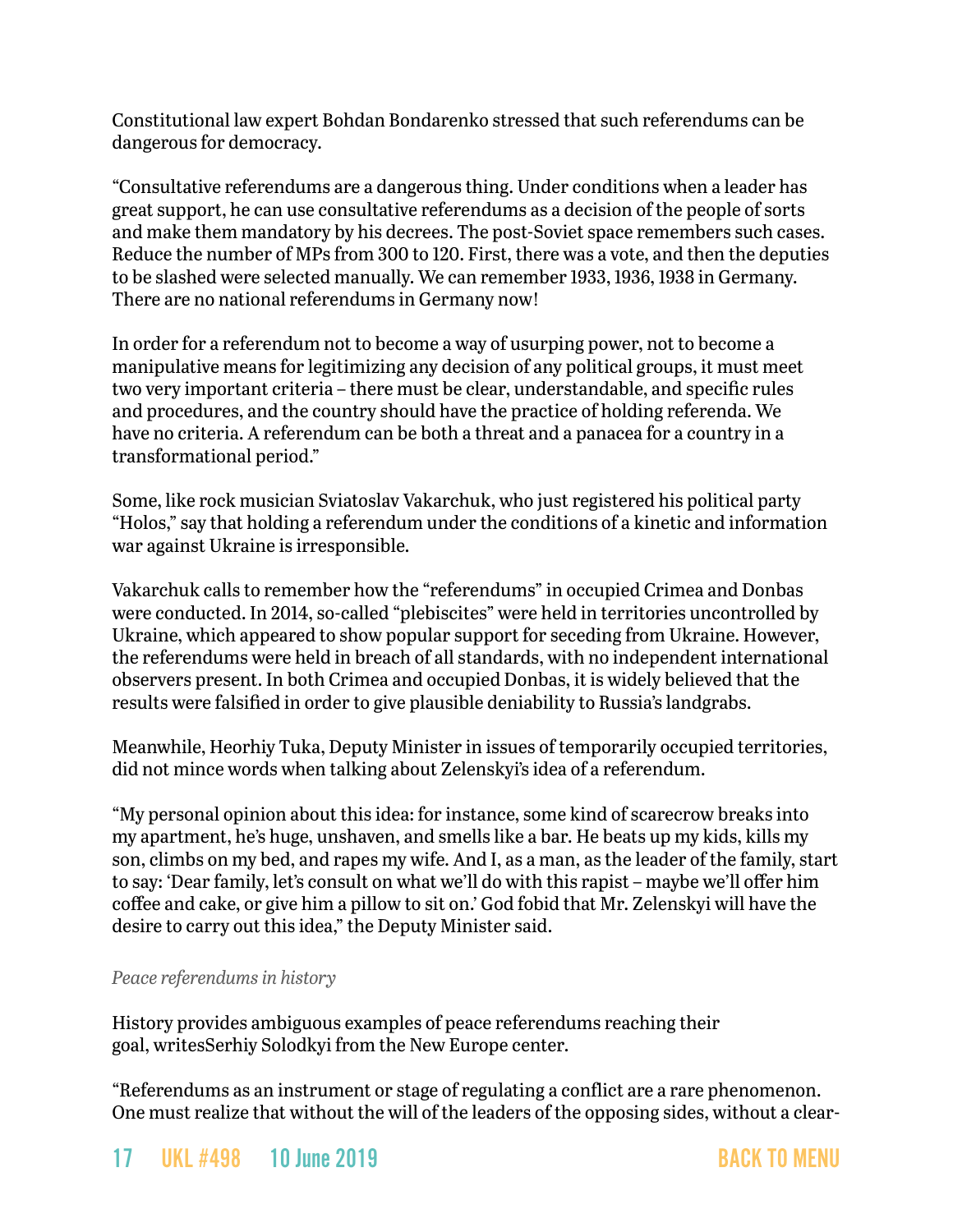cut peace plan, the referendum itself is of little value," Solodkyi says. "The approval of a plan by Ukrainians at a referendum doesn't mean it will be implemented. In particular, because of the counteraction of the other party."

He provides examples of several peace referendums in international conflict situations. The one in North Ireland was a success – not least because there were two referendums, in North Ireland and in the Republic of Ireland. The Good Friday Agreement was agreed on by a majority of voters in both locations.

But the referendum on a peace plan in North Cyprus failed: the Greek Cypriots voted against the plan.

In both cases, however, there was a referendum from both parties of the conflict – an opportunity that Ukraine is unlikely to enjoy.

Moreover, the referendum in East Timor conducted under the auspices of the UN in 1999 led to bloodshed. It is believed that it was conducted too early without the necessary safety precautions – and in result, thousands of East Timor citizens were killed, and 400,000 became refugees.

What could be the solution to the war in Donbas then? Unfortunately, there is no easy one. But it would be prudent to continue viewing Russia as a permanent threat and an aggressor, to stop feeding the Russian economy, and build up Ukraine's military potential and economy. And in the meantime, to continue searching for ways to make Russia's expenses for occupying Crimea and Donbas outweigh the benefits it gets from its aggression.

### <span id="page-17-0"></span>#10

Council of Europe Looks Set to Cave In to Russian Blackmail

Halya Coynash Human Rights in Ukraine, 4 June 2019 <https://bit.ly/2Znq2Ax>

On the same day that Russia challenged the jurisdiction of a second UN tribunal whose orders it is flouting, the Council of Europe's Rules Committee adopted a draft resolution which could open the door to removing the sanctions imposed after Russia's invasion and annexation of Crimea. The resolution has yet to be voted on by the Parliamentary Assembly of the Council of Europe (PACE), and it is a 'compromise' which may still not satisfy Russia, however the message sent by any such compromise is disastrous. If you are a big country, and can blackmail with lost revenue to PACE, and potential withdrawal from the European Court of Human Rights, measures will be found to waive or at least weaken entirely warranted sanctions.

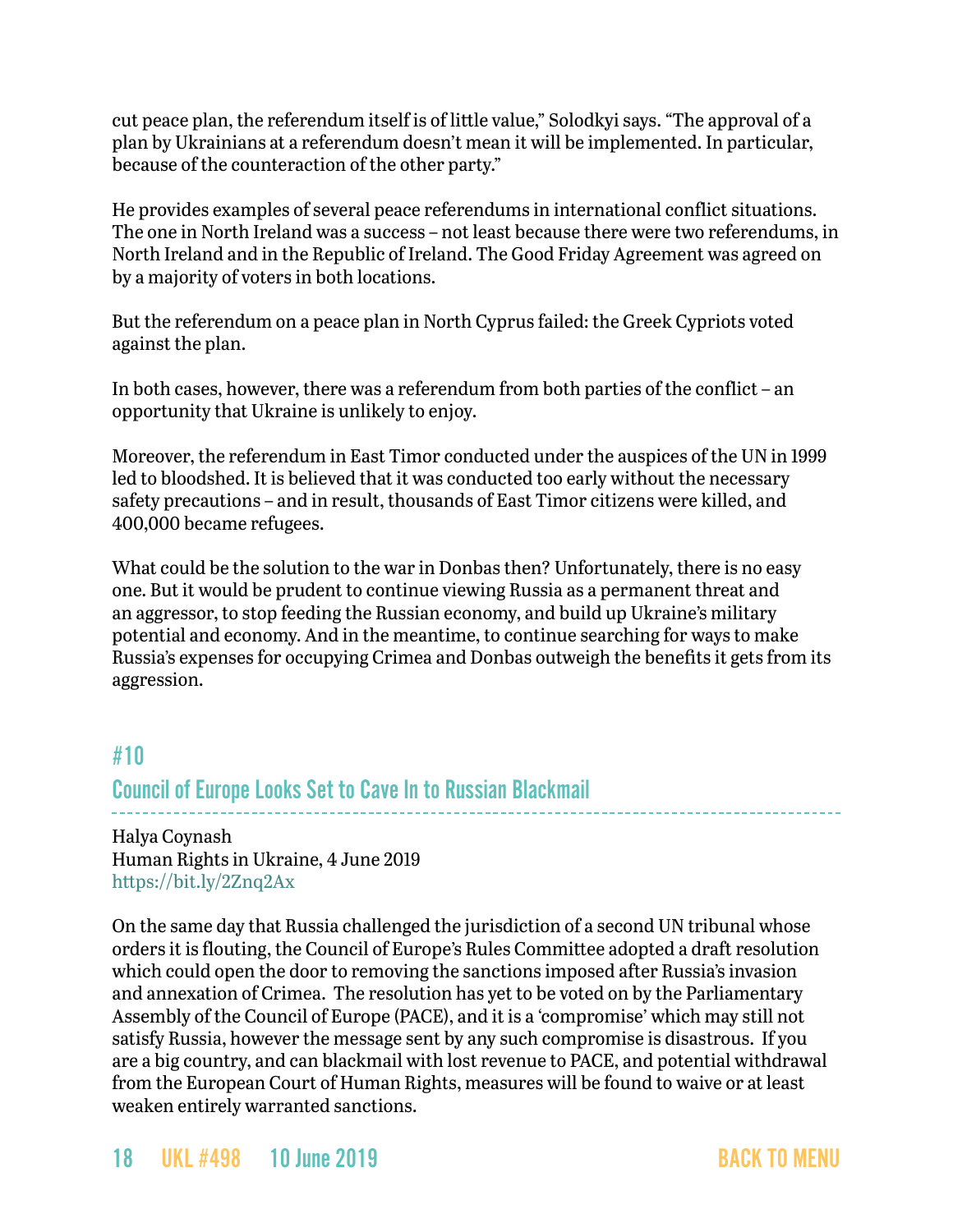PACE reacted to Russia's invasion and occupation of Ukrainian territory in 2014 by suspending Russia's voting and other rights. The Russian delegation remained free to attend sessions and engage in dialogue, however it chose not to do so, and then in 2017, Moscow stopped paying its annual payment to PACE. The Russian Foreign Ministry referred to the sanctions as being "an attempt to 'punish' the Russian delegation" for what it claimed to have been, not the invasion and annexation of Ukrainian Crimea, but the "free expression of the will of the Crimean people to join the Russian Federation".

The key elements of blackmail were two: the loss to the Council of Europe of Russia's €33 million annual fee, and the threat that Russia would withdraw from participation in the European Court of Human Rights. The latter would, undoubtedly, be a blow for Russians who can find no justice in domestic courts. Russia has, however, already violated Article 46 of the European Convention on Human Rights by adopting a lawwhich allows the Constitutional Court to decide that ECHR judgements are 'unconstitutional' and can therefore be flouted.

Attempts to remove the sanctions began in 2017, with these heavily supported by Secretary General Thorbjorn Jagland. Since not one of the conditions for the reinstatement of Russia's rights had been fulfilled, and with the human rights situation steadily deteriorating, attempts were made to present the removal of sanctions in a more palatable light. New rules were proposed, which would make it much more difficult to reimpose sanctions. Since these need to be renewed each year, the chances of this happening would be reduced.

The last attempt to pass a resolution with the deceptively innocent title: 'On strengthening the decision-making process of the Parliamentary Assembly concerning credentials and voting' failed at the PACE session in October 2018.

On 3 June 2019, however, the Rules Committee adopted a draft resolution based on a decision by the Committee of Ministers from 17 May. This will enable the Russian Federation to present their credentials during the June 2019 part-session. "The Committee also proposes to supplement its Rules of Procedure to clarify that in the context of a challenge to or reconsideration of credentials, members' rights to vote, to speak and to be represented in the Assembly and its bodies shall not be suspended or withdrawn."

Russia was seeking full removal of any possibility to impose sanctions, and this only makes them harder to impose, but it is, nonetheless, an attempt to give in to Moscow's blackmail.

An Open Letter, endorsed by many prominent European politicians, political analysts, academics, rights activists and journalists, has warned against any such measures aimed at weakening the Council of Europe's power to sanction countries that violate human rights, democracy and the rule of law.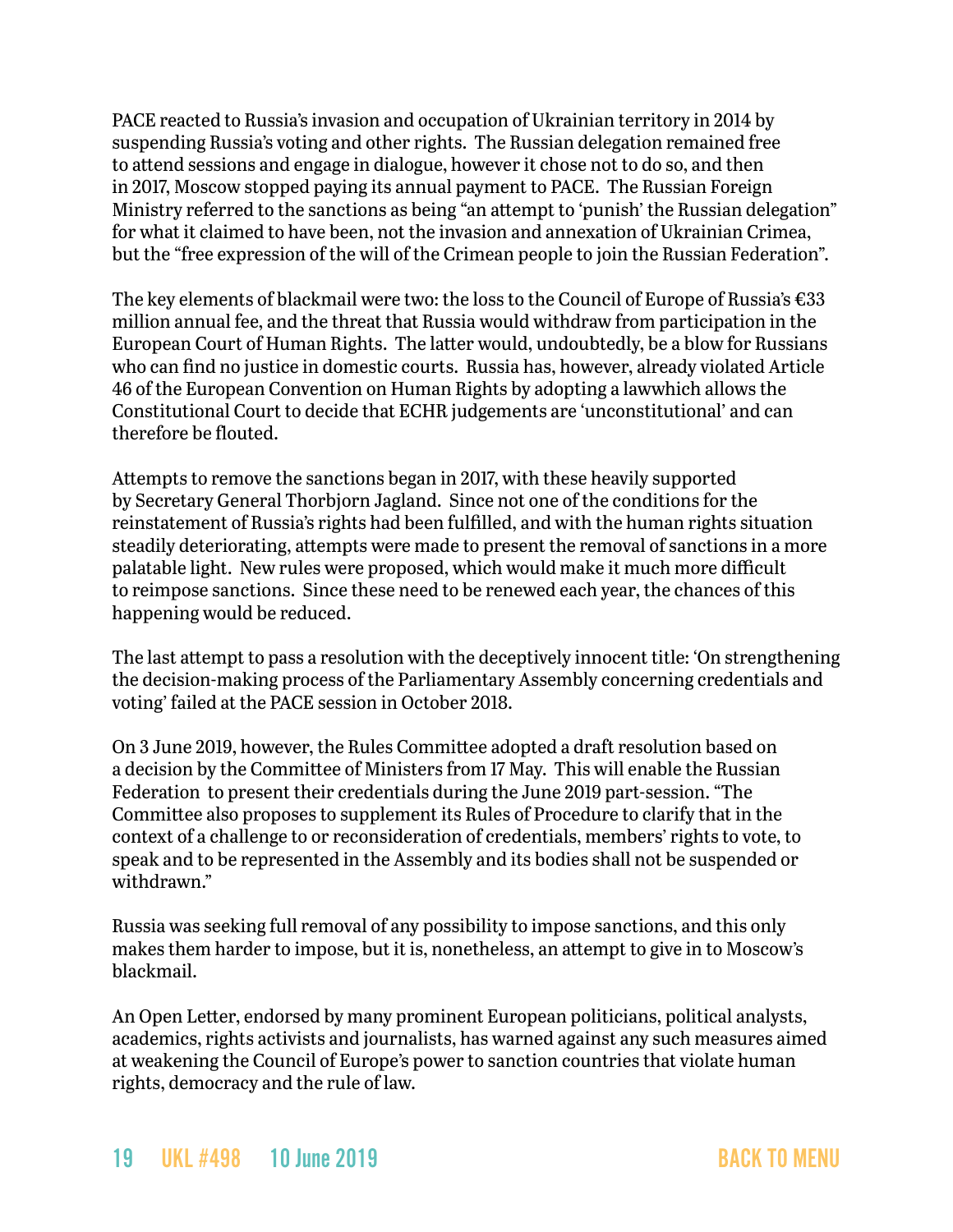The authors point to the grave consequences for human rights of Russia's annexation of Crimea, and to its ongoing major role, including military, in Donbas and Georgia.

One can, and should, recall the over 100 Ukrainian political prisoners whom Russia is illegally holding in occupied Crimea and Russia, and the clear moves over recent months to use fabricated 'terrorism' charges to crush the Crimean Solidarity civic initiative, and its work in supporting political prisoners and their families, and in reporting on human rights violations.

There are also well over 100 civilian hostages and prisoners of war in occupied Donbas, with their release also dependent on directives from Moscow.

Moves to reinstate Russia's position in the Council of Europe comes at a time when the country is directly blocking or obstructing the work of international judiciary and investigative bodies.

Russia used its power of veto in the UN Security Council to block an international investigation into the downing by a Russian Buk missile on 17 July 2014 of Malaysian airliner MH17. It used propaganda and other methods to obstruct the work of the Joint Investigative Team, which concluded in May 2018 that "the Buk missile which downed Malaysian airliner MH17 on 17 July 2014 came from the 53rd Anti-Aircraft Missile brigade which is a unit of the Russian army from Kursk in the Russian Federation".

Russia's response to the International Criminal Court Chief Prosecutor's conclusion that its occupation of Crimea constitutes an international armed conflict (falling with the ICC's jurisdiction) was to declare that it wanted nothing to do with this Court.

It has repeatedly flouted orders from the European Court of Human Rights under Rule 39, with respect to Ukrainian political prisoners. Over a year and a half after the Russian FSB abducted Ukrainian teenager Pavlo Hryb from Belarus and imprisoned him, it has still not complied with the ECHR order to allow the gravely ill young man to be examined by Ukrainian doctors.

On 25 May 2019, the International Tribunal for the Law of the Sea ordered Russia to immediately release the 24 Ukrainian seamen whom it took prisoner on 25 November 2018, and to also return the three Ukrainian naval vessels it seized in its attack. Russia is thus far continuing to claim that this UN Tribunal does not have jurisdiction over its act of aggression against Ukraine and to say that it will not comply.

Russia's general position in all international disputes appears to be to deny the particular court's jurisdiction. It tried this with respect to the International Tribunal for the Law of the Sea, and, earlier, over Ukraine's suit against Russia before the UN's International Court of Justice. On 19 April 2017, ICJ not only accepted prima facie jurisdiction, but also imposed the provisional measures which Ukraine had requested with respect to discrimination against Crimean Tatars and ethnic Ukrainians in occupied Crimea. Russia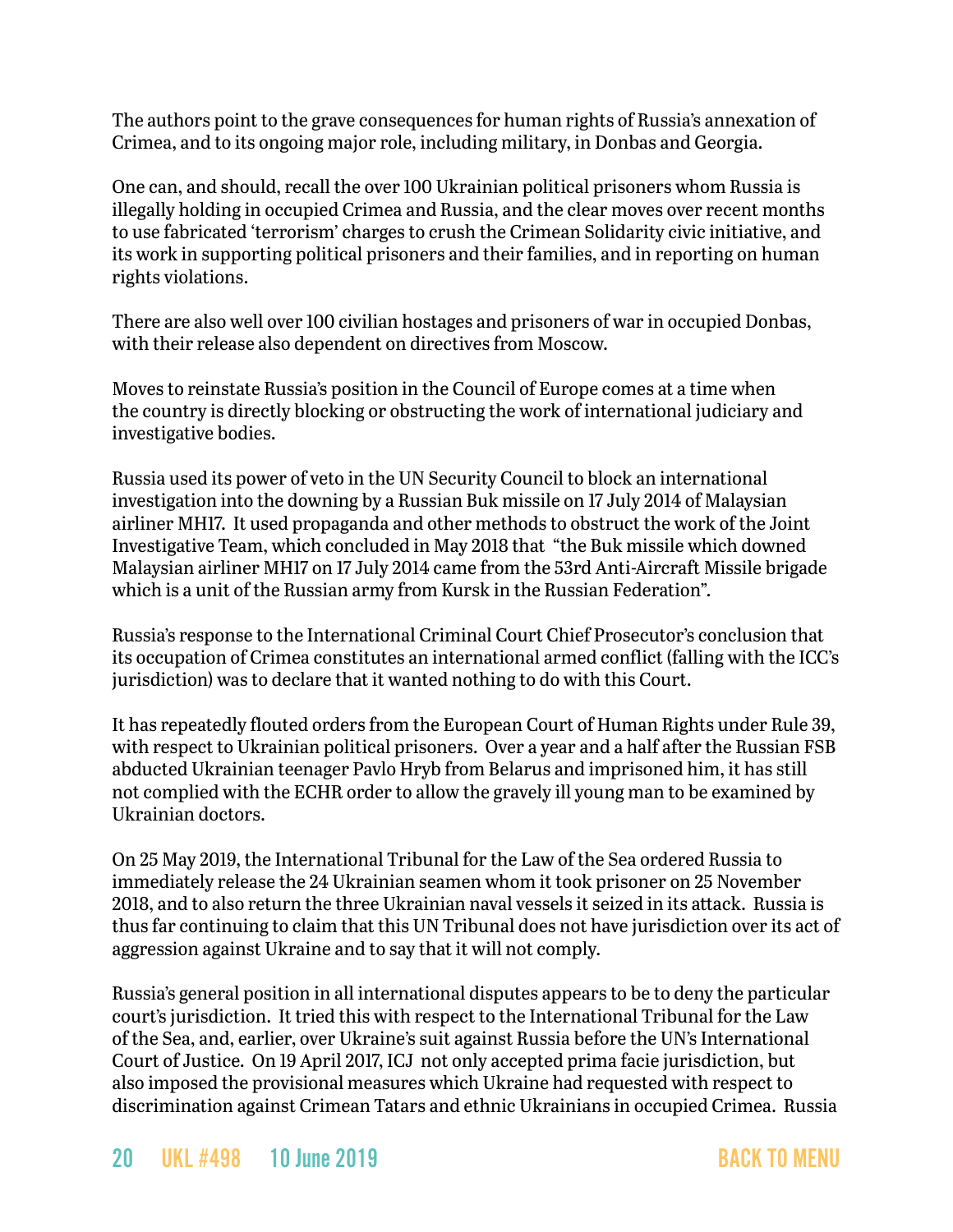has flouted the Court's direct order to withdraw its ban on the Mejlis, or representative assembly, of the Crimean Tatar people and to ensure the availability of the Ukrainian language in Crimean schools.

Instead it is still arguing that the Court does not have jurisdiction. At the hearings which began on 3 June 2019, the Russian delegation arrived with one of the few Crimean Tatars who has collaborated with the occupation regime, presumably in the hope that he could convince the Court that the ongoing persecution of Crimean Tatars that has been noted by the UN General Assembly, PACE, OSCE, all democratic countries and rights NGOs, is merely 'Ukrainian disinformation'.

Do the honourable members of the Parliamentary Assembly of the Council of Europe really wish to ignore such overt violation of fundamental principles of international law and denial of the authority of international judicial bodies? The signal this will send is devastating and would appear to undermine the Council of Europe's commitment to the values it purportedly upholds.

### #11

### Zelenskiy's Confrontational First Meeting with Parliament Leaders Detailed

in 76-page Transcript

by Oleksiy Sorokin Kyiv Post, 31 May 2019 <https://bit.ly/2WyhVnz>

A 76-page transcript of President Volodymyr Zelenskiy's first meeting with the leaders of parliament was published on May 30, revealing a confrontational conversation with no consensus.

The transcript, which Zelenskiy's office published more than a week after the meeting took place on May 21, offered a look into the newcomer president's first encounter with the seasoned politicians, some of whom vehemently opposed his presidential bid.

The conversation took place a day after Zelenskiy was sworn in and announced he was dissolving the parliament – while standing in front of the lawmakers.

On the next day, the new president called the leaders of the parliament's eight factions to discuss the snap parliamentary elections, hoping to reach an agreement on changes in the electoral law and a date for the new election.

They met for about three hours and said they reached a consensus: to vote for the new electoral legislation that would secure a less corrupt election. The next day, however, the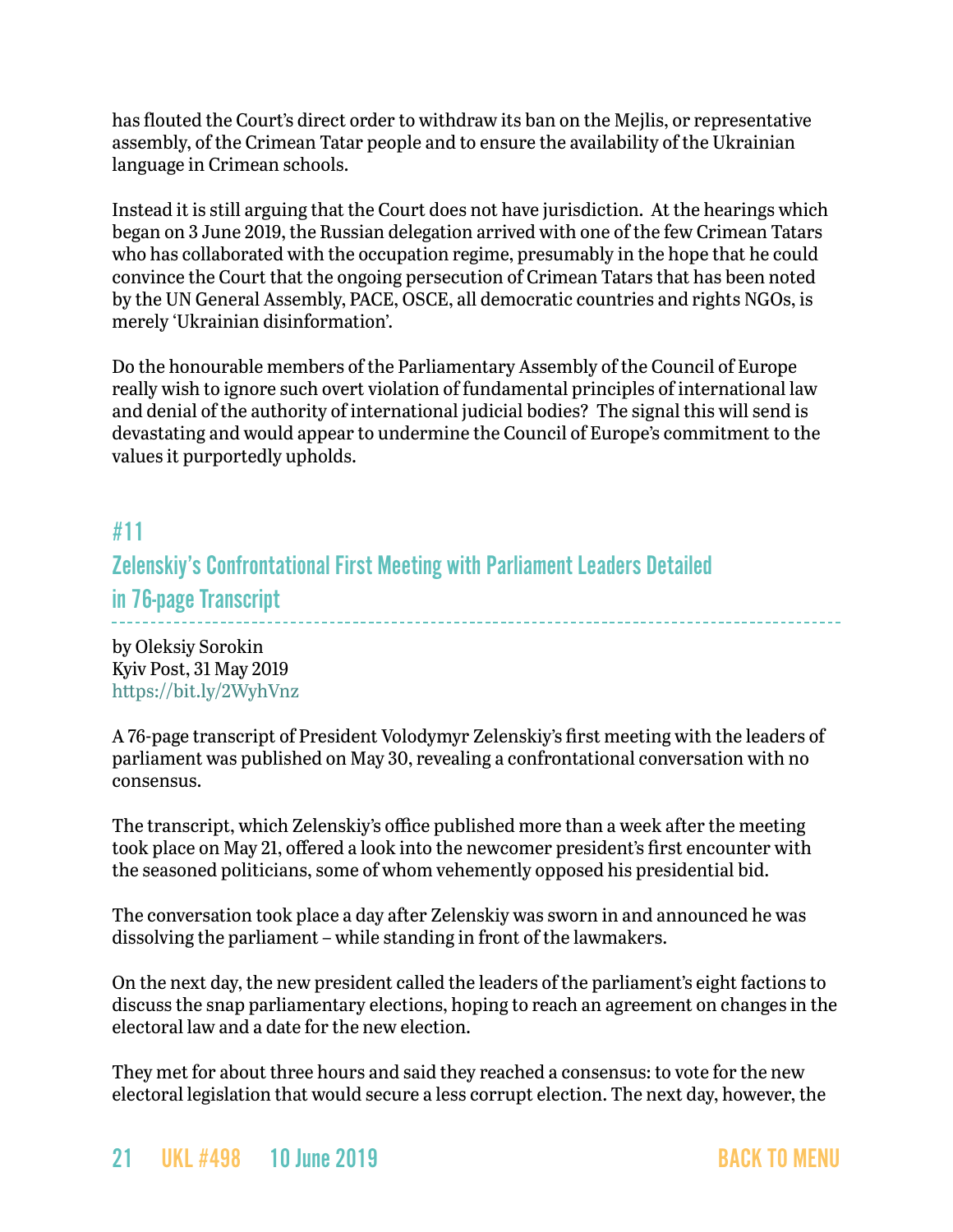lawmakers didn't vote for the bill. In response, Zelenskiy tossed aside the electoral reform project and set a snap election for July 21.

It appeared that the lawmakers duped the new president and gave him a cold welcome into politics, at the same time sending the country into another flawed election.

#### *Election of discord*

The meeting showed no consensus among faction leaders on the elections themselves and the system by which the elections must be held.

During the presidential campaign, Zelenskiy promised an electoral reform that would include two components: getting rid of the single-member districts that elect half of the parliament and allow for vote buying, and introducing the open-list system. The open lists give voters control over which candidates from the parties' lists get to the parliament, meaning rich donors can't buy a high spot on the list and secure a seat in parliament.

After the meeting with the lawmakers, participants said there was a consensus to support a partial electoral reform: to drop the single-member districts and lower the entrance threshold from 5 to 3 percent of the vote, but not introduce the open-list system.

It was a significant step back from Zelenskiy's initial demands.

Yet the transcript shows that not only there was no consensus, but the coveted open-list electoral system was barely discussed at the three-hour-long meeting. Zelenskiy never mentioned it in his remarks.

The only two representatives even speaking of the open-list system were Yulia Tymoshenko, the leader of the 20-member Batkivshchyna faction, who spoke insistently against it, and Vitaliy Khomutynnik, the leader of the 24-member Vidrodzhennya faction, who defended it.

Tymoshenko called open party lists a hoax that is overhyped.

"A proportional system with open lists is essentially the same (as single-member districts)," Tymoshenko said, suggesting that open lists also open ways for corruption.

Yaroslav Moskalenko, another former representative of Party of Regions and leader of the 18-member Volya Narody faction, said the existing closed party lists were bad, but didn't want to change the election law now. People's Front's Maksym Burbak and Radical Party leader Oleh Lyashko said they wanted to keep the existing system.

On Zelenskiy's side, the main speaker was his then-advisor Andriy Bohdan. On the day after the meeting, Zelenskiy made Bohdan his chief of staff.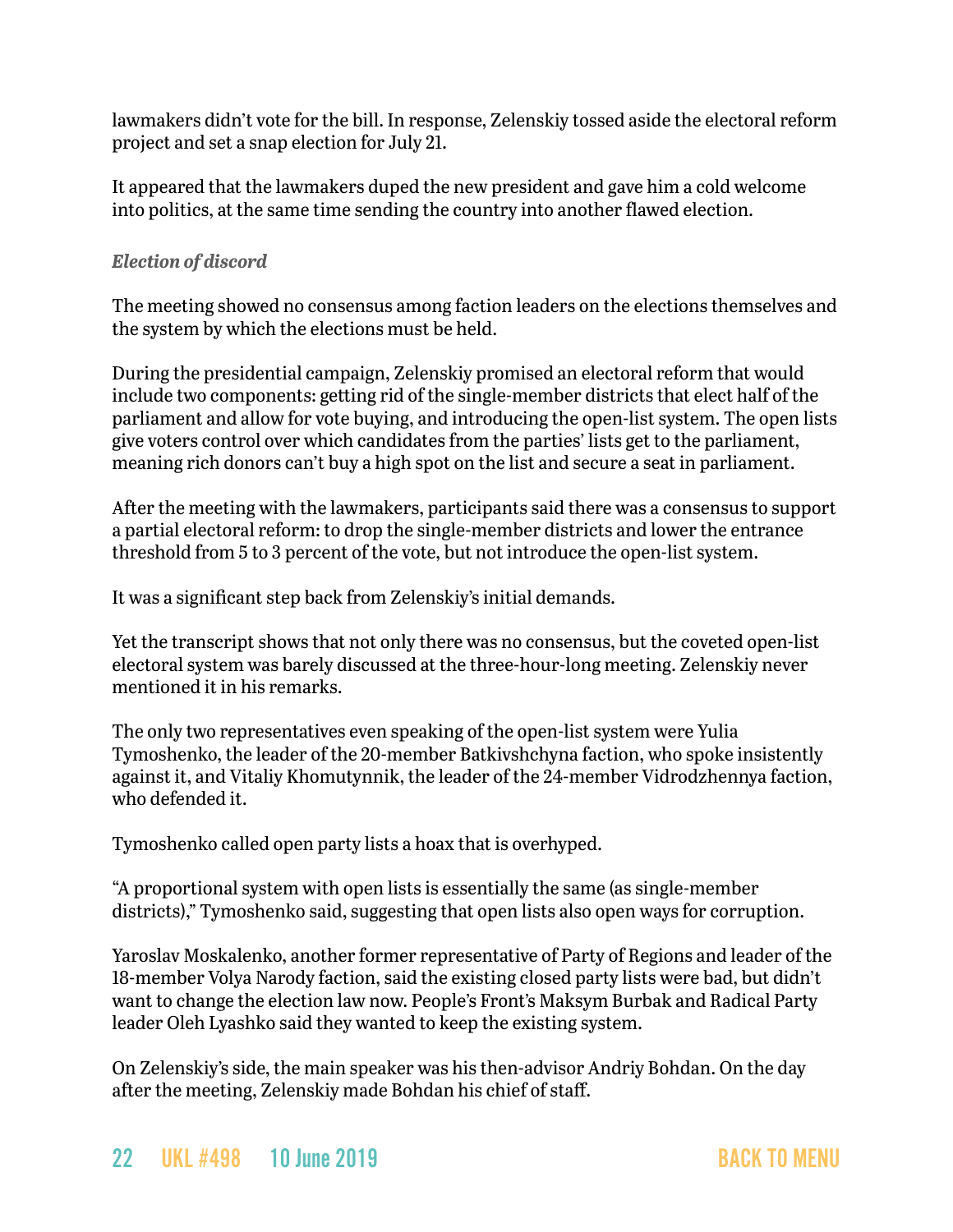Bohdan presented to the lawmakers the president's project of changing the electoral system: getting rid of the single-mandate districts and lowering the threshold for parties to enter parliament from 5 percent to 3 percent of the vote. It was the bill the parliament failed to support the next day.

Tetiana Slipachuk, head of the Central Election Commission, responsible for holding elections, opposed any changes to the electoral legislation at the moment. She said that the OSCE's recommendations to not change electoral procedures up to a year before elections must be taken into account.

Slipachuk was interrupted by Bohdan, who said that these recommendations have no legal force in Ukraine.

#### *A missing coalition*

A larger part of the chaotic meeting was dedicated to the lawmakers' questioning the legality of Zelenskiy's order to dissolve parliament. Zelenskiy dissolved the parliament citing the absence of coalition since 2016.

Speaker of the Parliament Andriy Parubiy, People's Front's Burbak, Radical Party's Lyashko, and Petro Poroshenko Bloc's Artur Herasymov insisted that the decision was illegal because the coalition existed until May.

Although the parliament has been led by a two-party coalition of the Petro Poroshenko Bloc and People's Front, there have been doubts about this coalition's legal existence. The parliament has refused to publish a list of the coalition's members, leading to speculation that it didn't have the necessary 226 lawmakers.

Tymoshenko and Khomutynnik, who disagreed on the electoral reform, both supported the decision to dissolve parliament, confirming there was no real coalition.

"If I'm not mistaken, People's Front has 80 members and Poroshenko Bloc has 135. Even a schoolboy can add these two figures," said Khomutynnik, pointing at Lyashko and implying that the number is less than the 226 lawmakers needed for a majority.

"Unfortunately, I'm no longer a schoolboy," replied Lyashko, whose quarreling and comebacks dominated the meeting.

#### *Disruptions*

There were plenty of comical disruptions and comebacks during the meeting, the transcript reveals.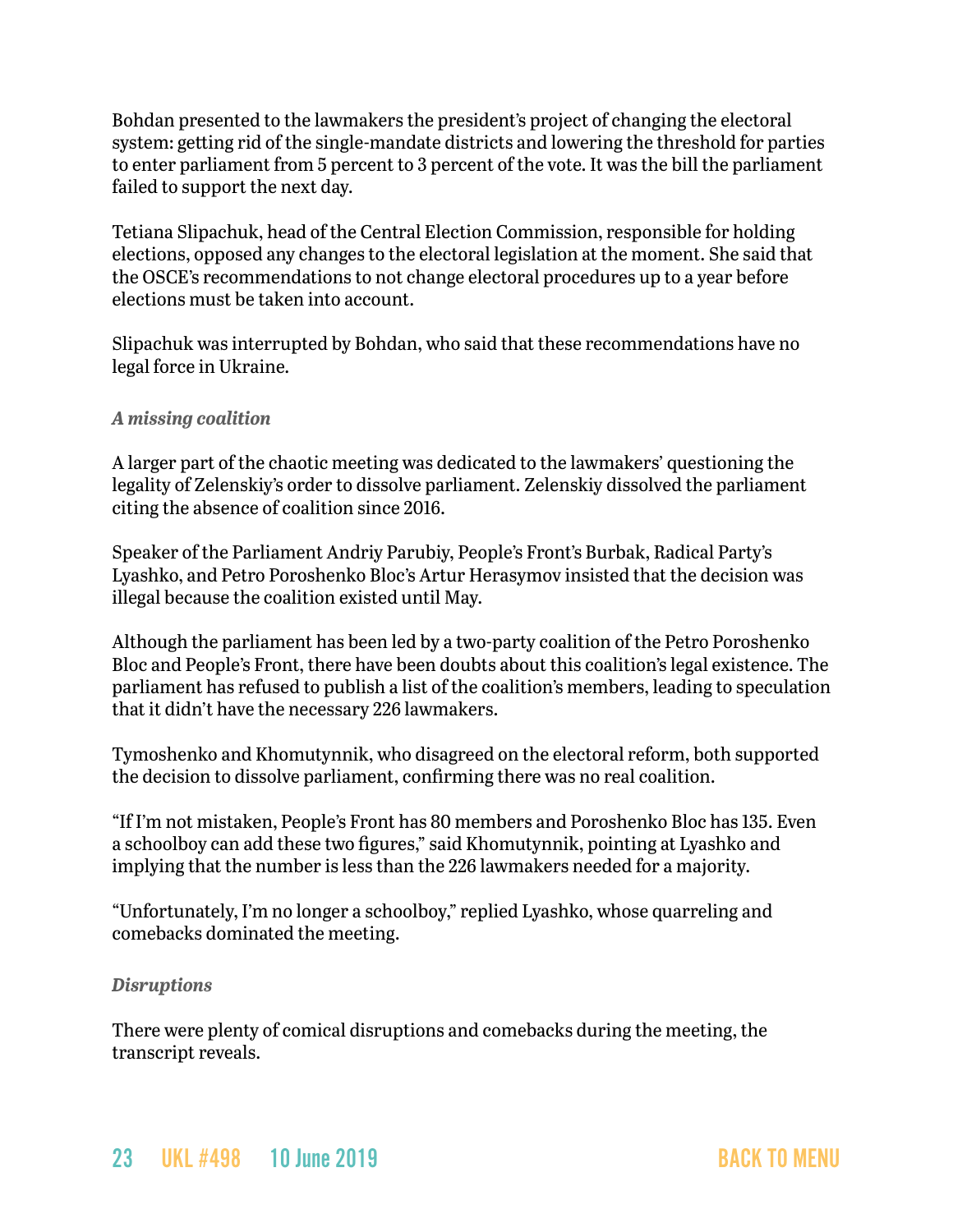The first 10 pages of the transcript are dedicated to Lyashko, who tried to broadcast the meeting live on Facebook until presidential security took away his phone.

Lyashko wasn't having it, and repeatedly demanded to get his phone back, while Zelenskiy tried to brush him off.

"When I tried to go, they pushed me off, they beat me, they took my phone from me," Lyashko complained to Zelenskiy. "Give me back my phone!"

"I didn't take your phone," said Zelenskiy.

"You won't object to the country seeing this historic meeting, will you?" Lyashko insisted.

"Oleg Valeriyovych, you try to make a historic moment out of anything," Zelenskiy replied, sardonically.

"So do you!"

"Thank you," said Zelenskiy.

### <span id="page-23-0"></span>#12

Official Records Reveal that 170 Russian Soldiers Were Deployed at the Ukrainian Border on the Day MH17 Was Shot Down \_\_\_\_\_\_\_\_\_\_\_\_\_\_\_\_\_\_\_\_\_\_\_\_\_\_\_\_\_\_\_\_\_\_\_

by Alexander Baklanov Meduza, 6 June 2019 <https://bit.ly/2KHdmQz>

More than 170 soldiers from Russia's 53rd Air Defense Missile Brigade, which was based near Kursk, were located near the Ukrainian border on July 17, 2014, the day Malaysia Airlines Flight 17 was shot down outside Donetsk, according to unclassified Russian Defense Ministry documents obtained by the newspaper Novaya Gazeta.

International investigators say the Buk surface-to-air missile that destroyed the passenger plane and killed all 298 people on board was assigned to this same brigade. Based on the official findings, the Buk missile system that fired the missile arrived in Ukraine from Russia and then crossed back over the border.

One of the Defense Ministry documents uncovered by Novaya Gazeta states that Russian soldiers received orders on June 23, 2014 (three weeks before MH17 was shot down), to ensure the safety of public roads as the 53rd Brigade moved equipment from Kursk to the Ukrainian border. The 63rd Logistic Support Brigade also participated in this transport

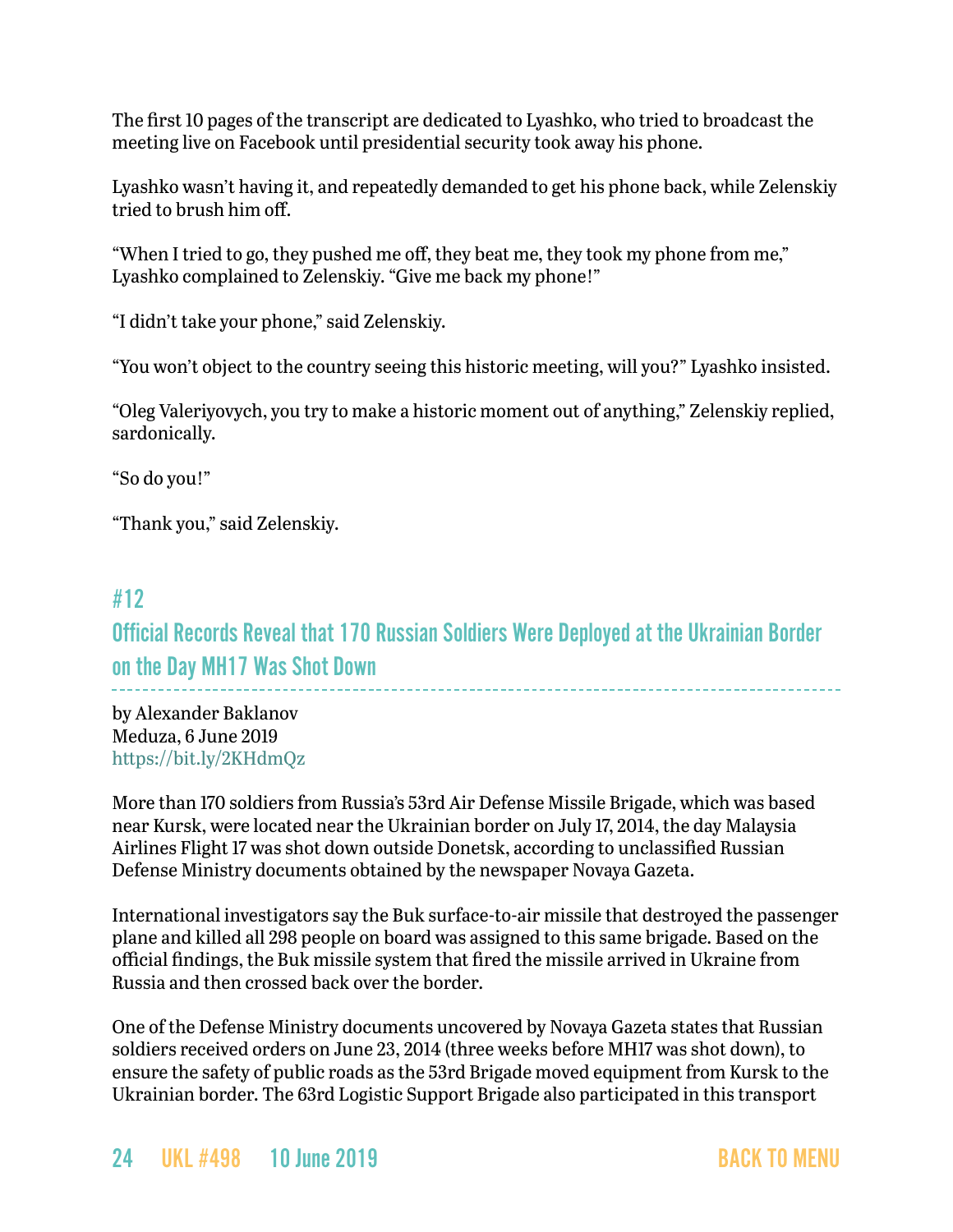operation. This brigade's records also mention the "Kamaz" heavy truck that was sighted in amateur footage near the Ukrainian border beside a Buk missile system.

Another document from the 53rd brigade states that its soldiers arrived on July 15 (two days before MH17 was shot down) near the Ukrainian border at a military base in Millerovo, where they were issued field rations for five days, and sent to another location. Afterwards, according to Novaya Gazeta, one of the brigade's vehicles was spotted inside Ukrainian territory.

Novaya Gazeta also tried to contact several current and former soldiers in the 53rd brigade. The newspaper managed to reach Irina Kolesnik, a medical officer in the brigade who traveled to Millerovo in 2014 and currently works at the Interior Ministry's medical center in Kursk, but she refused to discuss MH17. "I can't tell you anything. I have no right to talk about [the country's] actions," she said.

Spokespeople for the Russian Defense Ministry and 53rd brigade have not commented on Novaya Gazeta's report. In the past, state officials have repeatedly denied any Russian involvement in the attack on MH17. The Defense Ministry's position is that Russian Buk missile systems never once crossed the Ukrainian border, and the missile fired at the passenger aircraft was not in the Russian military's arsenal.

### #13

### TV Review: HBO's 'Chernobyl'

by Caroline Framke Variety, 27 April 2019 <https://bit.ly/2QYjPYQ>

It makes perfect sense that "Chernobyl" feels more like a horror movie at times than a traditional drama. Tracing the catastrophe events before, during, and after the nuclear explosion that continues to send radioactive ripples throughout Europe to this day, the HBO's new limited series is, in fact, recounting one of the modern era's most devastating, human horrors, and the series doesn't shy away from showing it as just that. To its credit, this iteration of the story — or more accurately, the many interlocking stories of the meltdown and its aftershocks — leans into the horror of it all rather than blinking away, as so many tried to do when it happened in real life. Rather than bursting into shocking twists, writer Craig Mazin and director Johan Renck build a steadily creeping unease, allowing the scale of the atrocity to sink in with terrible, fitting gravity.

Mazin undertook an extraordinary task when breaking down the Chernobyl disaster into (somewhat) digestible parts. Each of the series' five episodes — all of which Mazin wrote — follows a core cast of characters, but crucially, also serve distinctly different purposes.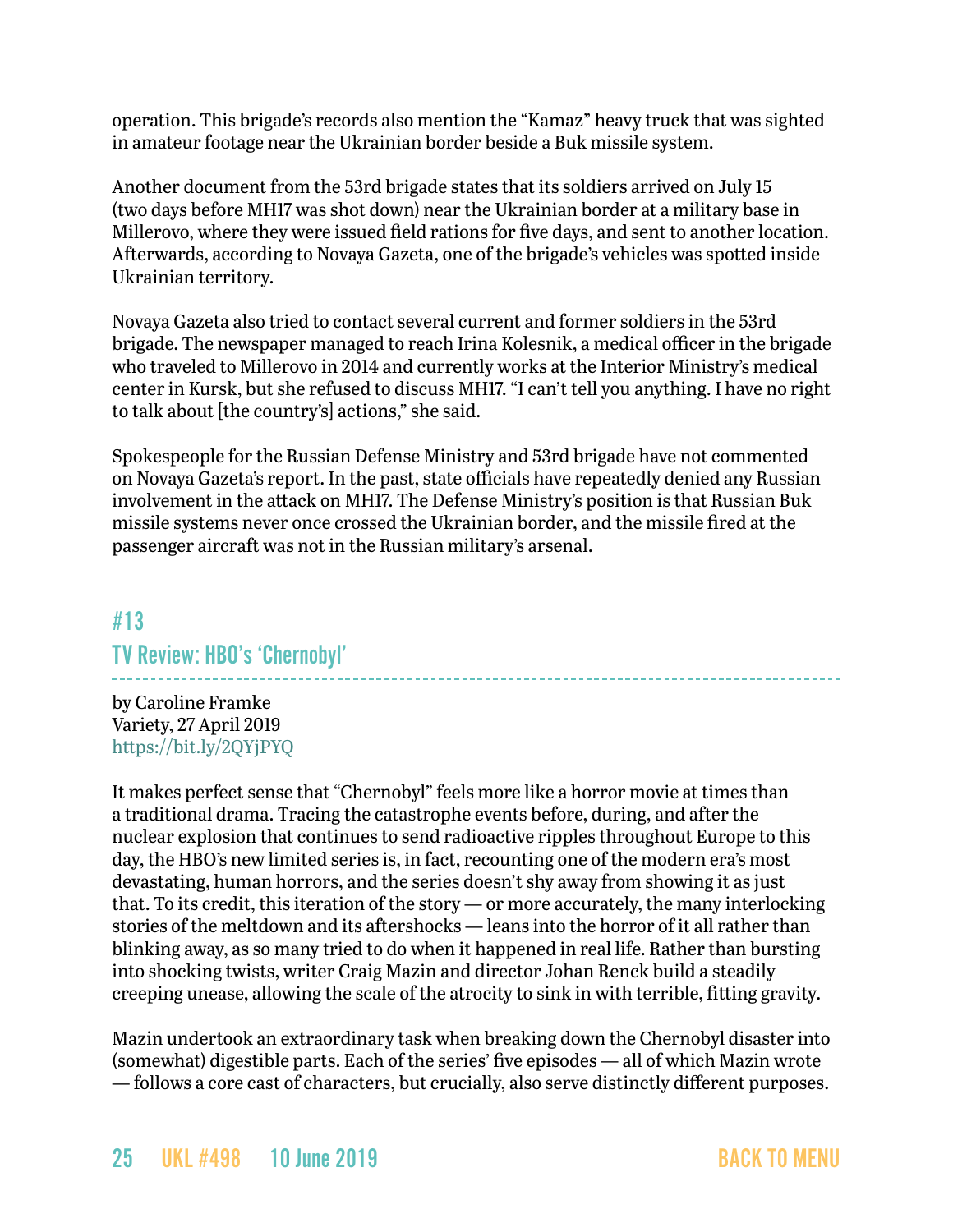The first two focus on the immediate nightmare of the reactor exploding, the second two on the clean-up efforts and the sacrifices so many made in order to stabilize the region, and the finale on the flimsy trial of three Chernobyl laymen. (HBO has also announced that the series will have an accompanying podcast to dive deeper into the disaster itself, as well as explain the adjustments made when adapting the true story to the screen.)

Guiding our journey through it all are skeptical scientist Valery Legasov (Jared Harris), Soviet Deputy Prime Minister Boris Shcherbina (Stellan Skarsgard), and whistleblower nuclear physicist Ulana Khomyuk (Emily Watson). Legaslov and Scherbina really did investigate the disaster closely to how the series depicts it, dying within a few years of setting foot in Chernobyl; Ulana, Mazin acknowledges at the tail end of the series, is a composite of the many scientists who dug into the inconsistencies of the official reports to figure out what, exactly, had happened. Sometimes, their explanatory scenes can get a bit more technical than the show can quite sustain, but for the most part, their collective curiosity and growing astonishment carries them through. Together, the formidable trio of Harris, Skarsgard, and Watson give the series its bleeding heart, untangling their characters' respective inner conflicts and ultimate determination to tell the truth in the face of extraordinary opposition from their own country with expert ease.

Meanwhile, distraught Chernobyl resident Lyudmilla Ignatenko (Jessie Buckley) brings in the tragically banal experience of just being in the wrong place at the wrong time, and fielding the wild grief of losing her firefighter husband (Adam Nagatis) to the incomprehensible pain of agony of extreme radiation exposure. Crucially, however, Lyudmilla isn't the only "ordinary" citizen the series spotlights along the way. We also get time with the coal miners enlisted to clean up the radioactive site, the divers who plunged into the reactor's depths, the men recruited from far and wide to purge the town of any radioactive life still kicking around. All of them, "Chernobyl" makes plain, were doomed to dramatically shortened lifespans for doing this remarkable service. Some of them knew it; many of them did not; all of them performed their duty regardless.

The stark contrast between this kind of courage versus the cravenness of every stubborn bureaucrat who stood in clarity's way is what makes "Chernobyl" as chilling as it is essential. The sheer incompetence and hubris that the series reveals as the catastrophe's ultimate culprits rather than any one particular person are more frustrating than I can possibly describe. (This is, to say the least, not an easy watch; my jaw hurt after every episode from clenching it so hard.) But even if it's viscerally painful to feel the true depths of just how badly the people in power failed, and how relentlessly they tried to deny it, that surge of furious empathy is also exactly the series' point.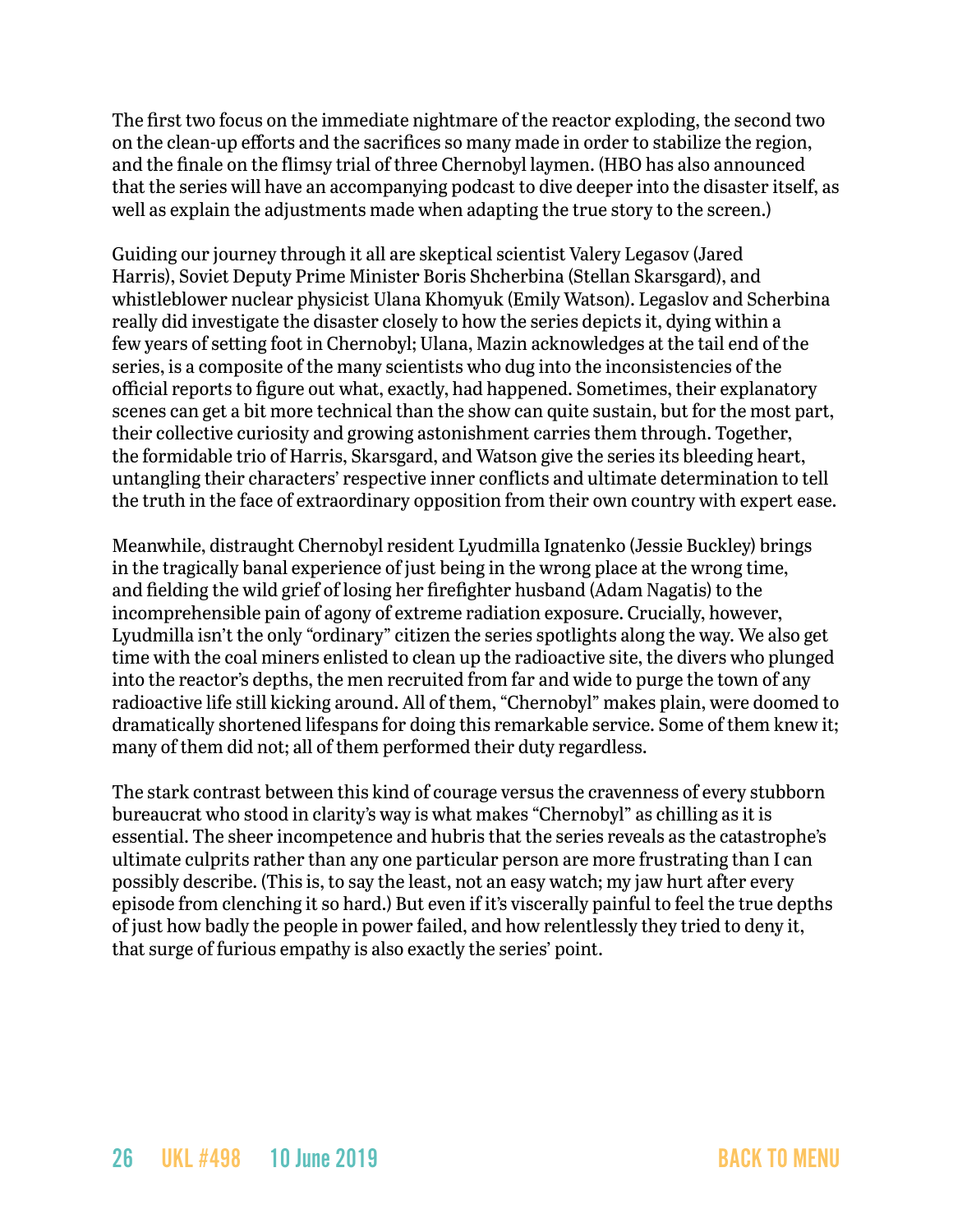## #14 "Chernobyl" Creator Breaks Down the HBO Drama's Haunting Finale and Cautionary Message

by Emma Dibdin Hollywood Reporter, 5 June 2019 <https://bit.ly/2X2adl3>

"This is in us, a certain sense of denial, a certain sense of groupthink," Craig Mazin tells The Hollywood Reporter while discussing the culture of lies that contributed to the 1986 nuclear disaster.

Every lie we tell incurs a debt to the truth. Sooner or later, the debt is paid." This line from Sunday's final episode of HBO's searing Chernobyl — spoken by the doggedly candid scientist Valery Legasov (Jared Harris) — speaks to the heart of the miniseries, which is both a riveting chronicle of one of the worst nuclear disasters in history and a morality play about the cost of a cover-up.

As depicted by creator Craig Mazin throughout the five-part project, the devastating 1986 explosion at the Chernobyl power plant was the result of a series of lies told by self-serving bureaucrats in service of a corrupt and incompetent government that prioritized its public image above the safety of its own citizens.

While this story is deeply specific to the Soviet regime, it also resonates in powerful and uncomfortable ways in modern America. Legasov and his colleagues — politician Boris Shcherbina (Stellan Skarsgård) and nuclear physicist Ulana Khomyuk (Emily Watson), the show's only fictional character — are forced to constantly defend the truth against powerful people who willfully deny scientific fact, even as it stares them directly in the face. For Mazin, the relevance of this infuriating dynamic was a major reason why the story was worth telling.

"This is in us, a certain sense of denial, a certain sense of groupthink," he tells The Hollywood Reporter. "This is not something that sits on one party line or the other. We've seen it in all permutations throughout history, and at the core of it is a certain insistence that what we want to be true is now true, and what we don't like is now false. That's not serving us well, and it has never served us well."

Below, Mazin talks with THR about Chernobyl's slow-burn success and unexpected memes, the storyline he left out because it felt "too Hollywood" and his plans for a followup.

*You end the show on Legasov acknowledging, in voiceover, that the scientific search for truth is often undermined by the fact that people simply don't want to hear it. That feels pretty timely. Why did you wrap up on that note?*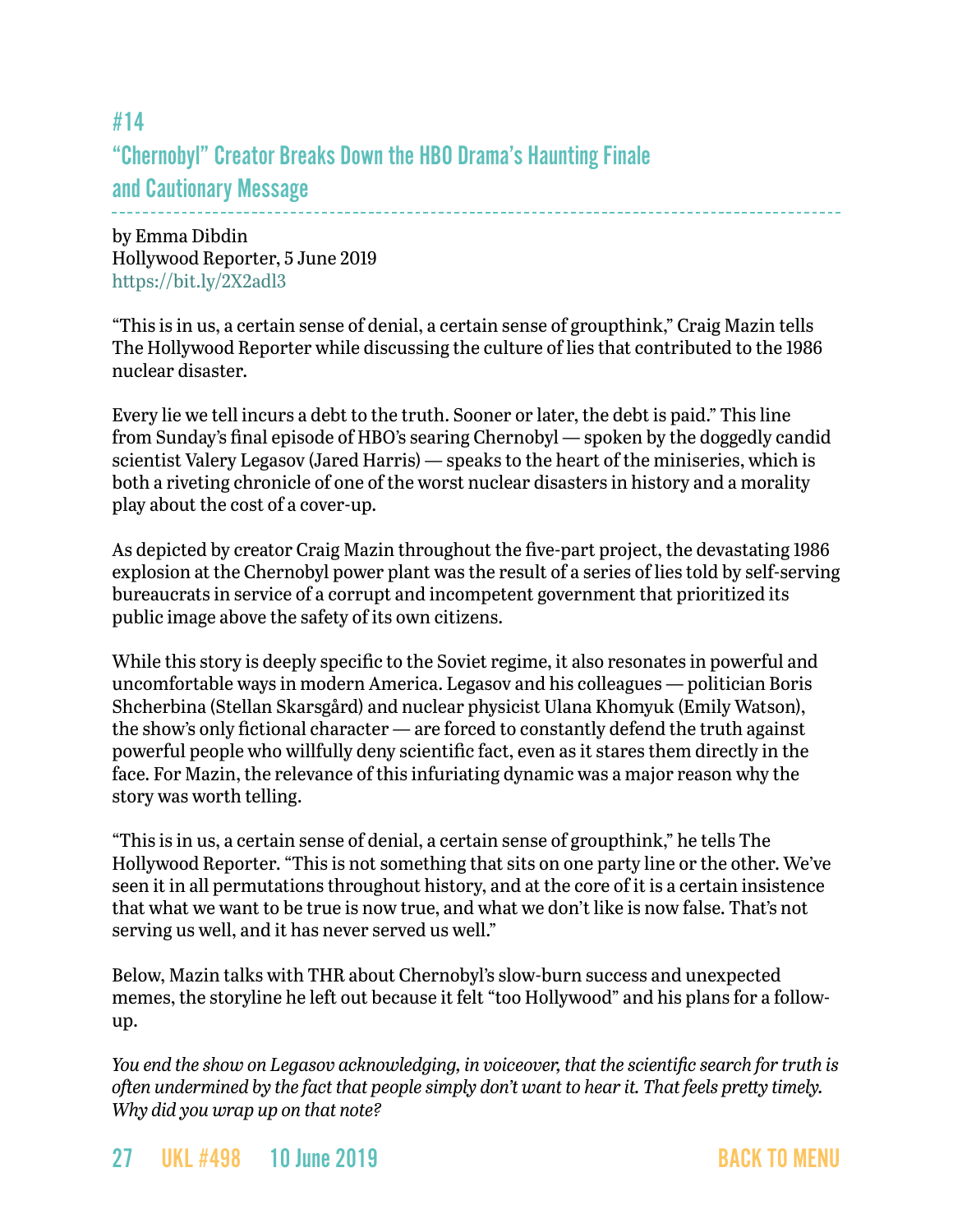My personal belief is that there's not much value in showing things from the past that have no relevance to today, or failing to connect some kind of dotted line to where we are today, because otherwise it just becomes homework. What compelled me about the story of Chernobyl more than anything else was something very universal. Yes, Chernobyl happened because in many ways the Soviet system was deeply corrupt and evil, but the Soviet system did not arrive to us from some other planet. It was devised by humans. This is in us. A certain sense of denial, a certain sense of groupthink — this is not something that sits on one party line or the other. We've seen it in all permutations throughout history, and at the core of it is a certain insistence that what we want to be true is now true, and what we don't like is now false. That's not serving us well, it has never served us well. We need to ask ourselves why we feel entitled to say to scientists, "We actually think the climate isn't changing." Or "I think vaccines might cause autism." We can say that all we want, but it's not true, and it costs us. I want everyone who watches this show to consider how they themselves are complicit in a kind of conspiracy against truths that are uncomfortable.

#### *The show has really gathered steam through its run — it was critically well received from the start but gradually built a devoted audience. Why do you think it has resonated so much?*

I'm a big believer in the old-school way of releasing television. It's not to say that other platforms aren't making great shows, but there's something about just dumping it all down at once that I think, honestly, cheapens it a touch. It also steals any chance for a kind of spreading, and a person-to-person encouragement, where watching it becomes a communal thing. *Chernobyl* started well, but each week it grew, which is kind of not the way it normally goes, and we hit a critical mass as we headed into our fourth and fifth episode.

#### *Have there been any reactions to the show that have surprised you?*

Yes. I was very nervous about how the show would be received in Eastern Europe, in Ukraine and Belarus, in Russia, or any of the former Soviet Republics, and it's been fascinating. By and large, the overwhelming response from people has been just incredibly gratifying. They recognize that we made this with love and respect for them, and that we tried our hardest to get the details right, which I think from their perspective Western productions often either fail to do, or don't try to do at all. I did expect — and my expectation was rewarded — a certain level of propaganda from the Russian government, and after all, the man who runs that government is ex-KGB. They're putting out their own Chernobyl narrative, which is I think is based around a KGB officer trying to stop a CIA officer from doing something, and okay, sure, I figured that was coming, I get it.

I've also just been surprised by the strength of reactions from people on all sides of the political spectrum. There are people that missed the point, because they want to see this as a condemnation of people on the right who can't deal with science, and then there are people on the right who think it's entirely a condemnation of Soviet communism and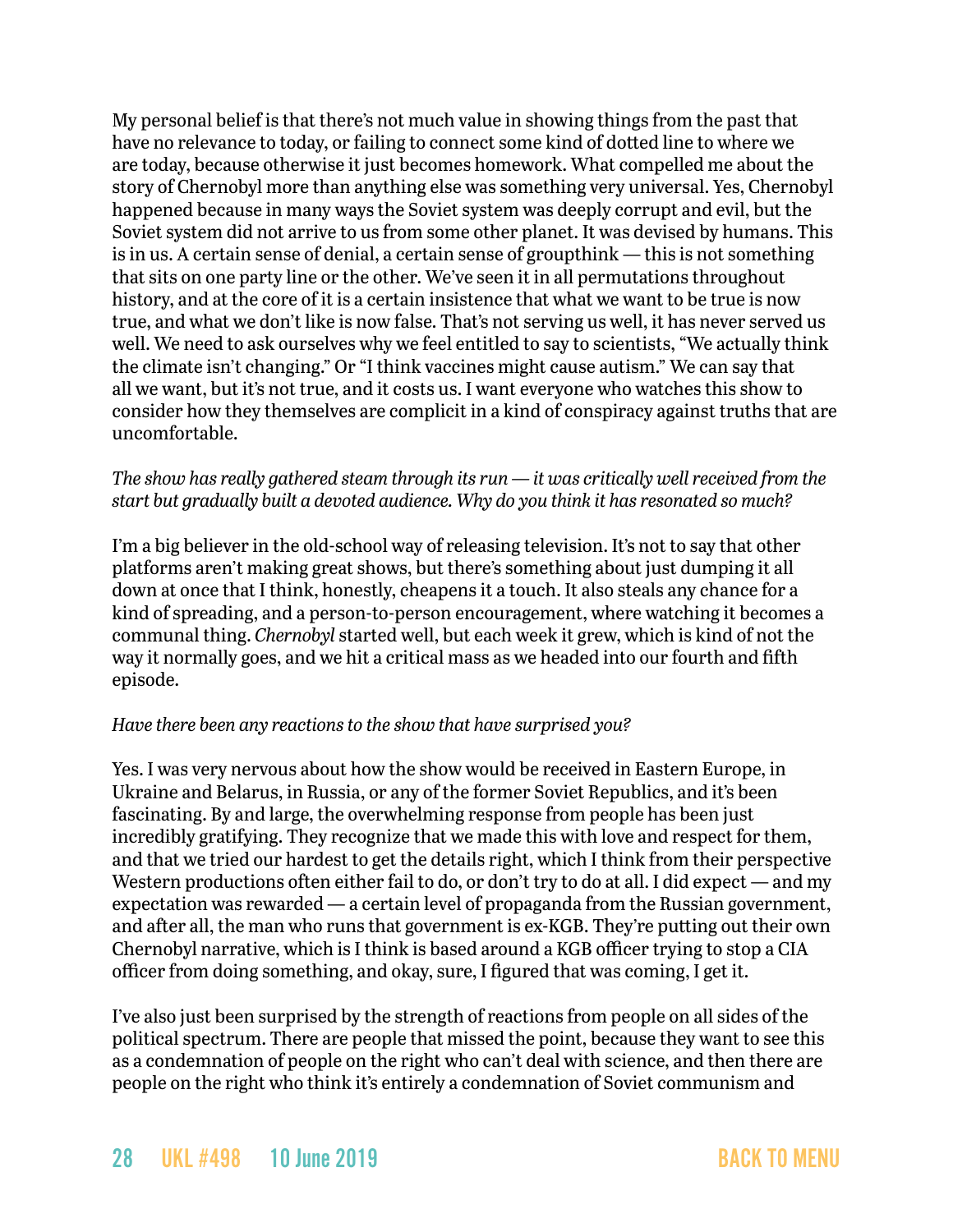socialism. What we're getting at is something that's a bit more universal and human than "Your side bad, my side good."

#### *What was your biggest writing challenge?*

Oh, for sure it was the trial sequence in the fifth episode. I had a lot of plates to spin at once, but the biggest challenge was I needed to explain something that's complicated; it's nuclear physics and power plant engineering. And I had to figure out a way to explain this to people because I'm not gonna not explain it — that's not me! I need people to know. So I worked really hard, and Jared, too, the two of us really went through that stuff line by line to make sure it was clear and there weren't any extra unnecessary things, but that we weren't leaving anything important out. either.

#### *The red and blue cards were a nice visual way out of that conundrum.*

Yeah, because if you're really into it and you have a predilection for science, you can follow it on one level, and if it's not your jam, you can at least look at colors and you get the point! More red is this, and more blue is that, and you can see what's going on in the reactor. I come out of comedy, where the thought of boring people is just horrifying, and losing an audience is your flop-sweat nightmare, so I just wanted to make it fascinating for everybody, as best I could.

#### *The show is unflinching in its depiction of the physical effects of radiation poisoning. Was there anything you left out or were asked to leave out because it was too much?*

Yeah, we had to be really careful in episode three when we showed the final stage of Vasily Ignatenko's body. It was the most extreme thing that we showed, and our makeup and prosthetic designer Daniel Parker did a brilliant job — so brilliant, in fact, that there was a concern that we lingered on it a bit. HBO was so supportive and so great, and Kary Antholis, who was the head of HBO miniseries when we were making the show, said, "You know, can you just shorten that shot? Because it feels like you're forcing us to look at this, like you're almost proud of it." I did not intend that, and that's not what we want at all. Sometimes you lose sight of those things, because you watched the prosthetics being built, and then you don't quite get how impactful it is. So we shortened that shot by quite a bit, because the last thing we wanted was to feel like we were trading on this man's sad fate for sensationalist points on a TV show. What we wanted was for people to see the truth of what happens, but we didn't want to feel like we were exploiting it. Those were the things we were dealing with all the time, because that man was a real person, and his wife is still alive, and the last thing we want to do is show anything other than total respect.

#### *Was there anything else major that you filmed and omitted?*

We shot a sub-story about Dyatlov, Paul Ritter's character, which touched on his history. Chernobyl was not Dyatlov's first nuclear disaster — he had actually been involved in another one years earlier, when he was a nuclear engineer at a submarine base. He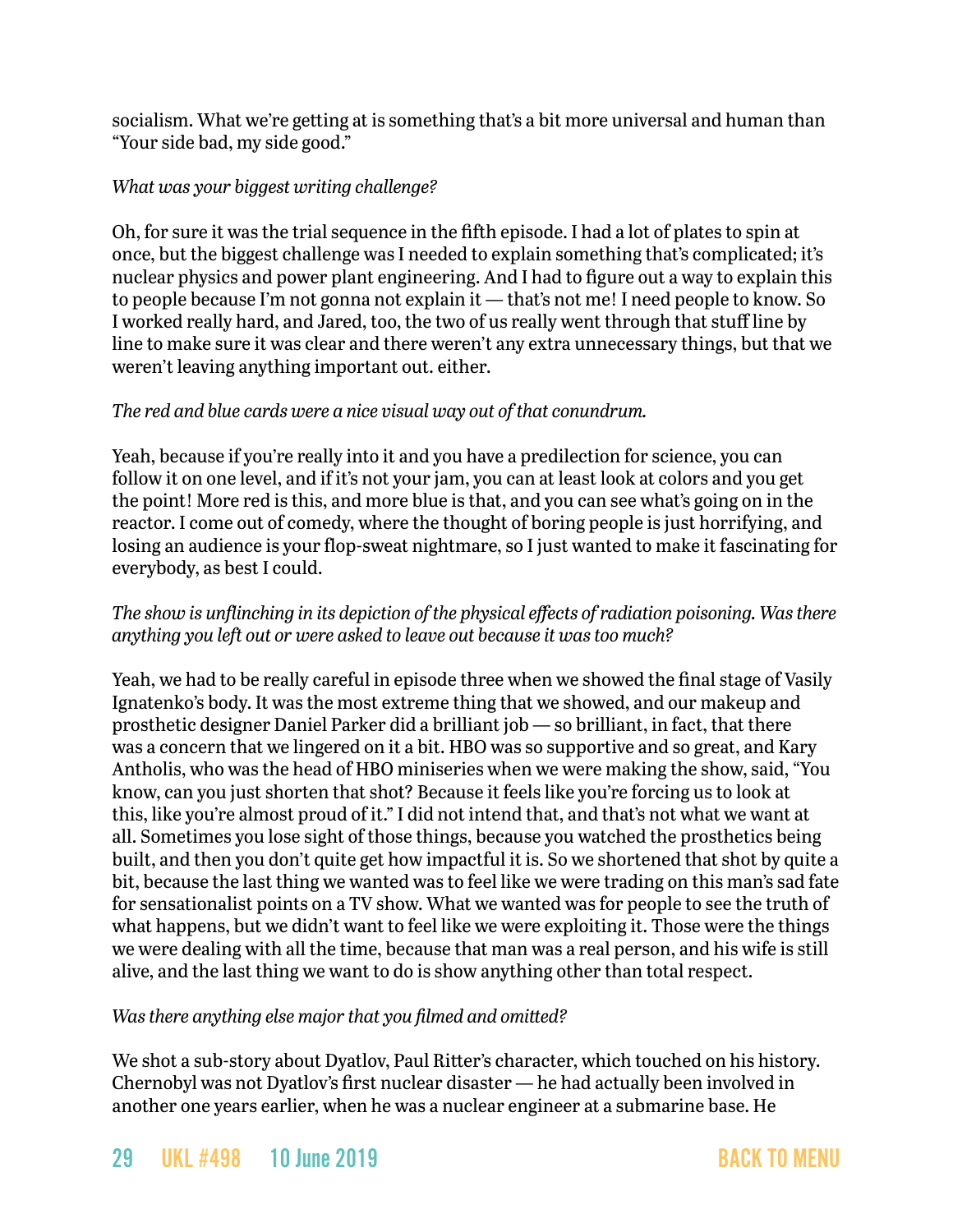received a pretty steep dose of radiation, a dose that theoretically could have killed him. It didn't, the guy was tough, but his son died about a year later of leukemia, and there was an implication that whatever contamination Dyatlov experienced he may have brought home with him and it may have impacted his son's health. From a writing point of view, if you have some backstory that helps explain a character's motive, or creates sympathy for an unsympathetic character, it's generally seen as a useful thing. But I just ultimately didn't feel like it was justified. It felt like I was stretching. I could make the case [for keeping it], but it felt a little Hollywood. Ultimately, when we looked at the cut, we didn't need it.

#### *The show's popularity online is really striking — there are a lot more Chernobyl* **memes out there than I expected! What do you make of that?**

([*Laughs*.) I think it's just how people show their love for something. When I was younger, I remember I was just obsessed with *The Godfather,* and there were like 1,000 *Godfather* parodies and lines like "We'll make him an offer he can't refuse" became this thing people would say, but nobody called them memes back then. When I was a kid, *Welcome Back, Kotter* was really popular, so we'd say all these stupid things that they say in the show, or *Happy Days*: "Sit on it!" Those were memes! I think it's how we show that we have fallen in love with something, and I take it all with joy. I don't think people are making light of anything that's serious; I think they're just saying, "We connected with this, and we love it."

#### *Dyatlov's line, "Not great, not terrible," which is this moment of completely absurd denial, seems to be heavily memed.*

Yeah, I have to give credit to Carolyn Strauss, who executive produced *Chernobyl* along with me and Jane Featherstone. Somewhere fairly early on in postproduction, she said, "You know what I love the most? When Dyatlov says, 'Not great, not terrible.'» She just zeroed in on that, it was like she knew, she was the original memer on that one. I don›t know why she saw something in that line that for me was never a big thing, but she was right!

*On the* Chernobyl **podcast, you briefly touch on the question of how a similar scenario would play out in the West, especially the moments where workers are effectively sacrificed for the greater good. Is that something you've thought a lot about?**

The good news is we don't really have to worry about that, because it wouldn't have happened in the West. Our nuclear reactors don't explode, because they're built smartly, and carefully, and they are surrounded by containment buildings that are engineered so a plane can fly into them and they won't break. The RBMK reactor used at Chernobyl was just a terrible design, just flat-out. Too big, too unstable, uncovered, so we wouldn't have to deal with that problem. We can look at Japan — the way they dealt with Fukushima is impressive, and from that we can see that no matter what, there are going to be people that perform heroically and somewhat sacrificially, but they are also protected. When you see these guys going on the roof in Chernobyl, they're wearing these hand-hammered lead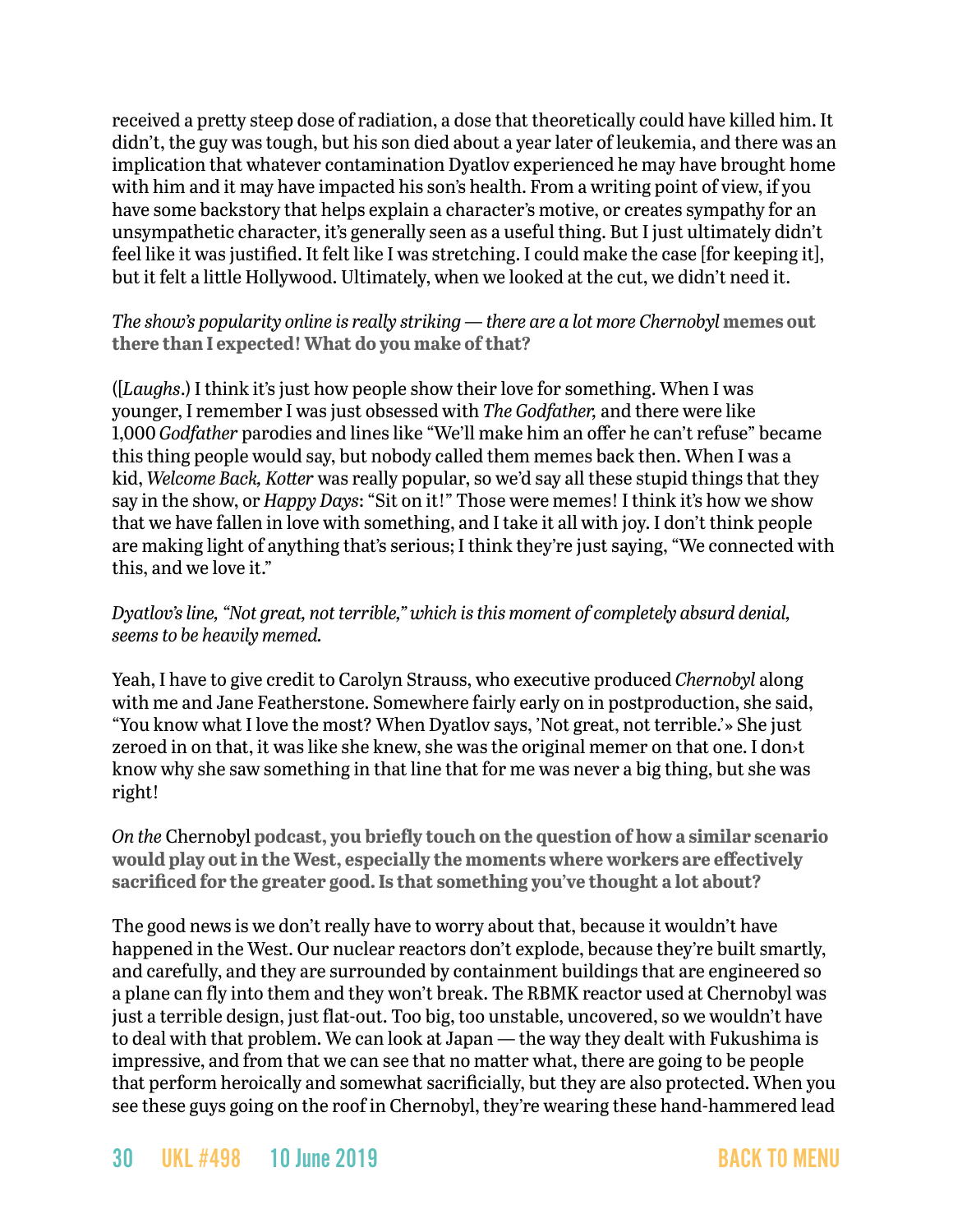scraps that they've scrounged themselves and tied together with basically shoelaces, and that's something we don't do. We have resources and we would not do that, and they did it there. That alone, I just find breathtaking. The Soviet system was so bad, and the Soviet citizenry were so brave. They are remarkable people, and the things they have suffered and the things they have done through over the course of the 20th century, and today, is just amazing and inspiring to me.

#### *Have you thought about a follow-up to the show? Is there another historical event you're interested in approaching in the same way?*

I want to do a million things. If every day could be 70 hours and I didn't have to sleep, because I'm really just a student and I get fascinated with things. The one thing I can say is I'm going to continue in this vein of making a show about something that matters, that is real. I probably won't try and duplicate what I did with *Chernobyl* — I think down that road is failure. We've actually had a tremendous response from India, and a lot of people have tweeted at me from India saying, "Tell the story of Bhopal," which is an incredible story. That's something that I would encourage somebody else to tell, because I just don't want people to think, like, "Oh, he's just trying to play his hits." You have to write a new song! I know the next thing I'm going to do is something that is about now, and is about here, in the United States, and for better or for worse, I'll approach it with the same insistence on truth over narrative.

### #15

What HBO's "Chernobyl" Got Right, and What It Got Terribly Wrong

by Masha Gessen Newyorker, 4 June 2019 <https://bit.ly/2WtBrBA>

Svetlana Alexievich, the Russian-language Belarusian writer who won the Nobel Prize for Literature, in 2015, for her work with oral history, has said that the book she found easiest to report was her book about Chernobyl. (Its English title, depending on the translation, is "Voices from Chernobyl" or "Chernobyl Prayer.") The reason, she said, was that none of her interlocutors—people who lived in the area affected by the disaster—knew how they were supposed to talk about it. For her other books, Alexievich interviewed people about their experience of the Second World War, the Soviet war in Afghanistan, and the dissolution of the Soviet Union. For all of these other events and periods in Russian history, there were widely adopted narratives, habits of speaking that, Alexievich found, had a way of overshadowing actual personal experience and private memory. But when she asked survivors about Chernobyl they accessed their own stories more easily, because the story hadn't been told. The Soviet media disseminated very little information about the disaster. There were no books or movies or songs. There was a vacuum.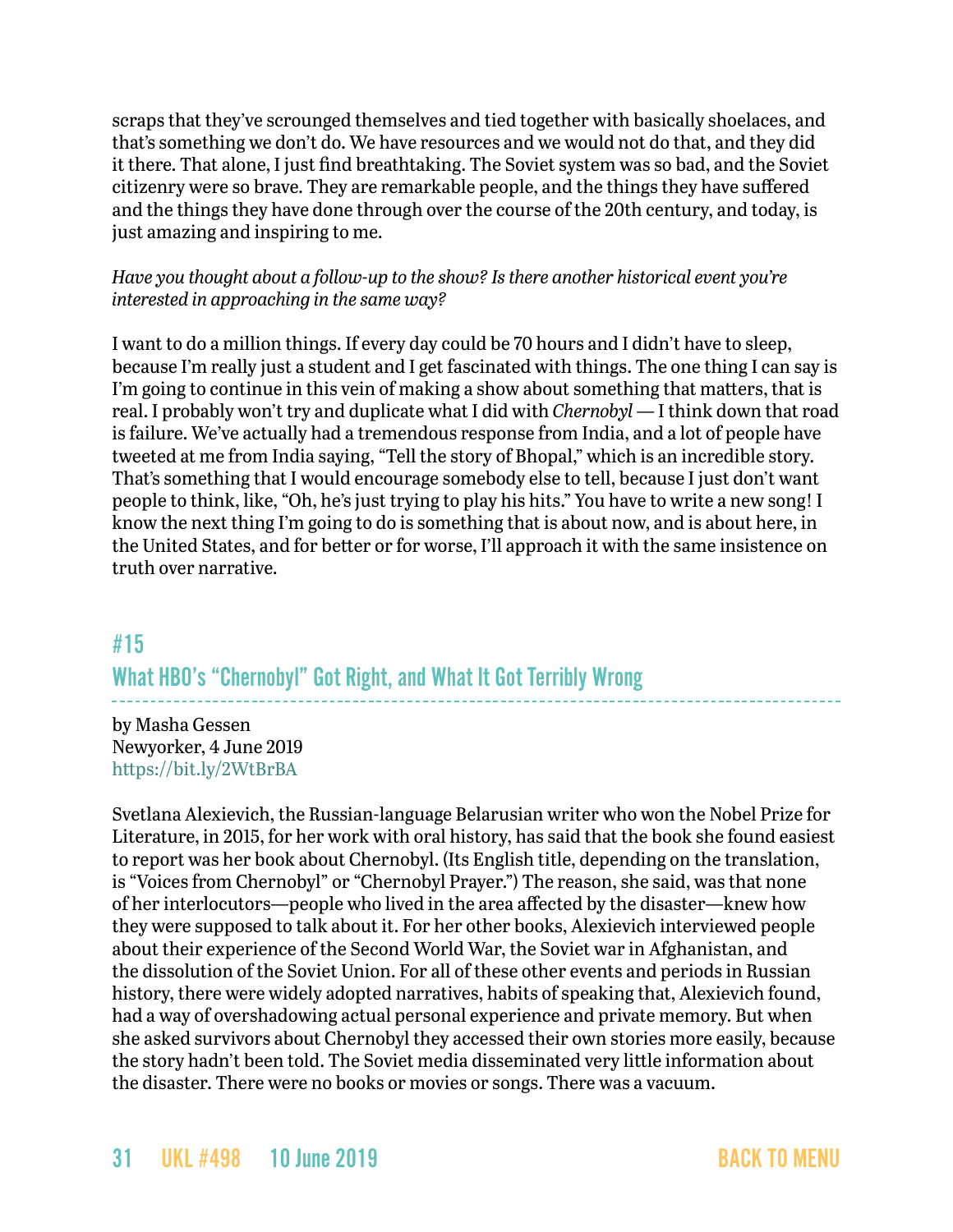Alexievich's book about Chernobyl was published in Russian in 1997, more than ten years after one of the reactors at the Chernobyl power plant exploded, in what was probably the worst nuclear accident in history. One of the most remarkable facts about Chernobyl is that the narrative vacuum had persisted for that long, and, in fact, it has persisted since: Alexievich's book came to prominence, both in Russia and in the West, only following her Nobel Prize win. There have been stories in the media in Russia and abroad, many of them on the odd tourist industry that has sprung up in the disaster zone; there has been a BBC documentary and a bizarre American-Ukrainian documentary. But in the past year two books, one by a historian and the other by a journalist, have attempted to tell the definitive documentary story of the disaster. Finally, the HBO series "Chernobyl," the fifth and final episode of which aired Monday, tells a fictionalized version. It being television, and very well-received television at that, it is the series, rather than the books, that will probably finally fill the vacuum where the story of Chernobyl should be. This is not a good thing.

Before I get to what the series got so terribly wrong, I should acknowledge what it got right. In "Chernobyl," which was created and written by Craig Mazin and directed by Johan Renck, the material culture of the Soviet Union is reproduced with an accuracy that has never before been seen in Western television or film—or, for that matter, in Russian television or film. Clothes, objects, and light itself seem to come straight out of nineteeneighties Ukraine, Belarus, and Moscow. (There are tiny errors, like a holiday uniform worn by schoolchildren on a non-holiday, or teen-agers carrying little kids' school bags, but this is truly splitting hairs.) Soviet-born Americans—and, indeed, Soviet-born Russians have been tweeting and blogging in awe at the uncanny precision with which the physical surroundings of Soviet people have been reproduced. The one noticeable mistake in this respect concerns the series makers' apparent ignorance of the vast divisions between different socioeconomic classes in the Soviet Union: in the series, Valery Legasov (Jared Harris), a member of the Academy of Sciences, lives in nearly the same kind of squalor as a fireman in the Ukrainian town of Pripyat. In fact, Legasov would have lived in an entirely different kind of squalor than the fireman did.

Herein lies one of the series' biggest flaws: its failure to accurately portray Soviet relationships of power. There are exceptions, flashes of brilliance that shed light on the bizarre workings of Soviet hierarchies. In the first episode, for example, during an emergency meeting of the Pripyat ispolkom, the town's governing council, an elder statesman, Zharkov (Donald Sumpter), delivers a chilling, and chillingly accurate, speech, urging his compatriots to "have faith." "We seal off the city," Zharkov says. "No one leaves. And cut the phone lines. Contain the spread of misinformation. That is how we keep the people from undermining the fruits of their own labor." This statement has everything: the bureaucratic indirectness of Soviet speech, the privileging of "fruits of labor" over the people who created them, and, of course, the utter disregard for human life.

The final episode of "Chernobyl" also contains a scene that encapsulates the Soviet system perfectly. During the trial of three men who have been deemed responsible for the disaster, a member of the Central Committee overrules the judge, who then looks to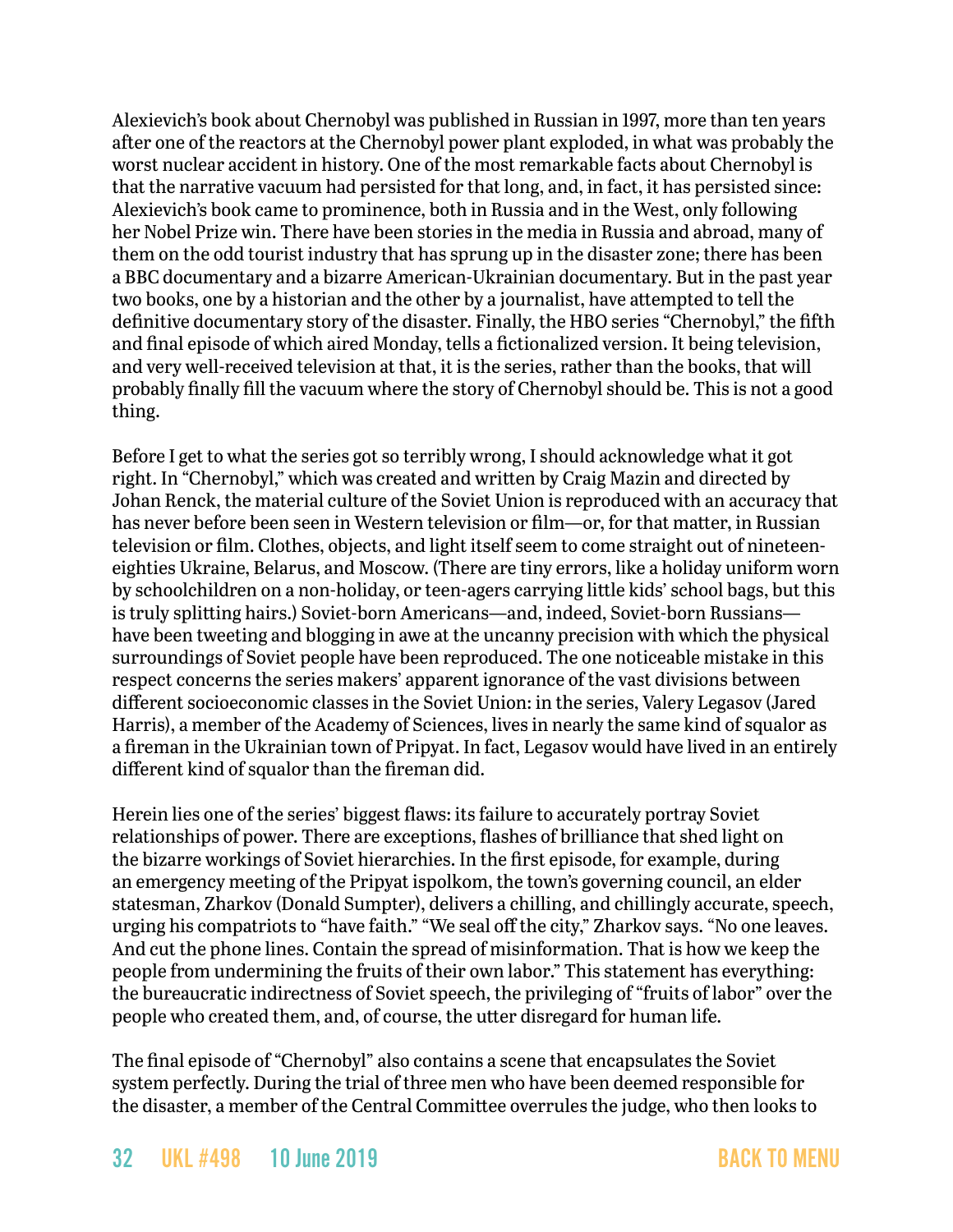the prosecutor for direction—and the prosecutor gives that direction with a nod. This is exactly how Soviet courts worked: they did the bidding of the Central Committee, and the prosecutor wielded more power than the judge.

Unfortunately, apart from these striking moments, the series often veers between caricature and folly. In Episode 2, for example, the Central Committee member Boris Shcherbina (Stellan Skarsgård) threatens to have Legasov shot if he doesn't tell him how a nuclear reactor works. There are a lot of people throughout the series who appear to act out of fear of being shot. This is inaccurate: summary executions, or even delayed executions on orders of a single apparatchik, were not a feature of Soviet life after the nineteen-thirties. By and large, Soviet people did what they were told without being threatened with guns or any punishment.

Similarly repetitive and ridiculous are the many scenes of heroic scientists confronting intransigent bureaucrats by explicitly criticizing the Soviet system of decision-making. In Episode 3, for example, Legasov asks, rhetorically, "Forgive me—maybe I've just spent too much time in my lab, or maybe I'm just stupid. Is this really the way it all works? An uninformed, arbitrary decision that will cost who knows how many lives that is made by some apparatchik, some career Party man?" Yes, of course this is the way it works, and, no, he hasn't been in his lab so long that he didn't realize that this is how it works. The fact of the matter is, if he didn't know how it worked, he would never have had a lab.

### <span id="page-32-0"></span>#16

### The Chernobyl Syndrome

by Sophie Pinkham New York Review of Books, 4 April 2019

Manual for Survival: A Chernobyl Guide to the Future by Kate Brown Norton, 420 pp., \$27.95

Midnight in Chernobyl: The Untold Story of the World's Greatest Nuclear Disaster by Adam Higginbotham Simon and Schuster, 538 pp., \$29.95

Chernobyl: The History of a Nuclear Catastrophe by Serhii Plokhy Basic Books, 404 pp., \$32.00

On the night of April 25, 1986, during a planned maintenance shutdown at the Chernobyl power plant in northern Ukraine, one of the four reactors overheated and began to burn. As plant engineers scrambled to regain control of it, they thought for a moment that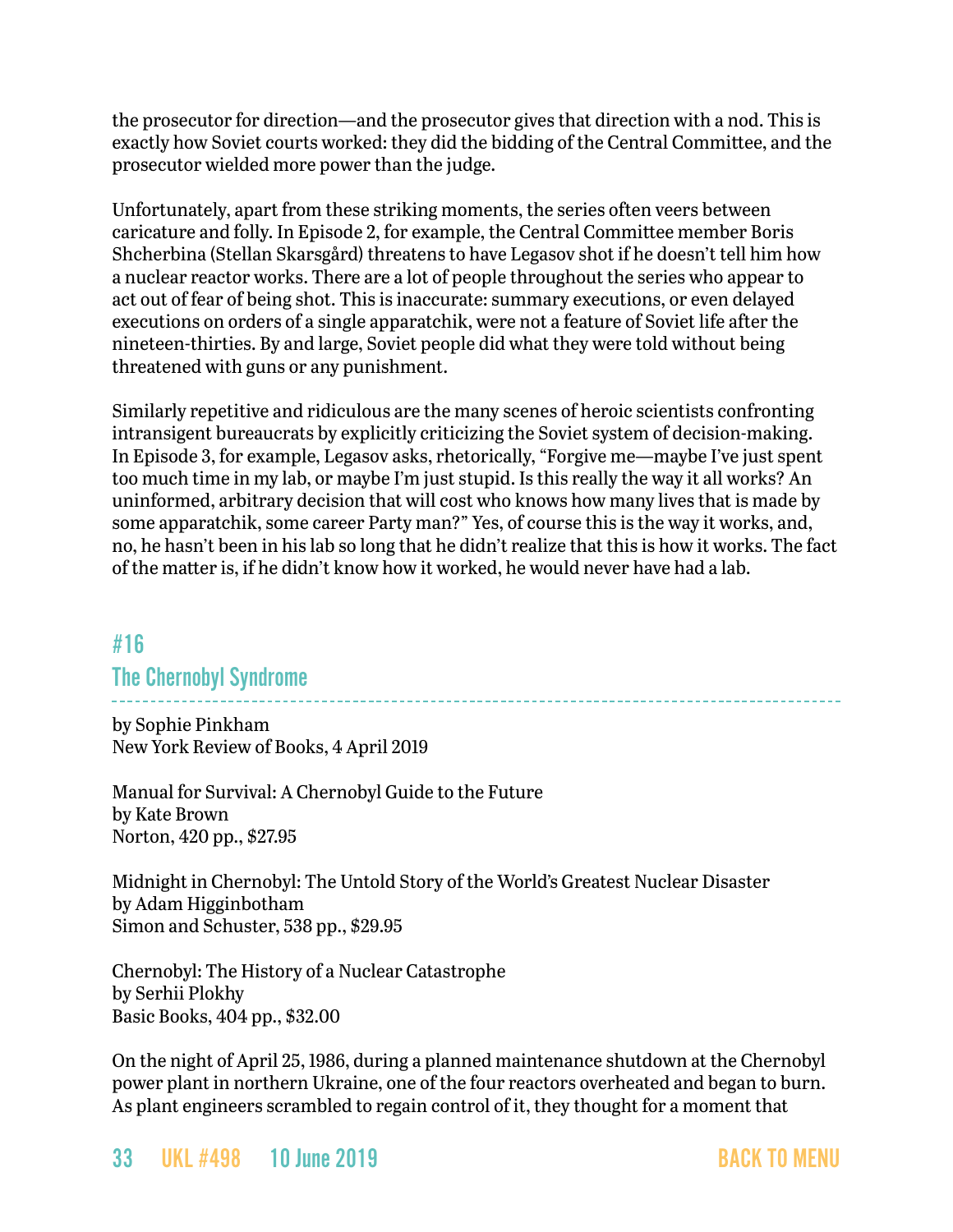there had been an earthquake. In fact, a buildup of steam had propelled the two-hundredton concrete top of the reactor's casing into the air, with masses of radioactive material following close behind when the core exploded. The plant workers had been assured again and again of the safety of the "peaceful atom," and they couldn't imagine that the reactor had exploded.

Firefighters rushed to the scene without special equipment or a clear understanding of the potential risks; they had not been trained to deal with a nuclear explosion, because such training would have involved acknowledging that an explosion was possible. They kicked at chunks of radioactive graphite that had fallen around the reactor, and their boots stuck to the melting, flammable bitumen that had been used, against all safety regulations, to coat the roofs of the plant's buildings. Efforts to douse mysteriously fizzy, incandescent fires only made the conflagrations seethe with radioactive steam. (These fires probably contained uranium dioxide, one of the fuels used in the reactor.)

Feeling hot, the firefighters unbuttoned their jackets and took off their helmets. After less than thirty minutes they began to vomit, develop excruciating headaches, and feel faint and unbearably thirsty. One drank highly radioactive water from the plant's cooling pond, burning his digestive tract. Over the next few hours, the exposed firefighters and plant workers swelled up, their skin turning the eerie purple of radiation burn. Later it would turn black and peel away. After evacuation and treatment in Moscow, many of these first responders died and were buried in nesting pairs of zinc caskets. Their graves were covered with cement tiles to block the radiation emanating from their corpses.

General Secretary Mikhail Gorbachev was informed that there had been an explosion and fire at the plant but that the reactor itself had not been seriously damaged. No one wanted to be the bearer of catastrophic news. When the occasional official raised the question of whether to warn civilians and evacuate the city of Pripyat, which had been built to house workers from the Chernobyl plant, he was admonished to wait for higher-ups to make a decision and for a committee to be formed. Panic and embarrassment were of greater concern than public safety. The KGB cut Pripyat's intercity telephone lines and prevented residents from leaving, as part of the effort to keep news of the disaster from spreading. Some locals were savvy enough to try to leave on their own. But with no public warning, many didn't take even the minimal precaution of staying indoors with the windows shut. One man was happily sunbathing the next morning, pleased by the speed with which he was tanning. He was soon in the hospital.

Moscow officials eventually realized that the reactor had exploded, and that there was an imminent risk of another, much larger explosion. More than thirty-six hours after the initial meltdown, Pripyat was evacuated. Columns of Kiev city buses had been sent to wait for evacuees on the outskirts of the city, absorbing radiation while plans were debated. These radioactive buses deposited their radioactive passengers in villages chosen to house the refugees, then returned to their regular routes in Kiev. Over the next two weeks, another 75,000 people were resettled from the thirty-kilometer area around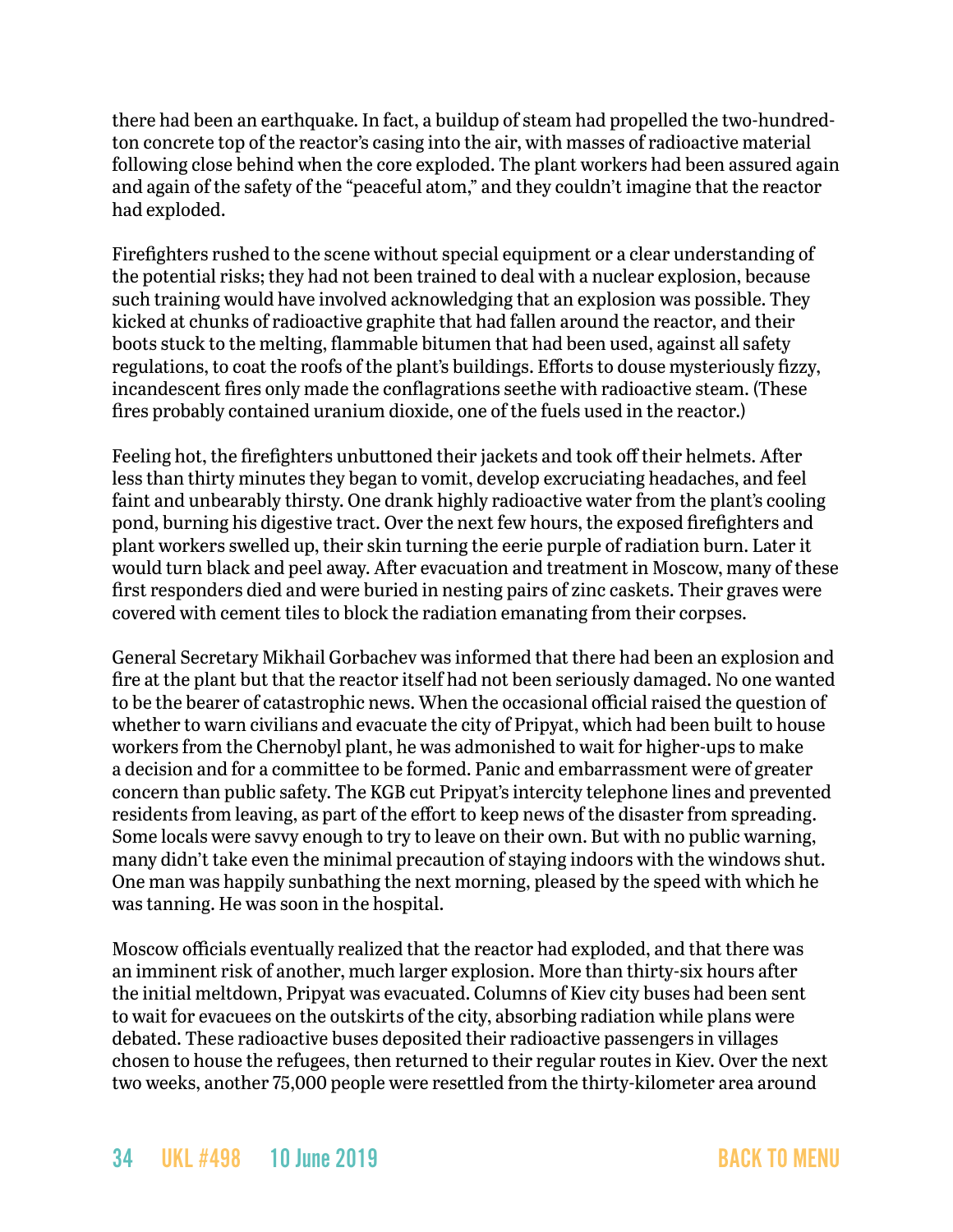Pripyat, which was to become known as the "Exclusion Zone," and which remains almost uninhabited to this day.

The Soviet system began to marshal its vast human resources to "liquidate" the disaster. Many efforts to stop the fire in the reactor only made matters worse by triggering new reactions or creating toxic smoke, but doing nothing was not an option. Pilots, soldiers, firefighters, and scientists volunteered, exposing themselves to huge doses of radiation. (Many others fled from the scene.) They were rewarded with cash bonuses, cars, and apartments, and some were made "Hero of the Soviet Union" or "Hero of Ukraine," but many became invalids or didn't live to see their new homes. The radiation levels were so high that they made the electronics in robots fail, so "biorobots"—people in makeshift lead protective gear—did the work of clearing the area.

On April 28, a radioactive cloud reached Scandinavia. After attempts at denial, the Soviet government conceded that there had been an accident. Western journalists soon began reporting alarming estimates of Chernobyl casualties. To maintain the illusion that the accident was already under control, Moscow ordered Ukrainians to continue with the planned May Day parade in Kiev, about eighty miles away, thus exposing huge numbers of people—including many children—to radioactive fallout. Thanks to word of mouth and to their well-honed skill at reading between the lines of official declarations, however, Kiev residents were already fleeing. By early May, the exodus had grown so large that it became almost impossible to buy a plane, train, or bus ticket out of the city. Tens of thousands of residents left even before the official order to evacuate children was issued, far too late, on May 15. Thousands of people were treated for radiation exposure in Soviet hospitals by the end of the summer of 1986, but the Soviet press was allowed to report only on the hospitalizations of the Chernobyl firemen and plant operators.

A few decades later, it seemed to many that the world's worst nuclear disaster had caused surprisingly little long-term damage. The official toll is now between thirty-one and fifty-four deaths from acute radiation poisoning (among plant workers and firefighters), doubled leukemia rates among those exposed to exceptionally high radiation levels during the disaster response, and several thousand cases of thyroid cancer—highly treatable, very rarely fatal—among children. Pripyat became a spooky tourist site. In the Exclusion Zone, one could soon see wolves, elk, lynx, brown bears, and birds of prey that had almost disappeared from the area before Chernobyl; some visitors described it as a kind of radioactive Eden, proof of nature's resiliency. But striking differences in new books about Chernobyl by Kate Brown, Adam Higginbotham, and Serhii Plokhy show that there are still many ways to tell this story, and that the lessons of Chernobyl remain unresolved.

Both Plokhy and Higginbotham devote their first sections to dramatic reconstructions of the disaster at the plant. Sketches of loving family life or youthful ambition introduce the central figures, making us queasy with dread. The two authors' minute-by-minute descriptions of the reactor meltdown and its aftermath are as gripping as any thriller and employ similar techniques: the moments of horrified realization, the heroic races against time. The prescient 1979 film The China Syndrome, about a barely averted disaster at a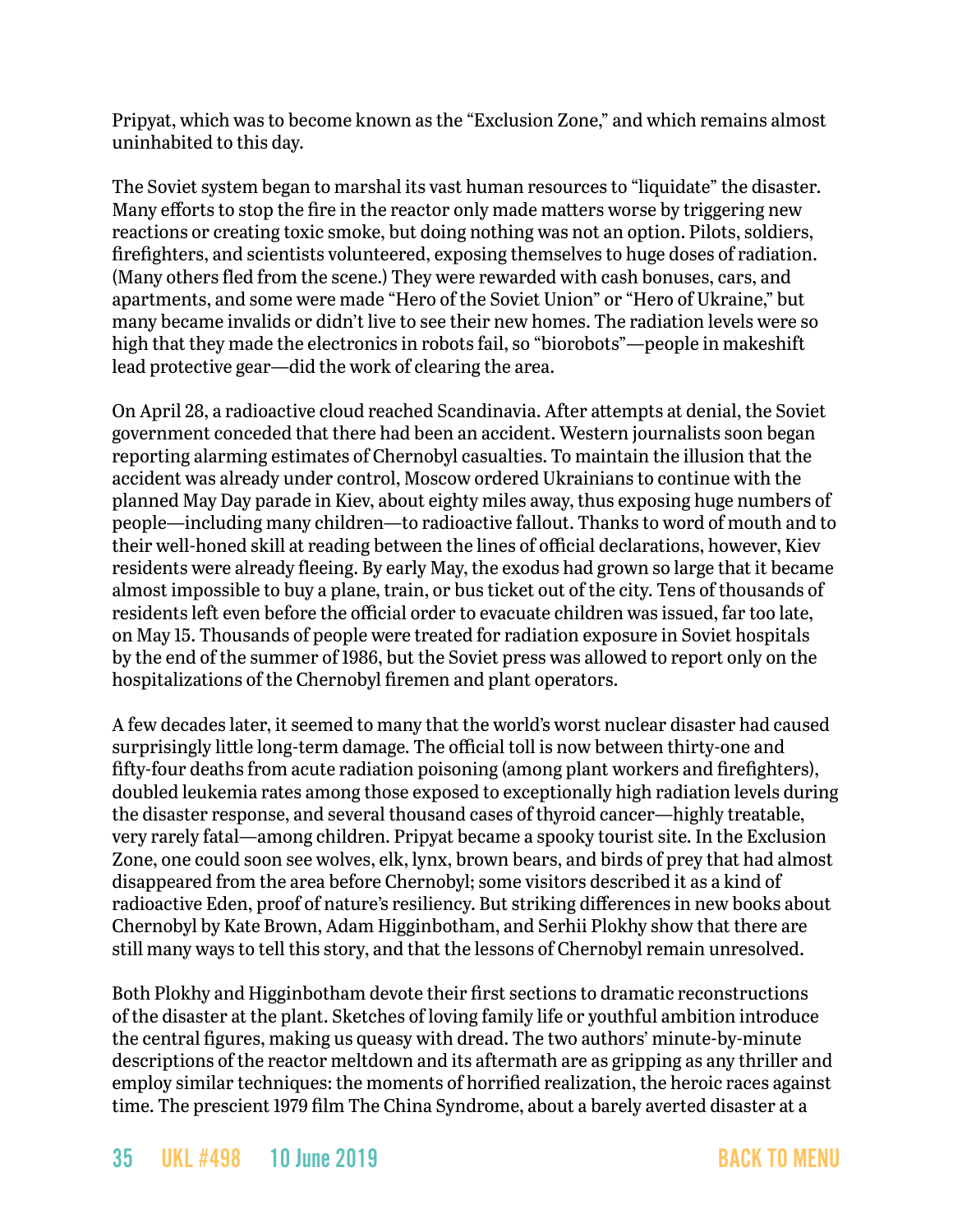nuclear plant and its cover-up, is mentioned in both books. The movie's title comes from a former Manhattan Project scientist's hypothetical discussion of a reactor meltdown in North America causing fuel to burn its way through the globe to China. Though that specific scenario was clearly impossible, "China syndrome" became shorthand for anxieties about nuclear material burning through the foundations of the Chernobyl plant and entering the water table, the Dnieper River Basin, and then the Black Sea.

Plokhy, a historian of Ukraine, provides a masterful account of how the USSR's bureaucratic dysfunction, censorship, and impossible economic targets produced the disaster and hindered the response to it. Though the Soviets held a show trial to pin responsibility on three plant employees, Plokhy makes plain the absurdity of holding individuals accountable for what was clearly a systemic failure. But Chernobyl could have been worse. The Dnieper River Basin was not contaminated, there was no second explosion, and long-term damage was mercifully limited; eventually the fire burned itself out, and the reactor was covered with a 400,000-ton concrete "sarcophagus."

The radioactive cloud may even have had a silver lining. Plokhy emphasizes Chernobyl's role in the USSR's final collapse and in the push for Ukrainian independence, as furious citizens worked to bring down the government responsible for the disaster, its cover-up, and the lethally inadequate response to it. For Plokhy, the greatest lesson of Chernobyl is the danger of authoritarianism. The secretive Soviet Union's need to look invincible led it to conceal the many nuclear accidents that preceded Chernobyl, instead of using studies of them to improve safety. The memory of Stalin's purges and the continuing threat of unjust punishment prevented plant workers and officials from reporting problems, while impossible Soviet quotas led plant employees to cut corners and ignore safety protocols. Once the reactor exploded, Soviet censorship kept citizens in the dark about the disaster, preventing them from taking measures to protect themselves.

But cover-ups and bureaucratic buck-passing don't happen only in authoritarian governments. As her book's title, Manual for Survival, suggests, Kate Brown is interested in the aftermath of Chernobyl, not the disaster itself. Her heroes are not first responders but brave citizen-scientists, independent-minded doctors and health officials, journalists, and activists who fought doggedly to uncover the truth about the long-term damage caused by Chernobyl. Her villains include not only the lying, negligent Soviet authorities, but also the Western governments and international agencies that, in her account, have worked for decades to downplay or actually conceal the human and ecological cost of nuclear war, nuclear tests, and nuclear accidents. Rather than attributing Chernobyl to authoritarianism, she points to similarities in the willingness of Soviets and capitalists to sacrifice the health of workers, the public, and the environment to production goals and geopolitical rivalries.

When the United States dropped atom bombs on Hiroshima and Nagasaki, the immediate effect was a huge single release of radiation. Radioactive fallout then drifted down from the sky, moving with the wind to distribute a smaller amount of radiation across a larger area. People who arrived in Hiroshima after the attack fell ill, including US soldiers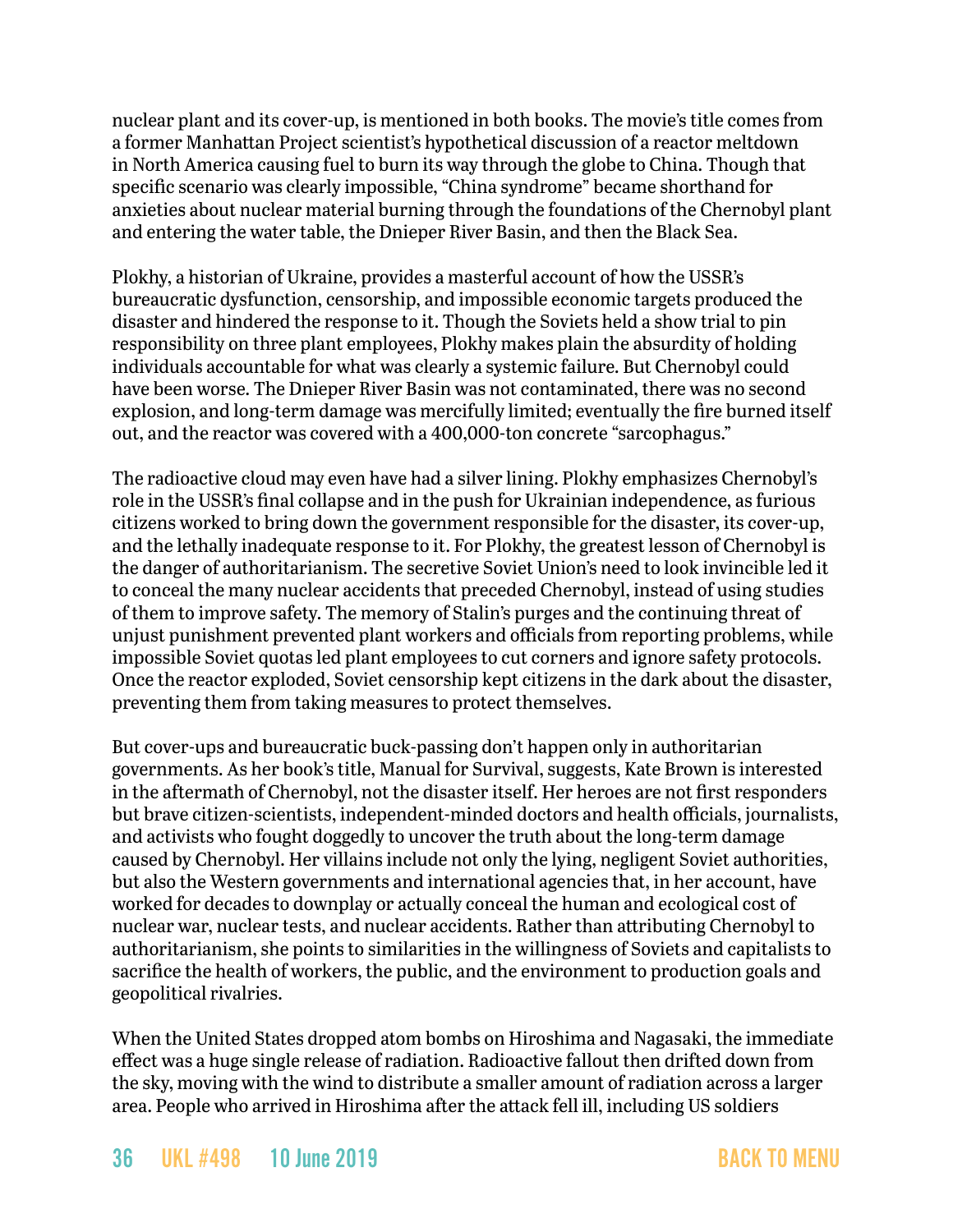helping to rebuild the city, and the Japanese press wrote about the longer-lasting effects of the "atomic poison." This infuriated General Leslie Groves, head of the Manhattan Project, who could not countenance the possibility that the hugely expensive new weapon might be vilified and banned, as German mustard gas had been during and after World War I. Groves directed an effort to use censorship and propaganda to suppress information about the dangers of the radiation emitted by the atom bomb. The US did sponsor a "Life Span Study" of Japanese bomb survivors, which yielded valuable information. But it only started in 1950, too late for comprehensive results, and it only factored the initial blast, not fallout, into its estimates of radiation exposure. This meant that it excluded from consideration potentially radiation-induced health problems connected to lower doses of radiation, such as leukemia, thyroid cancer, diseases of the circulatory system, autoimmune disorders, eye diseases, and increased vulnerability to infection.

In 1953 President Eisenhower announced "Atoms for Peace," a program intended to use nuclear power for medicine and cheap electricity. Soon the cold war arms race was matched by the competitive construction of civilian nuclear reactors. The Soviet Union's race to nuclear power, like its other industrialization drives, required the over-fulfillment of unrealistic quotas, often using substandard materials and undertrained personnel.

In the 1950s the Soviets developed the High Power Channel Reactor (RBMK). They also developed a much safer alternative model, the Water-Water Energy Reactor (VVER), similar to the Pressurized Water Reactors used in the US. But the RBMK won out because it generated twice as much energy as the VVER, was cheaper to build and run, and produced plutonium that could potentially be used in weapons—though it emitted far more radiation and had not been fully tested before operation began. The four reactors at the Chernobyl plant, opened between 1977 and 1983, were all RBMKs. They generated vast quantities of electricity not only for civilian use but also for the nearby Duga Radar system, which had been built to detect nuclear missiles. In 1985 the shoddily constructed Chernobyl plant managed to overfill its production quotas, in part by reducing the amount of time allotted to repairs.

The Soviet Union had access only to the published results of the "Life Span Study." But the rapid development of Soviet nuclear power, and the many accidents that accompanied it, provided extensive opportunities to examine the effects of radiation on the human body. By the time Dr. Angelina Guskova cared for Chernobyl responders, she had already treated more cases of radiation illness than anyone in the world. During years of work at a secret Siberian nuclear weapons installation where she was forbidden to ask her patients about the nature of their work, and thus about their radiation exposure, she learned to estimate radiation doses from victims' symptoms, and she made substantial inroads in the treatment of radiation-related illness. She helped contribute to the Soviet definition of "chronic radiation syndrome," which included malaise, sleep disorders, bleeding gums, and respiratory and digestive disorders. Guskova's findings, like the many nuclear accidents that occurred in the Soviet Union in those years, were kept secret.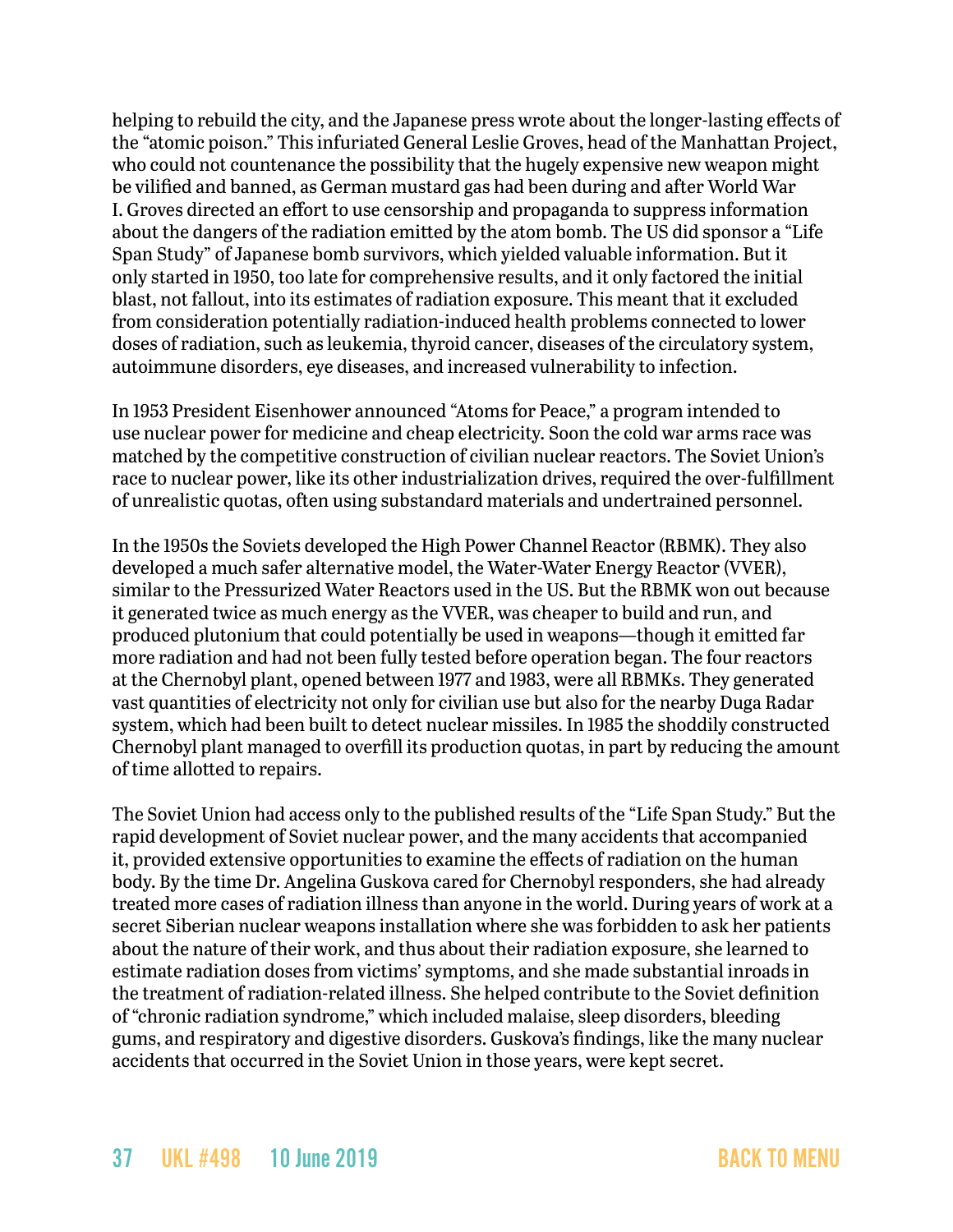Chernobyl provided an opportunity to gather a vast body of knowledge about the effects of radiation exposure, but politics trumped science. In the 1990s, when studies of Chernobyl should have been in full swing, Americans and Europeans were suing their governments for exposing them to radioactivity through nuclear tests and accidents—hardly a situation in which Western governments would wish to publicize the many harms of long-term exposure. International agencies and diplomats worked to minimize reports of Chernobyl's damage. Despite calls from scientists from many countries, there has never been a large-scale, long-term study of its aftermath. In 2011, when an earthquake caused an accident at the Fukushima Daiichi nuclear power plant in Japan, there was still no firmly established understanding of the effects of chronic exposure to lower levels of radiation, or of the ways in which radioactive fallout continues to circulate years after a disaster.

With bountiful, devastating detail, Brown describes how scientists, doctors, and journalists—mainly in Ukraine and Belarus—went to great lengths and took substantial risks to collect information on the long-term effects of the Chernobyl explosion, which they believed to be extensive. When Soviet authorities were unwilling to accept their results or act on their warnings, these activists put their faith in foreign experts. They were sorely disappointed. In 1989, under public pressure, the Soviet Minister of Health requested that the World Health Organization send a delegation to the area around Chernobyl to determine what levels of radiation were safe for humans. The WHO selected a group of physicists who had already issued reassuring statements about the effects of the radiation spread by the accident. (Brown implies that this selection was connected to pressure from the world's nuclear powers.) This group soon concluded that there was no association between Chernobyl fallout and the reported rise in noncancerous diseases such as circulatory or autoimmune disorders, and recommended a dramatic increase in the guideline for "safe" lifetime doses of radiation.

A 1990 assessment by the International Atomic Energy Agency (IAEA), meanwhile, was sabotaged by the KGB, which was so desperate to conceal sensitive information from foreigners that it stole a large registry of patient data kept on a single computer in Belarus. (It was never recovered.) According to Brown, the IAEA ended up producing inaccurate estimates of radiation exposure, in part because it grossly underestimated the use of contaminated local products by people living around the Zone—especially berries, mushrooms, and milk. The WHO and IAEA results hamstrung fundraising efforts for further Chernobyl studies, and for medical care and resettlement. Ukrainians and Belarusians were told that their health problems were caused by stress and "radiophobia" rather than by radiation itself.

One of the most alarming—though also eerily beautiful—aspects of Brown's book is her description of the way radioactive material moves through organisms, ecosystems, and human society. Of the infamous May Day parade held in Kiev just after the explosion, Brown writes: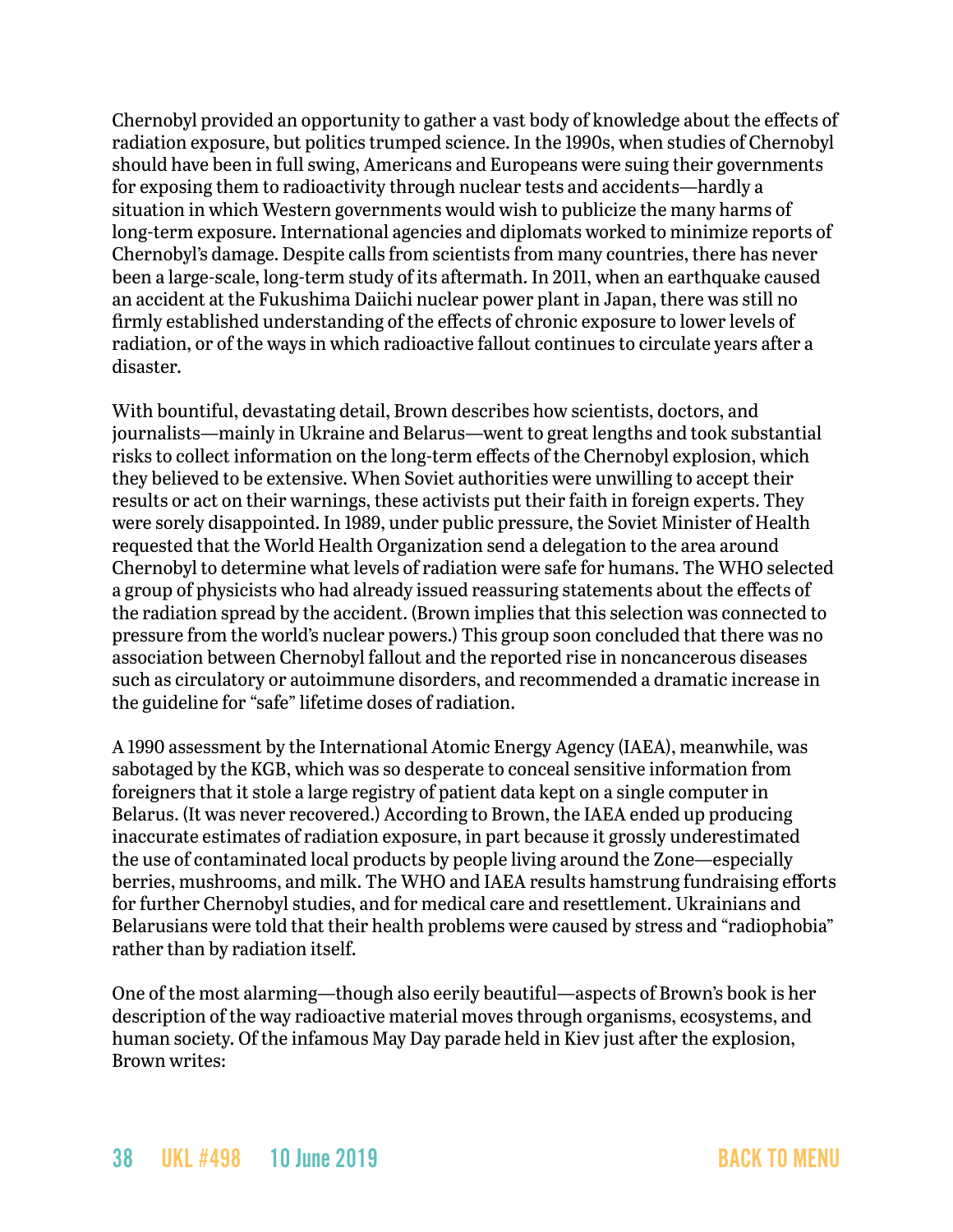"The newsreels of the May holiday did not record the actions of two and a half million lungs, inhaling and exhaling, working like a giant organic filter. Half of the radioactive substances Kyivans inhaled their bodies retained. Plants and trees in the lovely, tree-lined city scrubbed the air of ionizing radiation. When the leaves fell later that autumn, they needed to be treated as radioactive waste."

Radioactive fallout was distributed far beyond the Exclusion Zone, which was, after all, just a circle on a map. Clouds absorbed radiation and then moved with the wind. Red Army pilots were dispatched to seed clouds with silver iodide so that radioactive rain would fall over provincial Belarus rather than urban Russia. Belarusian villagers fell ill, as did the pilots. Livestock absorbed radiation in the immediate aftermath of the disaster by inhaling air and dust, and later by consuming contaminated grass. Cleaned villages were soon recontaminated by radioactive dust from surrounding areas, and buried material leaked radioactivity into the water table.

A reluctance to waste food and other basic goods helped keep the radioactive isotopes in circulation. (Radioactive isotopes are unstable atoms that release dangerous particles until they decay into stable atoms of different elements. Although scientists can estimate the half-life of radioactive isotopes, the process of decay at the level of individual atoms is random.) Contaminated wood and peat were burned for fuel in homes and factories, releasing more radioactivity into the air. The State Committee of Industrial Agriculture had 50,000 animals rounded up and slaughtered during the evacuation from the Zone, and their radioactive wool, hides, and meat sent to different cities for processing. Brown's findings in a Kiev archive led her to Chernihiv, in northern Ukraine, where workers at a wool factory requested the same benefits received by those who had been at the site of the reactor explosion. The workers had held the Chernobyl wool in their hands and inhaled its fibers. Soon their noses started to bleed, and they became dizzy, nauseous, and fatigued. Their managers pushed them to fulfill their quotas anyway. The authorities eventually made some efforts to clean the factory, but they weren't willing to bury the highly radioactive wool. Instead, it was piled near the factory's loading dock, waiting for its isotopes to decay. Wool accumulated for over a year, continuing to emit radiation. Meanwhile, the cleaning efforts caused radiation to be released into the surrounding environment along with the rest of the factory's waste.

Moscow agronomists explained how to make sausage with an "acceptable" amount of radioactive meat, and Chernobyl sausages were distributed across the USSR without special labeling. There were instructions on how to salvage contaminated milk, berries, eggs, beets, grain, spinach, potatoes, mushrooms, and tea—often by converting them into products with long shelf lives and simply storing them until the isotopes decayed. This misguided thriftiness was not a uniquely Soviet or authoritarian practice. Chernobyl fallout had contaminated much of Europe. When Italy rejected 300,000 tons of radioactive Greek wheat, Greece refused to take it back; the European Economic Community eventually agreed to buy the wheat, which was blended with clean grain and sent to Africa and East Germany in aid shipments.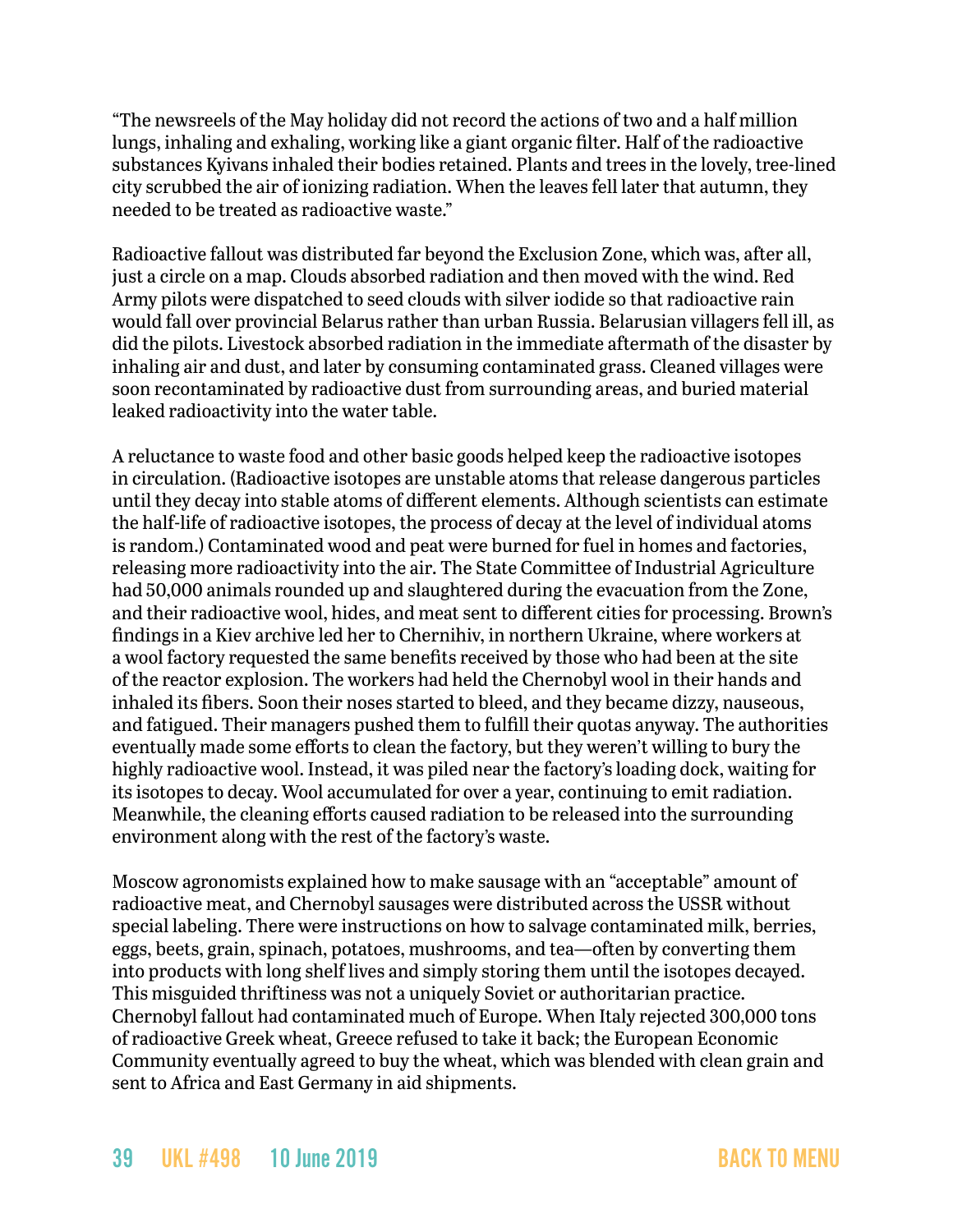The difficulty of the cleanup was increased by the fact that the Chernobyl plant had been built in a marshy area, the worst possible type of land for a nuclear disaster. Mineral-poor soil soaked up radioactive minerals, which were then absorbed by mineral-hungry plants. Meanwhile, seasonal floods spread contaminants into pastureland. Tim Mousseau and Anders Møller, biologists who have been studying Zone ecology since 2000, have found that microbes, worms, spiders, bees, and fruit flies still cannot function normally in the Zone, or that they exist in far lower numbers than they did before the meltdown. This means that leaves do not decay at the normal rate, pollination does not occur often enough to produce the fruit that feeds some birds, birds don't spread the seeds for new plants, and so on.

Other researchers have issued a much sunnier picture of post-Chernobyl ecology, but Brown argues persuasively that they are grossly underestimating the scale of the damage, in part because they rely too heavily on simplistic measurements of radioactivity levels. Because radioactivity can move across so many environments and exposure to it can come in so many varieties, individual doses are hard to measure or even estimate, and a full understanding of radioactivity's effects requires fine-grained observation at many levels over a long period. We don't even fully understand the process of isotope decay. Biologists originally expected that the ecological half-life of cesium-137 would be only fifteen years; now researchers predict that it will take between 180 and 320 years for cesium-137 to disappear from the forests around Chernobyl, though they don't yet know why.

Wild berry and mushroom picking is one of the few economic options for people in rural northern Ukraine. In her haunting conclusion, Brown describes a trip to the marshy forest a hundred kilometers from the Chernobyl plant. Pickers bring berries to a wholesaler who checks their radioactivity. The excessively radioactive berries are set aside for use in natural dyes, while the others are mixed with "cooler" berries until the assortment meets EU regulations. According to Brown, these regulations, like the American ones, are disturbingly lax. A nuclear security specialist told her that at the US–Canada border, a truck was stopped after officers detected a "radiating mass," which they thought might be a dirty bomb. But it was only berries from Ukraine. The truck was allowed to pass.

Brown writes about anticipating outraged letters from nuclear scientists and plant workers, oncology clinic staff, and others whose jobs require exposure to radiation. She details her scrupulous efforts to check and double-check her data, consult with scientists from many fields, and account for factors that might skew results. I suspect that she may be accused of alarmism nonetheless.

But we should be alarmed about the ongoing consequences of nuclear leaks and the risk of new nuclear disasters. Higginbotham points out that the United States now operates a hundred nuclear power reactors, including the one at Three Mile Island that suffered a serious accident in 1979, just twelve days after the release of The China Syndrome. France generates 75 percent of its electricity from nuclear power plants, and China operates thirty-nine nuclear power plants and is building twenty more. Some people see nuclear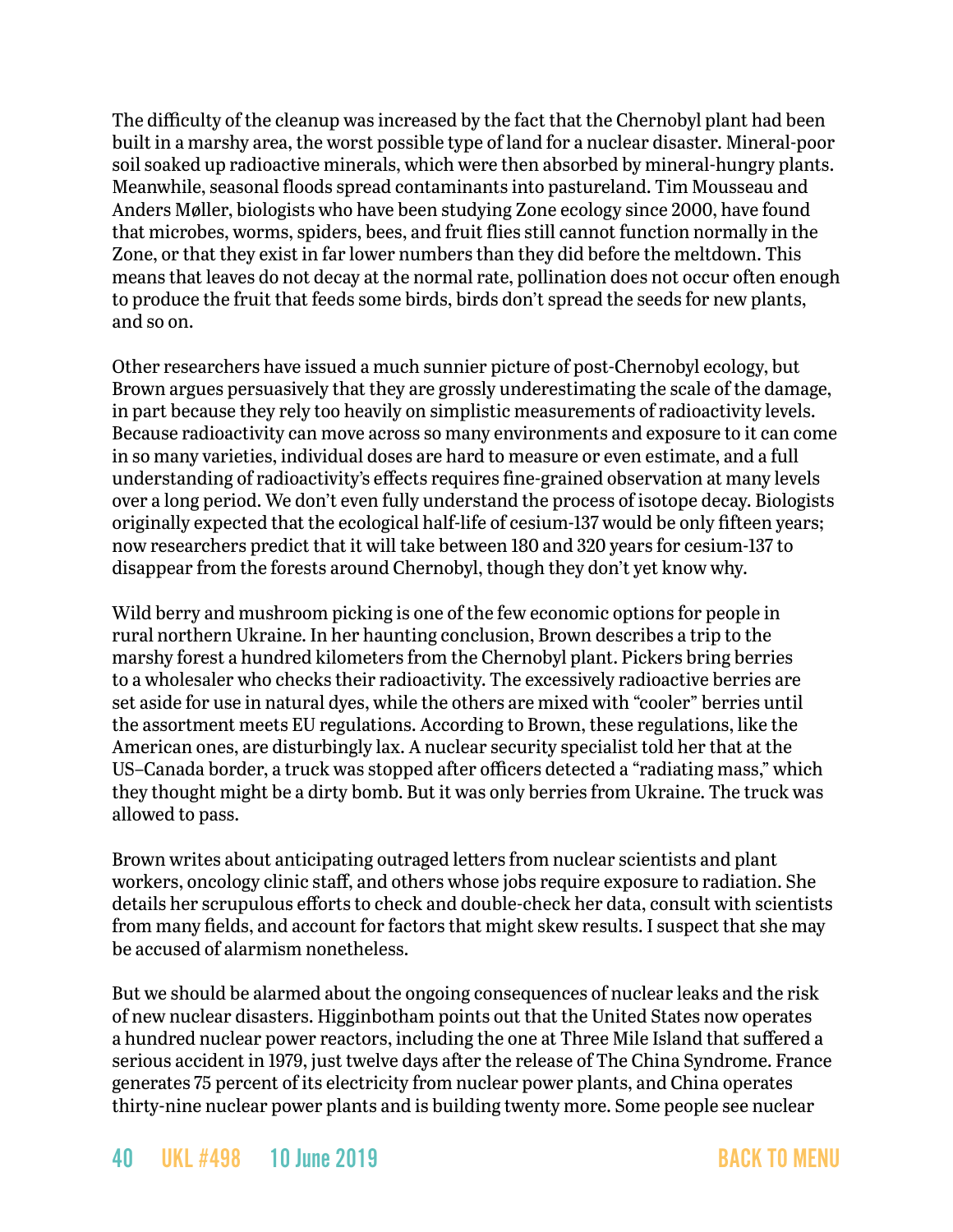power plants, which do not emit any carbon dioxide, as the most feasible way of limiting climate change, and new reactor models promise to be safer, more efficient, and less poisonous. But what if something goes wrong?

And what about nuclear waste? There are hundreds of nuclear waste sites in the US alone. In February the Environmental Protection Agency ordered the excavation of a landfill near St. Louis containing nuclear waste, dumped illegally, that dated back to the Manhattan Project. For years, an underground fire has been burning a few thousand feet from the dump. It took the federal government twenty-seven years to reach a decision about how to deal with this nuclear waste dump near a major metropolitan area, yet we fault the Soviet government for its inadequate response to a nuclear meltdown that unfolded in a matter of minutes. US failure to adequately address longstanding hazards not to mention the slow-motion catastrophe of climate change—is yet another indication that poor disaster response is hardly unique to authoritarian regimes.

Then there is the renewed threat of nuclear war. One of Gorbachev's biggest achievements was the Intermediate-Range Nuclear Forces Treaty, which eliminated US and Soviet landbased intermediate nuclear weapon systems. This February the US withdrew from the treaty, with President Trump citing Russian noncompliance. His administration recently called for the expansion of the US "low-yield" nuclear force, which includes weapons the size of those dropped on Hiroshima and Nagasaki. Analysts have pointed out that a greater diversity of nuclear weapons makes it harder for a target to know whether it is facing a limited or existential threat—and therefore raises the risk that the target will overreact.

Radiation has a special hold on our imagination: an invisible force out of science fiction, it can alter the very essence of our bodies, dissolve us from the inside out. But Manual for Survival asks a larger question about how humans will coexist with the ever-increasing quantities of toxins and pollutants that we introduce into our air, water, and soil. Brown's careful mapping of the path isotopes take is highly relevant to other industrial toxins, and to plastic waste. When we put a substance into our environment, we have to understand that it will likely remain with us for a very long time, and that it may behave in ways we never anticipated. Chernobyl should not be seen as an isolated accident or as a unique disaster, Brown argues, but as an "exclamation point" that draws our attention to the new world we are creating.

#### UKL 498, 10 June 2019

Fair Use Notice: MAY CONTAIN COPYRIGHTED MATERIAL THAT IS REDISTRIBUTED FOR PERSONAL, SCHOLARLY USE ONLY. UKL is a single emission e-mail to a limited number of scholars and professionals in the area of Ukrainian studies for scholarly and educational purposes. UKL is distributed on a completely volunteer basis. The UKL editor believes that the use of copyrighted materials therein constitutes "fair use" of any such material and is governed by appropriate Canadian and International law.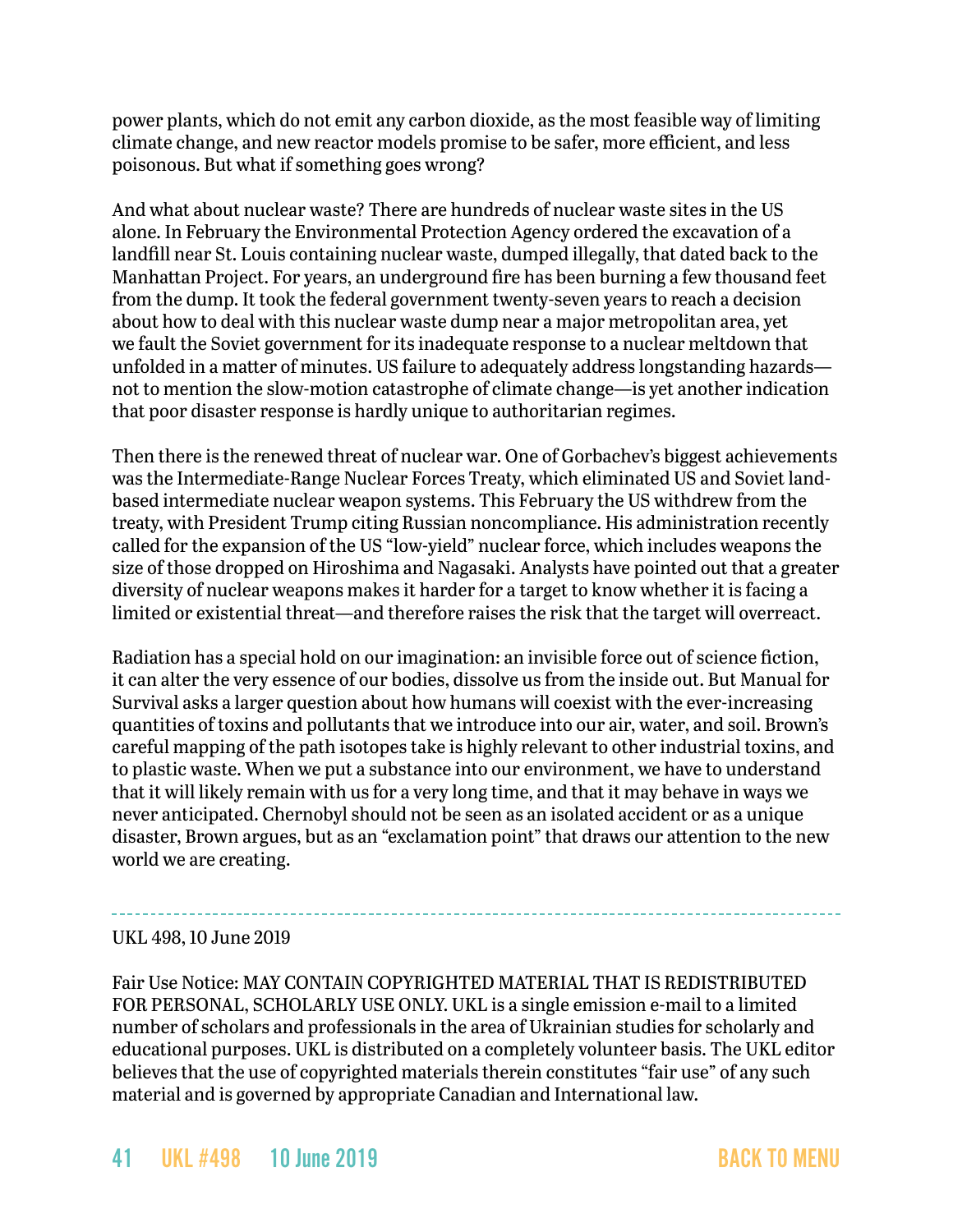Dominique Arel, Chair of Ukrainian Studies University of Ottawa 559 King Edward Ave. Ottawa ON K1N 6N5 CANADA [darel@uottawa.ca](mailto:darel@uottawa.ca)